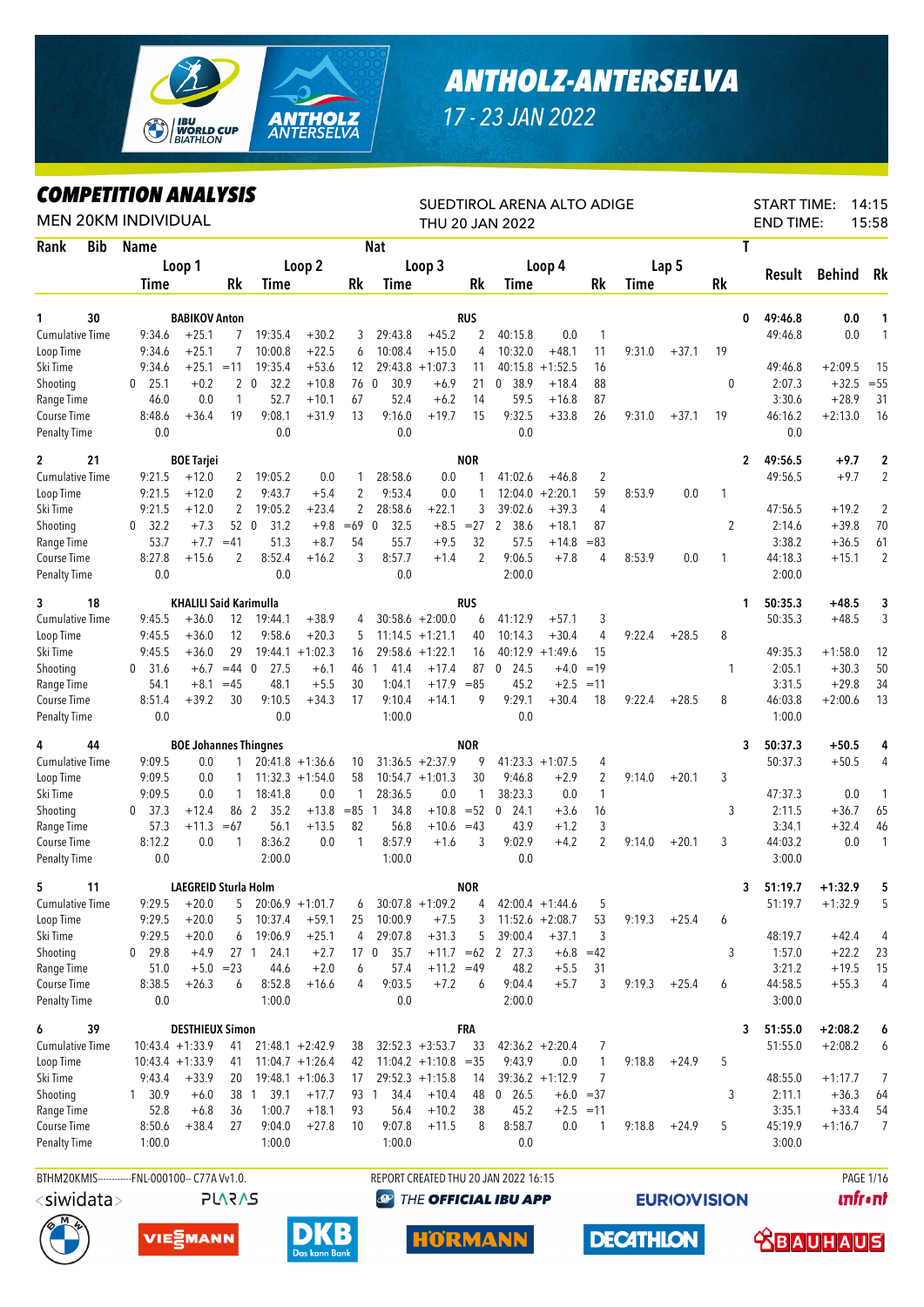| Bib<br>Rank            | <b>Name</b>        |                               |                           |                                    |                      |                | Nat                         |                                          |             |                        |                               |                      |        |              |                | T |                  |                    |                |
|------------------------|--------------------|-------------------------------|---------------------------|------------------------------------|----------------------|----------------|-----------------------------|------------------------------------------|-------------|------------------------|-------------------------------|----------------------|--------|--------------|----------------|---|------------------|--------------------|----------------|
|                        |                    | Loop 1                        |                           |                                    | Loop 2               |                |                             | Loop 3                                   |             |                        | Loop 4                        |                      |        | Lap 5        |                |   |                  |                    |                |
|                        | Time               |                               | Rk                        | Time                               |                      | Rk             | Time                        |                                          | Rk          | Time                   |                               | Rk                   | Time   |              | Rk             |   | Result           | Behind             | Rk             |
|                        |                    |                               |                           |                                    |                      |                |                             |                                          |             |                        |                               |                      |        |              |                |   |                  |                    |                |
| 7<br>26                |                    | <b>LOGINOV Alexandr</b>       |                           |                                    |                      |                |                             |                                          | <b>RUS</b>  |                        |                               |                      |        |              |                | 3 | 52:03.1          | $+2:16.3$          | 7              |
| <b>Cumulative Time</b> |                    | $10:32.2 + 1:22.7$            | 35                        |                                    | $20:22.9 + 1:17.7$   | 9              |                             | $30:35.5 +1:36.9$                        | 5           |                        | $42:45.3 + 2:29.5$            | 9                    |        |              |                |   | 52:03.1          | $+2:16.3$          | $\overline{7}$ |
| Loop Time              |                    | $10:32.2 + 1:22.7$            | 35                        | 9:50.7                             | $+12.4$              | 3              | 10:12.6                     | $+19.2$                                  | 6           | 12:09.8                | $+2:25.9$                     | 63<br>9              | 9:17.8 | $+23.9$      | 4              |   |                  |                    |                |
| Ski Time               | 9:32.2             | $+22.7$                       | 8                         | 19:22.9                            | $+41.1$              | 8              | 29:35.5                     | $+59.0$                                  | 8           |                        | $39:45.3 + 1:22.0$            |                      |        |              |                |   | 49:03.1          | $+1:25.8$          | 8              |
| Shooting<br>Range Time | $1 \t28.4$<br>50.7 | $+3.5$<br>$+4.7$              | 20 <sub>0</sub><br>$= 21$ | 26.0<br>47.5                       | $+4.6$<br>$+4.9$     | 30<br>25       | 34.6<br>$\mathbf 0$<br>56.7 | $+10.6$<br>$+10.5$                       | $=49$<br>42 | 2 24.5<br>46.0         | $+3.3$                        | $+4.0 = 19$<br>$=16$ |        |              | 3              |   | 1:53.7<br>3:20.9 | $+18.9$<br>$+19.2$ | 14<br>14       |
| Course Time            | 8:41.5             | $+29.3$                       | 11                        | 9:03.2                             | $+27.0$              | 9              | 9:15.9                      | $+19.6$                                  | 14          | 9:23.8                 | $+25.1$                       | 12                   | 9:17.8 | $+23.9$      | 4              |   | 45:42.2          | $+1:39.0$          | 9              |
| <b>Penalty Time</b>    | 1:00.0             |                               |                           | 0.0                                |                      |                | 0.0                         |                                          |             | 2:00.0                 |                               |                      |        |              |                |   | 3:00.0           |                    |                |
|                        |                    |                               |                           |                                    |                      |                |                             |                                          |             |                        |                               |                      |        |              |                |   |                  |                    |                |
| 8<br>36                |                    | <b>CLAUDE Fabien</b>          |                           |                                    |                      |                |                             |                                          | FRA         |                        |                               |                      |        |              |                | 3 | 52:09.2          | $+2:22.4$          | 8              |
| <b>Cumulative Time</b> |                    | $10:34.4 + 1:24.9$            | 36<br>36                  |                                    | $21:21.6 + 2:16.4$   | 28<br>31       |                             | $32:37.3 + 3:38.7$<br>$11:15.7 + 1:22.3$ | 31<br>42    |                        | $42:41.4 + 2:25.6$<br>$+20.2$ | 8<br>3               | 9:27.8 | $+33.9$      | 16             |   | 52:09.2          | $+2:22.4$          | 8              |
| Loop Time<br>Ski Time  | 9:34.4             | $10:34.4 + 1:24.9$<br>$+24.9$ | 9                         | 10:47.2<br>19:21.6                 | $+1:08.9$<br>$+39.8$ | 7              |                             | $29:37.3 +1:00.8$                        | 9           | 10:04.1                | $39:41.4 +1:18.1$             | 8                    |        |              |                |   | 49:09.2          | $+1:31.9$          | 9              |
| Shooting               | $1 \quad 31.7$     | $+6.8$                        | 46                        | 25.5<br>-1                         | $+4.1$               | 28 1           | 32.6                        | $+8.6$                                   | 31          | 23.8<br>0              |                               | $+3.3 = 13$          |        |              | 3              |   | 1:53.8           | $+19.0$            | $=15$          |
| Range Time             | 53.4               | $+7.4$                        | 40                        | 47.3                               | $+4.7$               | $= 21$         | 55.5                        |                                          | $+9.3 = 28$ | 44.4                   | $+1.7$                        | 6                    |        |              |                |   | 3:20.6           | $+18.9$            | 13             |
| <b>Course Time</b>     | 8:41.0             | $+28.8$                       | 8                         | 8:59.9                             | $+23.7$              | 7              | 9:20.2                      | $+23.9 = 21$                             |             | 9:19.7                 | $+21.0$                       | 8                    | 9:27.8 | $+33.9$      | 16             |   | 45:48.6          | $+1:45.4$          | 10             |
| <b>Penalty Time</b>    | 1:00.0             |                               |                           | 1:00.0                             |                      |                | 1:00.0                      |                                          |             | 0.0                    |                               |                      |        |              |                |   | 3:00.0           |                    |                |
| 9<br>15                |                    | <b>SCHOMMER Paul</b>          |                           |                                    |                      |                |                             |                                          | USA         |                        |                               |                      |        |              |                | 2 | 52:13.3          | $+2:26.5$          | 9              |
| <b>Cumulative Time</b> |                    | $10:43.3 + 1:33.8$            | 40                        |                                    | $20:57.0 + 1:51.8$   | 15             |                             | $31:14.9 +2:16.3$                        | 7           |                        | $42:47.2 + 2:31.4$            | 10                   |        |              |                |   | 52:13.3          | $+2:26.5$          | 9              |
| Loop Time              |                    | $10:43.3 + 1:33.8$            | 40                        | 10:13.7                            | $+35.4$              | 11             | 10:17.9                     | $+24.5$                                  | 11          |                        | $11:32.3 + 1:48.4$            | $= 38$               | 9:26.1 | $+32.2$      | 12             |   |                  |                    |                |
| Ski Time               | 9:43.3             | $+33.8$                       | 19                        |                                    | $19:57.0 + 1:15.2$   | $= 25$         |                             | $30:14.9 + 1:38.4$                       | 22          |                        | $40:47.2 +2:23.9$             | 27                   |        |              |                |   | 50:13.3          | $+2:36.0$          | 21             |
| Shooting               | $1 \quad 30.1$     | $+5.2$                        | $=29$                     | 26.4<br>$\overline{0}$             | $+5.0$               | $=32$ 0        | 32.8                        | $+8.8$                                   | $=32$       | 33.0<br>$\overline{1}$ | $+12.5$                       | 75                   |        |              | 2              |   | 2:02.6           | $+27.8$            | $=40$          |
| Range Time             | 53.2               | $+7.2$                        | $=38$                     | 48.9                               | $+6.3$               | $= 36$         | 56.1                        | $+9.9$                                   | 34          | 54.5                   | $+11.8$                       | 64                   |        |              |                |   | 3:32.7           | $+31.0$            | 42             |
| Course Time            | 8:50.1             | $+37.9$                       | $=25$                     | 9:24.8                             | +48.6 =43            |                | 9:21.8                      | $+25.5$                                  | 27          | 9:37.8                 | $+39.1$                       | 38                   | 9:26.1 | $+32.2$      | 12             |   | 46:40.6          | $+2:37.4$          | 26             |
| <b>Penalty Time</b>    | 1:00.0             |                               |                           | 0.0                                |                      |                | 0.0                         |                                          |             | 1:00.0                 |                               |                      |        |              |                |   | 2:00.0           |                    |                |
| 42<br>10               |                    | <b>JACQUELIN Emilien</b>      |                           |                                    |                      |                |                             |                                          | FRA         |                        |                               |                      |        |              |                | 2 | 52:14.7          | +2:27.9            | 10             |
| <b>Cumulative Time</b> | 9:34.5             | $+25.0$                       | 6                         | 19:29.7                            | $+24.5$              | 2              |                             | $29:58.8 + 1:00.2$                       | 3           |                        | $42:31.2 +2:15.4$             | 6                    |        |              |                |   | 52:14.7          | $+2:27.9$          | 10             |
| Loop Time              | 9:34.5             | $+25.0$                       | 6                         | 9:55.2                             | $+16.9$              | 4              | 10:29.1                     | $+35.7 = 17$                             |             |                        | $12:32.4 + 2:48.5$            | 76                   | 9:43.5 | $+49.6 = 33$ |                |   |                  |                    |                |
| Ski Time               | 9:34.5             | $+25.0$                       | 10                        | 19:29.7                            | $+47.9$              | 11             | 29:58.8                     | $+1:22.3$                                | 17          |                        | $40:31.2 +2:07.9$             | 20                   |        |              |                |   | 50:14.7          | $+2:37.4$          | 24             |
| Shooting               | $0$ 28.3           | $+3.4$                        | 19                        | 21.4<br>$\overline{0}$             | 0.0                  | $=1$           | $\mathbf{0}$<br>34.1        | $+10.1$                                  | 44          | 2<br>23.6              | $+3.1$                        | 12                   |        |              | $\overline{c}$ |   | 1:47.6           | $+12.8$            | 10             |
| Range Time             | 50.6               | $+4.6$                        | $=19$                     | 42.6                               | 0.0                  | 1              | 57.6                        | $+11.4 = 52$                             |             | 47.1                   | $+4.4$                        | 24                   |        |              |                |   | 3:17.9           | $+16.2$            | 10             |
| Course Time            | 8:43.9             | $+31.7$                       | 13                        | 9:12.6                             | $+36.4$              | 18             | 9:31.5                      | $+35.2 = 37$                             |             | 9:45.3                 | $+46.6$                       | 47                   | 9:43.5 | $+49.6 = 33$ |                |   | 46:56.8          | $+2:53.6$          | 30             |
| <b>Penalty Time</b>    | 0.0                |                               |                           | 0.0                                |                      |                | 0.0                         |                                          |             | 2:00.0                 |                               |                      |        |              |                |   | 2:00.0           |                    |                |
| 50<br>11               |                    | <b>WEGER Benjamin</b>         |                           |                                    |                      |                |                             |                                          | <b>SUI</b>  |                        |                               |                      |        |              |                | 2 | 52:24.6          | $+2:37.8$          | 11             |
| <b>Cumulative Time</b> |                    | $10:51.1 + 1:41.6$            | 48                        |                                    | $22:04.4 + 2:59.2$   | 47             |                             | $32:22.7 + 3:24.1$                       | 26          |                        | $42:48.8 + 2:33.0$            | 11                   |        |              |                |   | 52:24.6          | $+2:37.8$          | 11             |
| Loop Time              |                    | $10:51.1 + 1:41.6$            | 48                        |                                    | $11:13.3 + 1:35.0$   | 50             | 10:18.3                     | $+24.9$                                  | 12          | 10:26.1                | $+42.2$                       | 9                    | 9:35.8 | $+41.9$      | 25             |   |                  |                    |                |
| Ski Time               | 9:51.1             | $+41.6$                       | 35                        |                                    | $20:04.4 + 1:22.6$   | 35             |                             | $30:22.7 +1:46.2$                        | 28          |                        | $40:48.8 + 2:25.5$            | 28                   |        |              |                |   | 50:24.6          | $+2:47.3$          | 29             |
| Shooting               | 1 38.9             | $+14.0$                       | $= 90$                    | 34.2<br>-1                         | $+12.8$              | 83             | 33.8<br>$\mathbf 0$         | $+9.8$                                   | 41          | $0$ 29.8               | $+9.3$                        | $=60$                |        |              | 2              |   | 2:16.8           | $+42.0$            | 76             |
| Range Time             | 1:02.0             | $+16.0$                       | 94                        | 57.3                               | $+14.7$              | 84             | 57.1                        | $+10.9 = 46$                             |             | 53.2                   | $+10.5$                       | 59                   |        |              |                |   | 3:49.6           | $+47.9$            | 79             |
| Course Time            | 8:49.1             | $+36.9$                       | 23                        | 9:16.0                             | $+39.8 = 26$         |                | 9:21.2                      | $+24.9$                                  | 25          | 9:32.9                 | $+34.2$                       | 29                   | 9:35.8 | $+41.9$      | 25             |   | 46:35.0          | $+2:31.8$          | 22             |
| <b>Penalty Time</b>    | 1:00.0             |                               |                           | 1:00.0                             |                      |                | 0.0                         |                                          |             | 0.0                    |                               |                      |        |              |                |   | 2:00.0           |                    |                |
| 12<br>14               |                    | <b>DOLL Benedikt</b>          |                           |                                    |                      |                |                             |                                          | <b>GER</b>  |                        |                               |                      |        |              |                | 4 | 52:31.4          | $+2:44.6$          | 12             |
| <b>Cumulative Time</b> | 9:24.0             | $+14.5$                       | 4                         |                                    | $21:09.6 + 2:04.4$   | 21             |                             | $32:13.8 + 3:15.2$                       | 22          |                        | $43:18.4 + 3:02.6$            | 15                   |        |              |                |   | 52:31.4          | $+2:44.6$          | 12             |
| Loop Time              | 9:24.0             | $+14.5$                       | 4                         |                                    | $11:45.6 + 2:07.3$   | 67             |                             | $11:04.2 +1:10.8 = 35$                   |             |                        | $11:04.6 + 1:20.7$            | 22                   | 9:13.0 | $+19.1$      | 2              |   |                  |                    |                |
| Ski Time               | 9:24.0             | $+14.5$                       | 4                         | 19:09.6                            | $+27.8$              | 5              | 29:13.8                     | $+37.3$                                  | 6           | 39:18.4                | $+55.1$                       | 6                    |        |              |                |   | 48:31.4          | $+54.1$            | 5              |
| Shooting               | $0$ 28.6           | $+3.7$                        | 22 <sub>2</sub>           | 28.5                               | $+7.1$               | $= 51 \quad 1$ | 36.1                        | $+12.1$                                  | $=64$       | 30.0<br>$\overline{1}$ | $+9.5$                        | 62                   |        |              | 4              |   | 2:03.4           | $+28.6$            | 45             |
| Range Time             | 48.9               | $+2.9 = 11$                   |                           | 50.0                               |                      | $+7.4 = 43$    | 58.0                        | $+11.8$                                  | 59          | 49.8                   | $+7.1$                        | $=44$                |        |              |                |   | 3:26.7           | $+25.0$            | 23             |
| Course Time            | 8:35.1             | $+22.9$                       | 5                         | 8:55.6                             | $+19.4$              | 6              | 9:06.2                      | $+9.9$                                   | 7           | 9:14.8                 | $+16.1$                       | 6                    | 9:13.0 | $+19.1$      | 2              |   | 45:04.7          | $+1:01.5$          | 5              |
| <b>Penalty Time</b>    | 0.0                |                               |                           | 2:00.0                             |                      |                | 1:00.0                      |                                          |             | 1:00.0                 |                               |                      |        |              |                |   | 4:00.0           |                    |                |
| 9<br>13                |                    |                               |                           | <b>CHRISTIANSEN Vetle Sjaastad</b> |                      |                |                             |                                          | <b>NOR</b>  |                        |                               |                      |        |              |                | 4 | 52:39.6          | $+2:52.8$          | 13             |
| <b>Cumulative Time</b> | 9:23.4             | $+13.9$                       | 3                         |                                    | $22:09.7 + 3:04.5$   | 48             |                             | $32:04.7 + 3:06.1$                       | 17          |                        | $43:12.1 + 2:56.3$            | 13                   |        |              |                |   | 52:39.6          | $+2:52.8$          | 13             |
| Loop Time              | 9:23.4             | $+13.9$                       | 3                         |                                    | $12:46.3 + 3:08.0$   | 93             | 9:55.0                      | $+1.6$                                   | 2           |                        | $11:07.4 +1:23.5$             | 24                   | 9:27.5 | $+33.6$      | 15             |   |                  |                    |                |
| Ski Time               | 9:23.4             | $+13.9$                       | 3                         | 19:09.7                            | $+27.9$              | 6              | 29:04.7                     | $+28.2$                                  | 4           | 39:12.1                | $+48.8$                       | 5                    |        |              |                |   | 48:39.6          | $+1:02.3$          | 6              |
| Shooting               | $0$ 31.1           | $+6.2$                        | 39 <sup>3</sup>           | 32.3                               | $+10.9$ =77 0        |                | 31.9                        | $+7.9$                                   |             | 24 1 23.5              | $+3.0$                        | 11                   |        |              | 4              |   | 1:58.8           | $+24.0$            | 26             |
| Range Time             | 53.2               |                               | $+7.2 = 38$               | 54.3                               | $+11.7$              | 77             | 54.6                        | $+8.4 = 21$                              |             | 47.2                   | $+4.5$                        | 25                   |        |              |                |   | 3:29.3           | $+27.6$            | 30             |
| Course Time            | 8:30.2             | $+18.0$                       | 4                         | 8:52.0                             | $+15.8$              | 2              | 9:00.4                      | $+4.1$                                   | 4           | 9:20.2                 | $+21.5$                       | 10                   | 9:27.5 | $+33.6$      | 15             |   | 45:10.3          | $+1:07.1$          | 6              |
| <b>Penalty Time</b>    | 0.0                |                               |                           | 3:00.0                             |                      |                | 0.0                         |                                          |             | 1:00.0                 |                               |                      |        |              |                |   | 4:00.0           |                    |                |

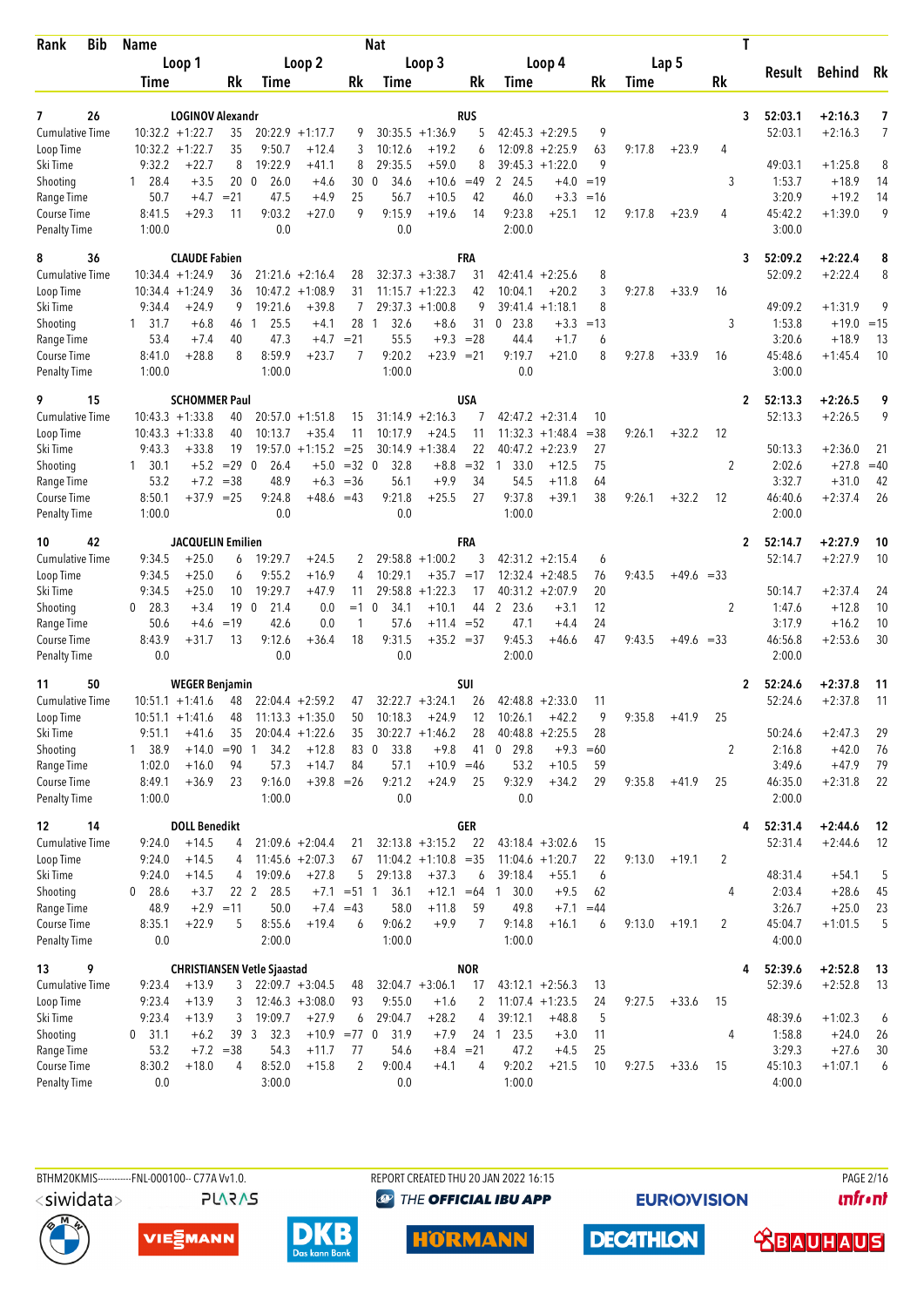| Bib<br>Rank            | <b>Name</b>    |                               |               |            |                          |                 | Nat                  |                                          |             |                                |                    |                |        |         | T              |         |                |              |
|------------------------|----------------|-------------------------------|---------------|------------|--------------------------|-----------------|----------------------|------------------------------------------|-------------|--------------------------------|--------------------|----------------|--------|---------|----------------|---------|----------------|--------------|
|                        |                | Loop 1                        |               |            | Loop 2                   |                 |                      | Loop 3                                   |             |                                | Loop 4             |                |        | Lap 5   |                |         |                |              |
|                        | Time           |                               | Rk            | Time       |                          | Rk              | Time                 |                                          | Rk          | Time                           |                    | Rk             | Time   |         | Rk             | Result  | Behind         | Rk           |
|                        |                |                               |               |            |                          |                 |                      |                                          |             |                                |                    |                |        |         |                |         |                |              |
| 14<br>6                |                | <b>KRCMAR Michal</b>          |               |            |                          |                 |                      |                                          | <b>CZE</b>  |                                |                    |                |        |         | 3              | 52:55.5 | $+3:08.7$      | 14           |
| <b>Cumulative Time</b> |                | $10:51.3 +1:41.8$             | 49            |            | $22:57.0 + 3:51.8$       | 70              |                      | $33:09.4 +4:10.8$                        | 39          |                                | $43:29.0 + 3:13.2$ | 16             |        |         |                | 52:55.5 | $+3:08.7$      | 14           |
| Loop Time              |                | $10:51.3 + 1:41.8$            | 49            | 12:05.7    | $+2:27.4$                | 73              | 10:12.4              | $+19.0$                                  | 5           | 10:19.6                        | $+35.7$            | 7              | 9:26.5 | $+32.6$ | 14             |         |                |              |
| Ski Time               | 9:51.3         | $+41.8$                       | 36            | 19:57.0    | $+1:15.2$                | $=25$           | 30:09.4              | $+1:32.9$                                | 19          | 40:29.0                        | $+2:05.7$          | 17             |        |         |                | 49:55.5 | $+2:18.2$      | 17           |
| Shooting               | 1 37.9         | $+13.0$                       | 88            | 2<br>32.0  | $+10.6$                  | $= 74$          | 34.2<br>$\mathbf 0$  | $+10.2$                                  | $=45$       | 28.5<br>0                      | $+8.0$             | $= 54$         |        |         | 3              | 2:12.7  | $+37.9$        | 67           |
| Range Time             | 1:00.0         | $+14.0$                       | 86            | 51.9       | $+9.3$                   | 60              | 55.8                 | $+9.6$                                   | 33          | 49.8                           | $+7.1$             | $=44$          |        |         |                | 3:37.5  | $+35.8$        | 60           |
| Course Time            | 8:51.3         | $+39.1$                       | 29            | 9:13.8     | $+37.6$                  | 19              | 9:16.6               | $+20.3$                                  | 17          | 9:29.8                         | $+31.1$            | 19             | 9:26.5 | $+32.6$ | 14             | 46:18.0 | $+2:14.8$      | 17           |
| <b>Penalty Time</b>    | 1:00.0         |                               |               | 2:00.0     |                          |                 | 0.0                  |                                          |             | 0.0                            |                    |                |        |         |                | 3:00.0  |                |              |
| 15<br>7                |                | <b>WRIGHT Campbell</b>        |               |            |                          |                 |                      |                                          | <b>NZL</b>  |                                |                    |                |        |         | $\mathbf{2}$   | 52:56.6 | $+3:09.8$      | 15           |
| <b>Cumulative Time</b> | 9:40.8         | $+31.3$                       | 8             |            | $20:53.4 +1:48.2$        | 12              |                      | $32:22.1 + 3:23.5$                       | 25          |                                | $43:07.0 + 2:51.2$ | 12             |        |         |                | 52:56.6 | $+3:09.8$      | 15           |
| Loop Time              | 9:40.8         | $+31.3$                       | 8             |            | $11:12.6 + 1:34.3$       | 49              |                      | $11:28.7 + 1:35.3$                       | 47          |                                | $10:44.9 + 1:01.0$ | 14             | 9:49.6 | $+55.7$ | 38             |         |                |              |
| Ski Time               | 9:40.8         | $+31.3$                       | 17            |            | $19:53.4 +1:11.6$        | 21              | 30:22.1              | $+1:45.6$                                | 27          | 41:07.0                        | $+2:43.7$          | 32             |        |         |                | 50:56.6 | $+3:19.3$      | 33           |
| Shooting               | 0<br>27.1      | $+2.2$                        | 12            | 26.9<br>-1 | $+5.5$                   | $=39$           | 32.5<br>$\mathbf{1}$ | $+8.5$                                   | $=27$       | 0<br>27.8                      | $+7.3$             | $=46$          |        |         | 2              | 1:54.6  | $+19.8$        | 19           |
| Range Time             | 47.9           | $+1.9$                        | $=7$          | 47.8       | $+5.2$                   | $=28$           | 54.8                 | $+8.6$                                   | 24          | 48.5                           | $+5.8$             | $= 33$         |        |         |                | 3:19.0  | $+17.3$        | 11           |
| <b>Course Time</b>     | 8:52.9         | +40.7                         | 34            | 9:24.8     | +48.6 =43                |                 | 9:33.9               | $+37.6$                                  | 42          | 9:56.4                         | +57.7              | 61             | 9:49.6 | $+55.7$ | 38             | 47:37.6 | $+3:34.4$      | 40           |
| <b>Penalty Time</b>    | 0.0            |                               |               | 1:00.0     |                          |                 | 1:00.0               |                                          |             | 0.0                            |                    |                |        |         |                | 2:00.0  |                |              |
| 16<br>16               |                | <b>EDER Simon</b>             |               |            |                          |                 |                      |                                          | AUT         |                                |                    |                |        |         | 3              | 53:00.7 | $+3:13.9$      | 16           |
| <b>Cumulative Time</b> |                | $10:46.3 + 1:36.8$            | 46            |            | $21:57.8 + 2:52.6$       | 41              |                      | $32:16.9 + 3:18.3$                       | 23          |                                | $43:30.4 +3:14.6$  | 17             |        |         |                | 53:00.7 | $+3:13.9$      | 16           |
| Loop Time              |                | $10:46.3 + 1:36.8$            | 46            |            | $11:11.5 + 1:33.2$       | 47              | 10:19.1              | $+25.7$                                  | 13          | 11:13.5                        | $+1:29.6$          | 28             | 9:30.3 | $+36.4$ | 17             |         |                |              |
| Ski Time               | 9:46.3         | $+36.8$                       | 31            |            | $19:57.8 + 1:16.0$       | 27              |                      | $30:16.9 +1:40.4$                        | 23          |                                | $40:30.4 +2:07.1$  | 18             |        |         |                | 50:00.7 | $+2:23.4$      | 18           |
| Shooting               | 1 25.9         | $+1.0$                        | $=7$          | 23.3<br>-1 | $+1.9$                   | 10 <sup>°</sup> | 24.8<br>0            | $+0.8$                                   | 3           | 23.0<br>$\mathbf{1}$           | $+2.5$             | $=9$           |        |         | 3              | 1:37.2  | $+2.4$         | 3            |
| Range Time             | 47.2           | $+1.2$                        | 4             | 44.4       | $+1.8$                   | $\overline{4}$  | 47.4                 | $+1.2$                                   | 3           | 42.7                           | 0.0                | $\mathbf{1}$   |        |         |                | 3:01.7  | 0.0            | $\mathbf{1}$ |
| Course Time            | 8:59.1         | +46.9                         | 43            | 9:27.1     | $+50.9$                  | 53              | 9:31.7               | $+35.4$                                  | 39          | 9:30.8                         | $+32.1$            | 22             | 9:30.3 | $+36.4$ | 17             | 46:59.0 | $+2:55.8$      | 31           |
| <b>Penalty Time</b>    | 1:00.0         |                               |               | 1:00.0     |                          |                 | 0.0                  |                                          |             | 1:00.0                         |                    |                |        |         |                | 3:00.0  |                |              |
| 69<br>17               |                | <b>HARTWEG Niklas</b>         |               |            |                          |                 |                      |                                          | SUI         |                                |                    |                |        |         | $\mathbf{2}$   | 53:03.7 | $+3:16.9$      | 17           |
| <b>Cumulative Time</b> |                | $10:58.1 + 1:48.6$            | $= 53$        |            | $22:01.3 + 2:56.1$       | 42              |                      | $32:34.2 + 3:35.6$                       | 30          | 43:13.7                        | $+2:57.9$          | 14             |        |         |                | 53:03.7 | $+3:16.9$      | 17           |
| Loop Time              |                | $10:58.1 + 1:48.6$            | $= 53$        |            | $11:03.2 +1:24.9$        | 40              | 10:32.9              | $+39.5$                                  | 19          | 10:39.5                        | $+55.6$            | 13             | 9:50.0 | $+56.1$ | 40             |         |                |              |
| Ski Time               | 9:58.1         | +48.6                         | $=46$         |            | $20:01.3 +1:19.5$        | 31              |                      | $30:34.2 +1:57.7$                        | 35          | 41:13.7                        | $+2:50.4$          | 36             |        |         |                | 51:03.7 | $+3:26.4$      | 35           |
| Shooting               | $1 \quad 25.7$ | $+0.8$                        | $= 5 \quad 1$ | 23.9       | $+2.5$                   | 15              | 31.0<br>0            | $+7.0$                                   | 22          | 0, 26.2                        | $+5.7$             | 33             |        |         | 2              | 1:46.9  | $+12.1$        | 9            |
| Range Time             | 47.8           | $+1.8$                        | 6             | 47.1       | $+4.5$                   | 20              | 54.1                 | $+7.9$                                   | 17          | 48.3                           | $+5.6$             | 32             |        |         |                | 3:17.3  | $+15.6$        | 8            |
| Course Time            | 9:10.3         | $+58.1$                       | 68            | 9:16.1     | +39.9                    | 28              | 9:38.8               | $+42.5$                                  | 53          | 9:51.2                         | $+52.5$            | 57             | 9:50.0 | $+56.1$ | 40             | 47:46.4 | $+3:43.2 = 44$ |              |
| <b>Penalty Time</b>    | 1:00.0         |                               |               | 1:00.0     |                          |                 | 0.0                  |                                          |             | 0.0                            |                    |                |        |         |                | 2:00.0  |                |              |
| 27<br>18               |                | <b>HIIDENSALO OIII</b>        |               |            |                          |                 |                      |                                          | FIN         |                                |                    |                |        |         | 3              | 53:10.5 | $+3:23.7$      | 18           |
| <b>Cumulative Time</b> | 9:56.5         | $+47.0$                       | 17            |            | $21:04.6 + 1:59.4$       | 18              |                      | $31:21.1 + 2:22.5$                       | 8           |                                | $43:35.0 + 3:19.2$ | 18             |        |         |                | 53:10.5 | $+3:23.7$      | 18           |
| Loop Time              | 9:56.5         | $+47.0$                       | 17            |            | $11:08.1 + 1:29.8$       | 45              | 10:16.5              | $+23.1$                                  | 10          |                                | $12:13.9 + 2:30.0$ | 67             | 9:35.5 | $+41.6$ | 24             |         |                |              |
| Ski Time               | 9:56.5         | $+47.0$                       | 43            |            | $20:04.6 + 1:22.8$       | 36              |                      | $30:21.1 +1:44.6$                        | 25          | $40:35.0 +2:11.7$              |                    | 21             |        |         |                | 50:10.5 | $+2:33.2$      | 20           |
| Shooting               | 33.1<br>0      | $+8.2 = 61$                   |               | 29.2<br>1  | $+7.8$                   | 57 0            | 32.8                 |                                          | $+8.8 = 32$ | $\overline{2}$<br>30.5         | $+10.0$            | 63             |        |         | 3              | 2:05.7  | $+30.9$        | 53           |
| Range Time             | 56.0           | $+10.0$                       | 59            | 53.0       | $+10.4 = 68$             |                 | 56.3                 | $+10.1 = 36$                             |             | 53.9                           | $+11.2$            | 63             |        |         |                | 3:39.2  | $+37.5$        | 63           |
| Course Time            | 9:00.5         | $+48.3 = 44$                  |               | 9:15.1     | $+38.9$                  | 22              | 9:20.2               | $+23.9 = 21$                             |             | 9:20.0                         | $+21.3$            | 9              | 9:35.5 | $+41.6$ | 24             | 46:31.3 | $+2:28.1$      | 20           |
| <b>Penalty Time</b>    | 0.0            |                               |               | 1:00.0     |                          |                 | 0.0                  |                                          |             | 2:00.0                         |                    |                |        |         |                | 3:00.0  |                |              |
| 19<br>56               |                | <b>SMOLSKI Anton</b>          |               |            |                          |                 |                      |                                          | <b>BLR</b>  |                                |                    |                |        |         | 3              | 53:16.9 | $+3:30.1$      | 19           |
| <b>Cumulative Time</b> | 9:45.3         | $+35.8$                       | 10            |            | $22:01.9 + 2:56.7$       | 45              |                      | $32:21.8 + 3:23.2$                       | 24          |                                | $43:55.1 + 3:39.3$ | 24             |        |         |                | 53:16.9 | $+3:30.1$      | 19           |
| Loop Time              | 9:45.3         | $+35.8$                       | 10            |            | $12:16.6 + 2:38.3$       | 81              | 10:19.9              | $+26.5$                                  | 15          |                                | $11:33.3 + 1:49.4$ | 42             | 9:21.8 | $+27.9$ | 7              |         |                |              |
| Ski Time               | 9:45.3         | $+35.8 = 26$                  |               |            | $20:01.9 + 1:20.1$       | 33              |                      | $30:21.8 +1:45.3$                        | 26          |                                | $40:55.1 + 2:31.8$ | 30             |        |         |                | 50:16.9 | $+2:39.6$      | 25           |
| Shooting               | $0$ 32.4       | $+7.5 = 53$ 2                 |               | 36.0       | $+14.6$                  |                 | 87 0 41.0            | $+17.0$                                  | 86          | 140.6                          | $+20.1$            | 91             |        |         | 3              | 2:30.2  | $+55.4$        | 90           |
| Range Time             | 55.9           | $+9.9$                        | 58            | 59.4       | $+16.8$                  | 88              | 1:04.9               | $+18.7 = 90$                             |             | 1:01.9                         | $+19.2$            | 88             |        |         |                | 4:02.1  | $+1:00.4$      | 89           |
| Course Time            | 8:49.4         | $+37.2$                       | 24            | 9:17.2     | $+41.0 = 31$             |                 | 9:15.0               | $+18.7$                                  | 12          | 9:31.4                         | $+32.7$            | 24             | 9:21.8 | $+27.9$ | $\overline{7}$ | 46:14.8 | $+2:11.6$      | 15           |
| <b>Penalty Time</b>    | 0.0            |                               |               | 2:00.0     |                          |                 | 0.0                  |                                          |             | 1:00.0                         |                    |                |        |         |                | 3:00.0  |                |              |
| 58                     |                | <b>FILLON MAILLET Quentin</b> |               |            |                          |                 |                      |                                          | FRA         |                                |                    |                |        |         | 5              | 53:18.3 | $+3:31.5$      | 20           |
| 20<br>Cumulative Time  |                | $10:27.0 +1:17.5$             |               |            |                          |                 |                      |                                          |             |                                | $43:52.0 + 3:36.2$ |                |        |         |                | 53:18.3 |                | 20           |
| Loop Time              |                | $10:27.0 +1:17.5$             | 32<br>32      | 9:38.3     | $20:05.3 +1:00.1$<br>0.0 | 5<br>1          |                      | $32:56.1 + 3:57.5$<br>$12:50.8 + 2:57.4$ | 35<br>86    |                                | $10:55.9 + 1:12.0$ | 22<br>18       | 9:26.3 | $+32.4$ | 13             |         | $+3:31.5$      |              |
| Ski Time               | 9:27.0         | $+17.5$                       | 5             | 19:05.3    | $+23.5$                  | 3               | 28:56.1              | $+19.6$                                  | 2           | 38:52.0                        | $+28.7$            | $\overline{2}$ |        |         |                | 48:18.3 | $+41.0$        | 3            |
| Shooting               | $1 \quad 35.5$ | $+10.6 = 73$ 0                |               | 23.2       | $+1.8$                   | 9               | $\mathbf{3}$<br>32.8 |                                          |             | $+8.8 = 32 \quad 1 \quad 24.3$ | $+3.8$             | 17             |        |         | 5              | 1:55.9  | $+21.1$        | 21           |
| Range Time             | 57.9           | $+11.9 = 74$                  |               | 43.9       | $+1.3$                   | 3               | 54.5                 | $+8.3$                                   | 20          | 45.3                           | $+2.6 = 13$        |                |        |         |                | 3:21.6  | $+19.9$        | 16           |
| Course Time            | 8:29.1         | $+16.9$                       | 3             | 8:54.4     | $+18.2$                  | 5               | 8:56.3               | 0.0                                      | 1           | 9:10.6                         | $+11.9$            | 5              | 9:26.3 | $+32.4$ | 13             | 44:56.7 | $+53.5$        | 3            |
| <b>Penalty Time</b>    | 1:00.0         |                               |               | 0.0        |                          |                 | 3:00.0               |                                          |             | 1:00.0                         |                    |                |        |         |                | 5:00.0  |                |              |
|                        |                |                               |               |            |                          |                 |                      |                                          |             |                                |                    |                |        |         |                |         |                |              |





VIESMANN

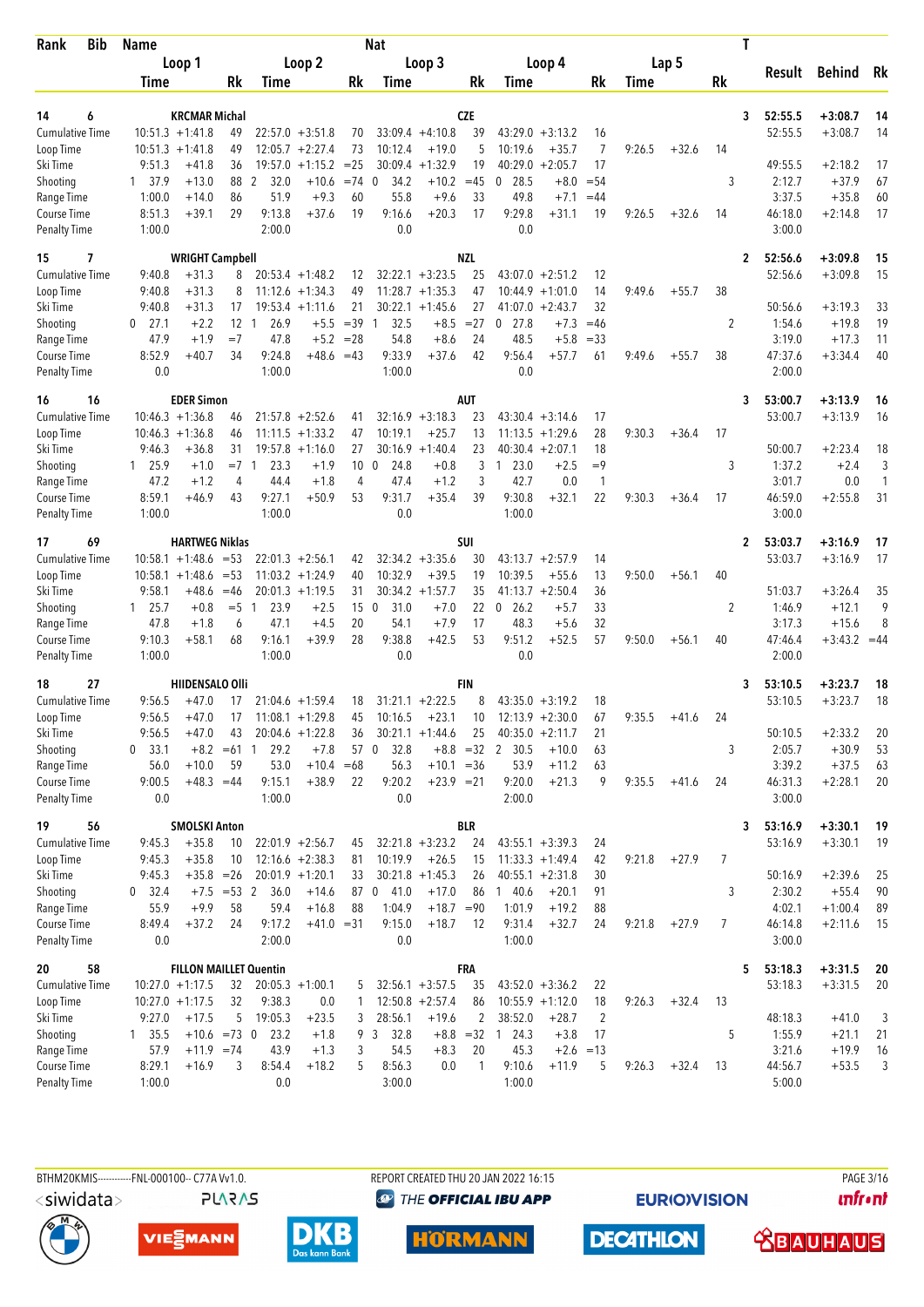| <b>Bib</b><br>Rank                 | <b>Name</b>           |                          |                     |                                 |                    |                 | Nat                    |                    |             |                    |                      |             |             |                    |                | T |                   |                    |             |
|------------------------------------|-----------------------|--------------------------|---------------------|---------------------------------|--------------------|-----------------|------------------------|--------------------|-------------|--------------------|----------------------|-------------|-------------|--------------------|----------------|---|-------------------|--------------------|-------------|
|                                    |                       | Loop 1                   |                     |                                 | Loop 2             |                 |                        | Loop 3             |             |                    | Loop 4               |             |             | Lap 5              |                |   |                   |                    |             |
|                                    | Time                  |                          | Rk                  | Time                            |                    | Rk              | Time                   |                    | Rk          | Time               |                      | Rk          | <b>Time</b> |                    | Rk             |   | Result            | <b>Behind</b>      | Rk          |
|                                    |                       |                          |                     |                                 |                    |                 |                        |                    |             |                    |                      |             |             |                    |                |   |                   |                    |             |
| 51<br>21                           |                       | <b>KOMATZ David</b>      |                     |                                 |                    |                 |                        |                    | <b>AUT</b>  |                    |                      |             |             |                    |                | 1 | 53:23.5           | $+3:36.7$          | 21          |
| <b>Cumulative Time</b>             |                       | $10:18.8 + 1:09.3$       | 29                  |                                 | $20:57.4 + 1:52.2$ | 16              |                        | $31:46.2 +2:47.6$  | 11          |                    | $43:48.3 + 3:32.5$   | 21          |             |                    |                |   | 53:23.5           | $+3:36.7$          | 21          |
| Loop Time                          |                       | $10:18.8 + 1:09.3$       | 29                  |                                 | $10:38.6 + 1:00.3$ | 27              | 10:48.8                | $+55.4$            | 28          | 12:02.1            | $+2:18.2$            | 58          | 9:35.2      | $+41.3$            | 23             |   |                   |                    |             |
| Ski Time                           |                       | $10:18.8 + 1:09.3$       | 93                  | 20:57.4<br>$\mathbf{0}$         | $+2:15.6$          | 89<br>$= 74$    | $\Omega$               | $31:46.2 + 3:09.7$ | 84          | 42:48.3            | $+4:25.0$<br>$+11.9$ | 82<br>69    |             |                    |                |   | 52:23.5           | $+4:46.2$          | 71          |
| Shooting<br>Range Time             | 42.0<br>0<br>1:04.3   | $+17.1$<br>$+18.3$       | 98<br>98            | 32.0<br>52.3                    | $+10.6$<br>$+9.7$  | 63              | 38.8<br>1:01.5         | $+14.8$<br>$+15.3$ | 72<br>76    | 32.4<br>1<br>55.1  | $+12.4$              | 69          |             |                    | 1              |   | 2:25.4<br>3:53.2  | $+50.6$<br>$+51.5$ | 84<br>81    |
| Course Time                        |                       | $9:14.5 + 1:02.3$        | 83                  | 9:46.3                          | $+1:10.1$          | 84              | 9:47.3                 | $+51.0$            | 70          | 10:07.0            | $+1:08.3$            | 78          | 9:35.2      | $+41.3$            | 23             |   | 48:30.3           | $+4:27.1$          | 66          |
| <b>Penalty Time</b>                | 0.0                   |                          |                     | 0.0                             |                    |                 | 0.0                    |                    |             | 1:00.0             |                      |             |             |                    |                |   | 1:00.0            |                    |             |
| 19<br>22                           |                       | <b>STRELOW Justus</b>    |                     |                                 |                    |                 |                        |                    | GER         |                    |                      |             |             |                    |                | 2 | 53:36.1           | $+3:49.3$          | 22          |
| <b>Cumulative Time</b>             | 9:43.0                | $+33.5$                  | 9                   |                                 | $20:07.1 + 1:01.9$ | 7               |                        | $31:56.2 +2:57.6$  | 13          |                    | $43:44.1 + 3:28.3$   | 19          |             |                    |                |   | 53:36.1           | $+3:49.3$          | 22          |
| Loop Time                          | 9:43.0                | $+33.5$                  | g                   | 10:24.1                         | $+45.8$            | 16              |                        | $11:49.1 + 1:55.7$ | 66          |                    | $11:47.9 + 2:04.0$   | 47          | 9:52.0      | $+58.1 = 43$       |                |   |                   |                    |             |
| Ski Time                           | 9:43.0                | $+33.5$                  | 18                  |                                 | $20:07.1 + 1:25.3$ | 38              |                        | $30:56.2 +2:19.7$  | 49          |                    | $41:44.1 + 3:20.8$   | 53          |             |                    |                |   | 51:36.1           | $+3:58.8$          | 47          |
| Shooting                           | 28.8<br>$\mathbf{0}$  | $+3.9$                   | 23                  | $\overline{0}$<br>21.4          | 0.0                | $=1$            | 28.8<br>$\overline{1}$ | $+4.8$             | 12          | 24.8<br>-1         | $+4.3$               | 25          |             |                    | 2              |   | 1:44.0            | $+9.2$             | 7           |
| Range Time                         | 50.6                  | $+4.6$                   | $=19$               | 46.0                            | $+3.4$             | $=14$           | 53.0                   | $+6.8$             | 15          | 49.5               | $+6.8$               | $=40$       |             |                    |                |   | 3:19.1            | $+17.4$            | 12          |
| Course Time                        | 8:52.4                | $+40.2$                  | 33                  |                                 | $9:38.1 +1:01.9$   | $=70$           | 9:56.1                 | $+59.8$            | 81          | 9:58.4             | +59.7                | 66          | 9:52.0      | $+58.1 = 43$       |                |   | 48:17.0           | $+4:13.8$          | 61          |
| <b>Penalty Time</b>                | 0.0                   |                          |                     | 0.0                             |                    |                 | 1:00.0                 |                    |             | 1:00.0             |                      |             |             |                    |                |   | 2:00.0            |                    |             |
| 2<br>23                            |                       | <b>SEPPALA Tero</b>      |                     |                                 |                    |                 |                        |                    | FIN         |                    |                      |             |             |                    |                | 4 | 53:36.8           | $+3:50.0$          | 23          |
| <b>Cumulative Time</b>             |                       | $11:39.9 + 2:30.4$       | 81                  |                                 | $23:42.6 +4:37.4$  | 85              |                        | $33:56.3 +4:57.7$  | 49          |                    | $44:10.9 + 3:55.1$   | 29          |             |                    |                |   | 53:36.8           | $+3:50.0$          | 23          |
| Loop Time                          |                       | $11:39.9 + 2:30.4$       | 81                  |                                 | $12:02.7 + 2:24.4$ | 71              | 10:13.7                | $+20.3$            | 8           | 10:14.6            | $+30.7$              | 5           | 9:25.9      | $+32.0$            | 11             |   |                   |                    |             |
| Ski Time                           | 9:39.9                | $+30.4$                  | 16                  |                                 | $19:42.6 + 1:00.8$ | 14              |                        | $29:56.3 +1:19.8$  | 15          |                    | $40:10.9 +1:47.6$    | 14          |             |                    |                |   | 49:36.8           | $+1:59.5$          | 13          |
| Shooting                           | 2 36.5                | $+11.6$                  | $=79$               | $\overline{2}$<br>31.2          | $+9.8$             | $=69$           | $\mathbf 0$<br>32.2    | $+8.2$             | 25          | 24.6<br>0          | $+4.1$               | 22          |             |                    | 4              |   | 2:04.7            | $+29.9$            | $=48$       |
| Range Time                         | 58.5                  | $+12.5$                  | $=78$               | 53.8                            | $+11.2$            | 73              | 55.1                   | $+8.9$             | $=26$       | 47.8               | $+5.1$               | 28          |             |                    |                |   | 3:35.2            | $+33.5$            | 55          |
| Course Time                        | 8:41.4                | $+29.2$                  | 10                  | 9:08.9                          | $+32.7$            | 14              | 9:18.6                 | $+22.3$            | 20          | 9:26.8             | $+28.1$              | 15          | 9:25.9      | $+32.0$            | 11             |   | 46:01.6           | $+1:58.4$          | -11         |
| <b>Penalty Time</b>                | 2:00.0                |                          |                     | 2:00.0                          |                    |                 | 0.0                    |                    |             | 0.0                |                      |             |             |                    |                |   | 4:00.0            |                    |             |
| 57<br>24                           |                       | <b>ZAHKNA Rene</b>       |                     |                                 |                    |                 |                        |                    | EST         |                    |                      |             |             |                    |                | 2 | 53:40.3           | $+3:53.5$          | 24          |
| <b>Cumulative Time</b>             |                       | $11:03.9 + 1:54.4$       | 66                  |                                 | $21:43.8 + 2:38.6$ | 36              |                        | $32:03.4 +3:04.8$  | 16          | 43:53.3            | $+3:37.5$            | 23          |             |                    |                |   | 53:40.3           | $+3:53.5$          | 24          |
| Loop Time                          |                       | $11:03.9 + 1:54.4$       | 66                  |                                 | $10:39.9 + 1:01.6$ | 29              | 10:19.6                | $+26.2$            | 14          |                    | $11:49.9 + 2:06.0$   | 50          | 9:47.0      | $+53.1$            | 36             |   |                   |                    |             |
| Ski Time                           | 10:03.9               | $+54.4$                  | 67                  | 20:43.8                         | $+2:02.0$          | 80              |                        | $31:03.4 +2:26.9$  | 57          | 41:53.3            | $+3:30.0$            | 60          |             |                    |                |   | 51:40.3           | $+4:03.0$          | 51          |
| Shooting                           | $1\quad 28.0$<br>52.5 | $+3.1$                   | 34                  | 32.4<br>17 <sub>0</sub><br>52.6 | $+11.0$<br>$+10.0$ | 79              | 25.6<br>0<br>49.4      | $+1.6$<br>$+3.2$   | 5           | 1 37.6<br>57.9     | $+17.1$<br>$+15.2$   | 85<br>86    |             |                    | 2              |   | 2:03.7<br>3:32.4  | $+28.9$<br>$+30.7$ | 47<br>$=39$ |
| Range Time<br>Course Time          | 9:11.4                | $+6.5$<br>$+59.2$        | 75                  | 9:47.3                          | $+1:11.1$          | $=65$<br>$= 86$ | 9:30.2                 | $+33.9$            | 6<br>35     | 9:52.0             | $+53.3$              | 58          | 9:47.0      | $+53.1$            | 36             |   | 48:07.9           | $+4:04.7$          | 56          |
| Penalty Time                       | 1:00.0                |                          |                     | 0.0                             |                    |                 | 0.0                    |                    |             | 1:00.0             |                      |             |             |                    |                |   | 2:00.0            |                    |             |
| 25<br>80                           |                       | LABASTAU Mikita          |                     |                                 |                    |                 |                        |                    | BLR         |                    |                      |             |             |                    |                | 2 | 53:46.2           | $+3:59.4$          | 25          |
| <b>Cumulative Time</b>             |                       | $11:05.4 +1:55.9$        | 67                  |                                 | $21:24.1 + 2:18.9$ | 29              |                        | $31:57.4 +2:58.8$  | 15          |                    | $43:58.6 + 3:42.8$   | 25          |             |                    |                |   | 53:46.2           | $+3:59.4$          | 25          |
| Loop Time                          |                       | $11:05.4 +1:55.9$        | 67                  | 10:18.7                         | $+40.4$            | 14              | 10:33.3                | $+39.9$            | 20          |                    | $12:01.2 +2:17.3$    | 57          | 9:47.6      | $+53.7$            | 37             |   |                   |                    |             |
| Ski Time                           | 10:05.4               | $+55.9$                  | 71                  |                                 | $20:24.1 + 1:42.3$ | 59              |                        | $30:57.4 +2:20.9$  | 54          |                    | $41:58.6 + 3:35.3$   | 65          |             |                    |                |   | 51:46.2           | $+4:08.9$          | 54          |
| Shooting                           | $1 \quad 32.4$        |                          | $+7.5 = 53 \quad 0$ | 25.1                            |                    | $+3.7 = 26$ 0   | 35.1                   | $+11.1$            | 55          | 34.6<br>-1         | $+14.1$              | 79          |             |                    | 2              |   | 2:07.3            | $+32.5 = 55$       |             |
| Range Time                         | 54.1                  |                          | $+8.1 = 45$         | 48.5                            |                    | $+5.9 = 32$     | 57.4                   | $+11.2 = 49$       |             | 55.4               | $+12.7$              | 70          |             |                    |                |   | 3:35.4            | $+33.7$            | 57          |
| Course Time                        | 9:11.3                | $+59.1 = 72$             |                     | 9:30.2                          | $+54.0$            | 62              | 9:35.9                 | $+39.6$            | 46          |                    | $10:05.8 + 1:07.1$   | 77          | 9:47.6      | $+53.7$            | 37             |   | 48:10.8           | $+4:07.6$          | 58          |
| <b>Penalty Time</b>                | 1:00.0                |                          |                     | 0.0                             |                    |                 | 0.0                    |                    |             | 1:00.0             |                      |             |             |                    |                |   | 2:00.0            |                    |             |
| 26<br>96                           |                       | <b>STALDER Sebastian</b> |                     |                                 |                    |                 |                        |                    | SUI         |                    |                      |             |             |                    |                | 2 | 53:47.9           | $+4:01.1$          | 26          |
| <b>Cumulative Time</b>             |                       | $11:00.1 + 1:50.6$       | 58                  |                                 | $21:19.5 + 2:14.3$ | 26              |                        | $31:57.0 + 2:58.4$ | 14          |                    | $43:45.2 + 3:29.4$   | 20          |             |                    |                |   | 53:47.9           | $+4:01.1$          | 26          |
| Loop Time                          |                       | $11:00.1 + 1:50.6$       | 58                  | 10:19.4                         | $+41.1$            | 15              | 10:37.5                | $+44.1$            | 24          |                    | $11:48.2 + 2:04.3$   | 48          |             | $10:02.7 + 1:08.8$ | 58             |   |                   |                    |             |
| Ski Time                           | 10:00.1               | $+50.6$                  | 56                  |                                 | $20:19.5 + 1:37.7$ | 53              |                        | $30:57.0 +2:20.5$  | 52          |                    | $41:45.2 +3:21.9$    | 55          |             |                    |                |   | 51:47.9           | $+4:10.6$          | 57          |
| Shooting                           | 127.5                 |                          | $+2.6 = 13 \quad 0$ | 24.2                            |                    | $+2.8 = 180$    | 33.6                   |                    |             | $+9.6 = 39 1 27.8$ |                      | $+7.3 = 46$ |             |                    | $\overline{2}$ |   | 1:53.2            | $+18.4$            | 13          |
| Range Time                         | 50.5                  | $+4.5$                   | 18                  | 46.9                            |                    | $+4.3 = 18$     | 55.5                   |                    | $+9.3 = 28$ | 49.9               | $+7.2$               | $=47$       |             |                    |                |   | 3:22.8            | $+21.1$            | 18          |
| Course Time                        | 9:09.6                | $+57.4 = 65$             |                     | 9:32.5                          | $+56.3$            | 67              | 9:42.0                 | $+45.7$            | 61          | 9:58.3             | +59.6                | 65          |             | $10:02.7 +1:08.8$  | 58             |   | 48:25.1           | $+4:21.9$          | 64          |
| <b>Penalty Time</b>                | 1:00.0                |                          |                     | 0.0                             |                    |                 | 0.0                    |                    |             | 1:00.0             |                      |             |             |                    |                |   | 2:00.0            |                    |             |
| 27<br>4                            |                       | <b>BORMOLINI Thomas</b>  |                     |                                 |                    |                 |                        |                    | IΤA         |                    |                      |             |             |                    |                | 3 | 53:54.4           | $+4:07.6$          | 27          |
| Cumulative Time                    | 9:53.5                | $+44.0$                  | 15                  |                                 | $20:56.8 + 1:51.6$ | 14              |                        | $32:31.0 + 3:32.4$ | 28          |                    | $44:02.1 + 3:46.3$   | 26          |             |                    |                |   | 53:54.4           | $+4:07.6$          | 27          |
| Loop Time                          | 9:53.5                | $+44.0$                  | 15                  |                                 | $11:03.3 +1:25.0$  | 41              |                        | $11:34.2 + 1:40.8$ | 52          |                    | $11:31.1 + 1:47.2$   | 35          | 9:52.3      | $+58.4$            | 46             |   |                   |                    |             |
| Ski Time                           | 9:53.5                | $+44.0$                  | 39                  |                                 | $19:56.8 + 1:15.0$ | 24              |                        | $30:31.0 + 1:54.5$ | 33          |                    | $41:02.1 + 2:38.8$   | 31          |             |                    |                |   | 50:54.4           | $+3:17.1$          | 31          |
| Shooting                           | 0, 36.3               | $+11.4$                  |                     | 27.9<br>77 1                    | $+6.5$             |                 | 37.8<br>49 1           | $+13.8$            |             | 67 1 28.5          |                      | $+8.0 = 54$ |             |                    | 3              |   | 2:10.7            | $+35.9$            | 62          |
| Range Time                         | 57.4                  | $+11.4$                  | 69                  | 48.5                            |                    | $+5.9 = 32$     | 59.9                   | $+13.7 = 66$       |             | 48.7               | $+6.0$               | 35          |             |                    |                |   | 3:34.5            | $+32.8$            | 50          |
| Course Time<br><b>Penalty Time</b> | 8:56.1<br>0.0         | $+43.9 = 37$             |                     | 9:14.8<br>1:00.0                | $+38.6$            | 21              | 9:34.3<br>1:00.0       | $+38.0$            | 43          | 9:42.4<br>1:00.0   | $+43.7$              | 44          | 9:52.3      | $+58.4$            | 46             |   | 47:19.9<br>3:00.0 | $+3:16.7$          | 35          |
|                                    |                       |                          |                     |                                 |                    |                 |                        |                    |             |                    |                      |             |             |                    |                |   |                   |                    |             |







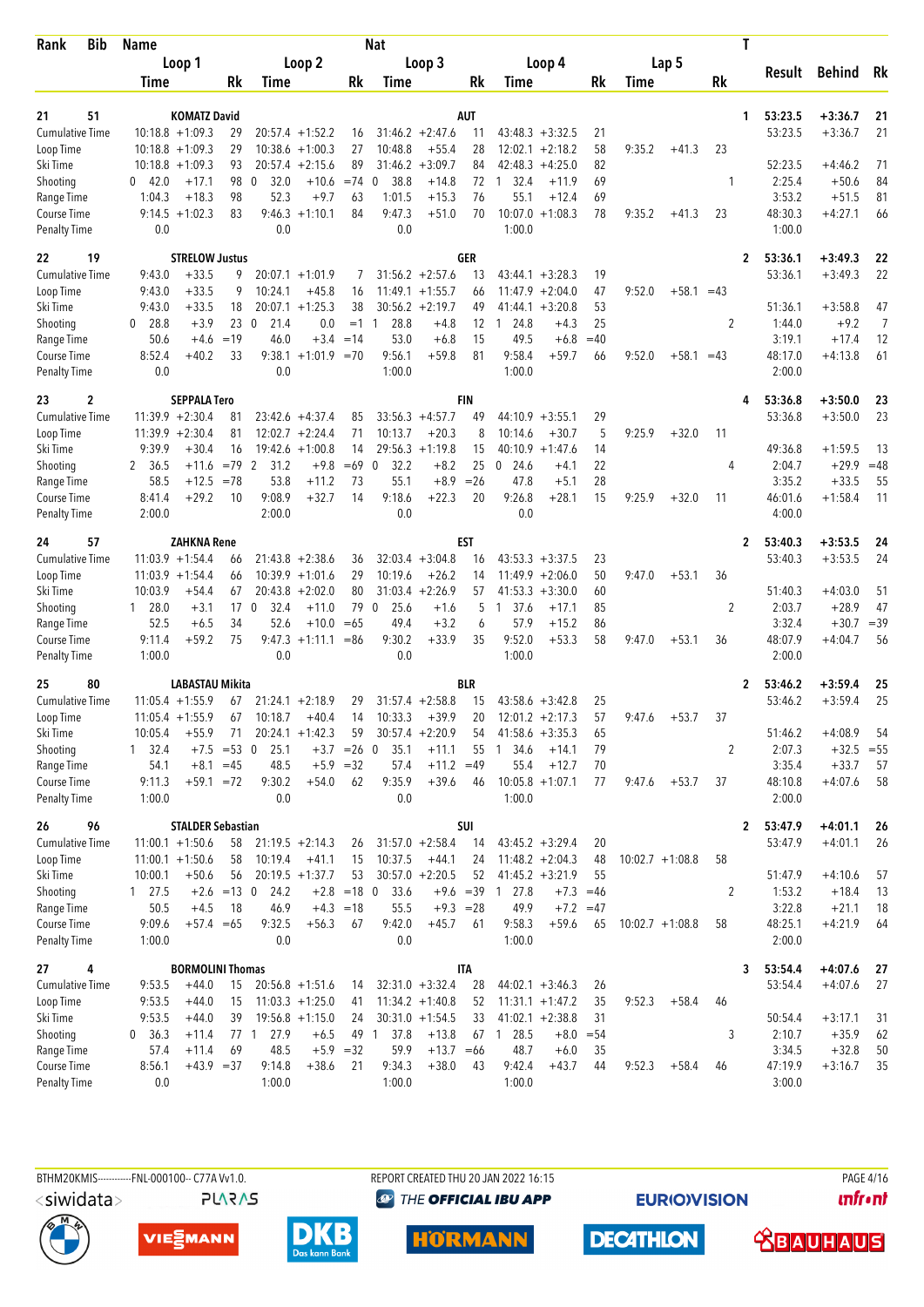| Bib<br>Rank                        | <b>Name</b>        |                               |                |                         |                                         |          | <b>Nat</b>           |                                          |                 |                      |                                          |          |        |                    |           | T            |                   |              |                |
|------------------------------------|--------------------|-------------------------------|----------------|-------------------------|-----------------------------------------|----------|----------------------|------------------------------------------|-----------------|----------------------|------------------------------------------|----------|--------|--------------------|-----------|--------------|-------------------|--------------|----------------|
|                                    |                    | Loop 1                        |                |                         | Loop 2                                  |          |                      | Loop 3                                   |                 |                      | Loop 4                                   |          |        | Lap 5              |           |              |                   |              | Rk             |
|                                    | Time               |                               | Rk             | Time                    |                                         | Rk       | Time                 |                                          | Rk              | Time                 |                                          | Rk       | Time   |                    | <b>Rk</b> |              | Result            | Behind       |                |
|                                    |                    |                               |                |                         |                                         |          |                      |                                          |                 |                      |                                          |          |        |                    |           |              |                   |              |                |
| 5<br>28                            |                    | <b>LAZOUSKI Dzmitry</b>       |                |                         |                                         |          |                      |                                          | <b>BLR</b>      |                      |                                          |          |        |                    |           | $\mathbf{2}$ | 53:56.9           | $+4:10.1$    | 28             |
| <b>Cumulative Time</b>             | 10:04.4            | $+54.9$<br>$+54.9$            | 21<br>21       |                         | $21:38.4 +2:33.2$<br>$11:34.0 + 1:55.7$ | 35<br>60 |                      | $33:08.8 + 4:10.2$<br>$11:30.4 + 1:37.0$ | 37<br>49        |                      | $44:04.9 + 3:49.1$<br>$10:56.1 + 1:12.2$ | 27<br>19 | 9:52.0 | $+58.1$            | $=43$     |              | 53:56.9           | $+4:10.1$    | 28             |
| Loop Time<br>Ski Time              | 10:04.4<br>10:04.4 | $+54.9$                       | 68             |                         | $20:38.4 +1:56.6$                       | 76       |                      | $31:08.8 + 2:32.3$                       | 64              | 42:04.9              | $+3:41.6$                                | 70       |        |                    |           |              | 51:56.9           | $+4:19.6$    | 64             |
| Shooting                           | 0<br>36.5          | $+11.6$                       | $=79$          | 43.6<br>-1              | $+22.2$                                 | 100      | 33.2<br>1            |                                          | $+9.2 = 36$     | 043.8                | $+23.3$                                  | 96       |        |                    | 2         |              | 2:37.3            | $+1:02.5$    | 93             |
| Range Time                         | 59.3               | $+13.3$                       | 85             | 1:04.0                  | $+21.4$                                 | 97       | 56.8                 | $+10.6$                                  | $=43$           | 1:05.0               | $+22.3$                                  | 95       |        |                    |           |              | 4:05.1            | $+1:03.4$    | 93             |
| Course Time                        | 9:05.1             | $+52.9$                       | 51             | 9:30.0                  | $+53.8$                                 | 59       | 9:33.6               | $+37.3$                                  | 41              | 9:51.1               | $+52.4$                                  | 56       | 9:52.0 | $+58.1 = 43$       |           |              | 47:51.8           | $+3:48.6$    | 50             |
| <b>Penalty Time</b>                | 0.0                |                               |                | 1:00.0                  |                                         |          | 1:00.0               |                                          |                 | 0.0                  |                                          |          |        |                    |           |              | 2:00.0            |              |                |
| 29<br>24                           |                    | <b>GUIGONNAT Antonin</b>      |                |                         |                                         |          |                      |                                          | <b>FRA</b>      |                      |                                          |          |        |                    |           | 4            | 54:01.5           | $+4:14.7$    | 29             |
| <b>Cumulative Time</b>             |                    | $10:44.0 + 1:34.5$            | 44             |                         | $21:48.9 + 2:43.7$                      | 39       |                      | $34:09.6 + 5:11.0$                       | 54              |                      | $44:38.4 +4:22.6$                        | 34       |        |                    |           |              | 54:01.5           | $+4:14.7$    | 29             |
| Loop Time                          |                    | $10:44.0 + 1:34.5$            | 44             |                         | $11:04.9 + 1:26.6$                      | 43       |                      | $12:20.7 + 2:27.3$                       | 77              | 10:28.8              | $+44.9$                                  | 10       | 9:23.1 | $+29.2$            | 9         |              |                   |              |                |
| Ski Time                           | 9:44.0             | $+34.5$                       | 24             |                         | $19:48.9 + 1:07.1$                      | 18       |                      | $30:09.6 +1:33.1$                        | 20              |                      | $40:38.4 +2:15.1$                        | 23       |        |                    |           |              | 50:01.5           | $+2:24.2$    | 19             |
| Shooting                           | 32.1<br>1          | $+7.2$                        | 51 1           | 25.1                    | $+3.7$                                  | $=26$    | 2<br>30.5            | $+6.5$                                   | $=17$           | 23.8<br>$\mathbf 0$  | $+3.3$                                   | $=13$    |        |                    | 4         |              | 1:51.7            | $+16.9$      | 12             |
| Range Time                         | 55.8               | $+9.8$                        | $=$ 56         | 47.3                    | $+4.7$                                  | $= 21$   | 54.4                 |                                          | $+8.2 = 18$     | 46.7                 | $+4.0$                                   | 21       |        |                    |           |              | 3:24.2            | $+22.5$      | 19             |
| Course Time                        | 8:48.2             | $+36.0$                       | 16             | 9:17.6                  | +41.4                                   | 34       | 9:26.3               | $+30.0$                                  | 28              | 9:42.1               | $+43.4$                                  | 42       | 9:23.1 | $+29.2$            | 9         |              | 46:37.3           | $+2:34.1$    | 23             |
| <b>Penalty Time</b>                | 1:00.0             |                               |                | 1:00.0                  |                                         |          | 2:00.0               |                                          |                 | 0.0                  |                                          |          |        |                    |           |              | 4:00.0            |              |                |
| 62<br>30                           |                    | <b>BAKKEN Sivert Guttorm</b>  |                |                         |                                         |          |                      |                                          | <b>NOR</b>      |                      |                                          |          |        |                    |           | 5            | 54:12.0           | $+4:25.2$    | 30             |
| <b>Cumulative Time</b>             |                    | $10:31.7 + 1:22.2$            | 34             |                         | $22:25.7 + 3:20.5$                      | 55       |                      | $33:25.1 +4:26.5$                        | 41              |                      | $44:47.0 +4:31.2$                        | 36       |        |                    |           |              | 54:12.0           | $+4:25.2$    | 30             |
| Loop Time                          |                    | $10:31.7 + 1:22.2$            | 34             | 11:54.0                 | $+2:15.7$                               | 69       |                      | $10:59.4 +1:06.0$                        | 32              | 11:21.9              | $+1:38.0$                                | 31       | 9:25.0 | $+31.1$            | 10        |              |                   |              |                |
| Ski Time                           | 9:31.7             | +22.2                         | 7              | 19:25.7                 | $+43.9$                                 | 9        | 29:25.1              | $+48.6$                                  | 7               |                      | $39:47.0 + 1:23.7$                       | 10       |        |                    |           |              | 49:12.0           | $+1:34.7$    | 10             |
| Shooting                           | $1 \quad 25.5$     | $+0.6$                        |                | 4 2<br>24.4             | $+3.0$                                  | 20       | 24.4<br>$\mathbf{1}$ | $+0.4$                                   | 2               | 25.7<br>$\mathbf{1}$ | $+5.2$                                   | 29       |        |                    | 5         |              | 1:40.3            | $+5.5$       | 4              |
| Range Time                         | 46.3               | $+0.3$                        | $\overline{2}$ | 44.7                    | $+2.1$                                  | 7        | 46.2                 | 0.0                                      | 1               | 48.5                 | $+5.8$                                   | $=33$    |        |                    |           |              | 3:05.7            | $+4.0$       | $\overline{2}$ |
| Course Time                        | 8:45.4             | $+33.2$                       | 14             | 9:09.3                  | $+33.1$                                 | 15       | 9:13.2               | $+16.9$                                  | 11              | 9:33.4               | +34.7                                    | $=30$    | 9:25.0 | $+31.1$            | 10        |              | 46:06.3           | $+2:03.1$    | 14             |
| <b>Penalty Time</b>                | 1:00.0             |                               |                | 2:00.0                  |                                         |          | 1:00.0               |                                          |                 | 1:00.0               |                                          |          |        |                    |           |              | 5:00.0            |              |                |
| 31<br>1                            |                    | <b>ZOBEL David</b>            |                |                         |                                         |          |                      |                                          | GER             |                      |                                          |          |        |                    |           | 4            | 54:13.9           | $+4:27.1$    | 31             |
| <b>Cumulative Time</b>             |                    | $11:45.3 + 2:35.8$            | 83             |                         | $23:53.9 +4:48.7$                       | 88       |                      | $34:18.0 + 5:19.4$                       | 56              | 44:41.1              | $+4:25.3$                                | 35       |        |                    |           |              | 54:13.9           | $+4:27.1$    | 31             |
| Loop Time                          |                    | $11:45.3 + 2:35.8$            | 83             |                         | $12:08.6 + 2:30.3$                      | 74       | 10:24.1              | $+30.7$                                  | 16              | 10:23.1              | $+39.2$                                  | 8        | 9:32.8 | $+38.9$            | 20        |              |                   |              |                |
| Ski Time                           | 9:45.3             | $+35.8$                       | $=26$          |                         | $19:53.9 +1:12.1$                       | 22       |                      | $30:18.0 + 1:41.5$                       | 24              |                      | $40:41.1 + 2:17.8$                       | 24       |        |                    |           |              | 50:13.9           | $+2:36.6$    | 22             |
| Shooting                           | 2 31.3             | $+6.4$                        | 40             | 2<br>30.7               | $+9.3$                                  | 66       | $\mathbf 0$<br>32.5  | $+8.5$                                   | $=27$           | 26.9<br>$\mathbf 0$  | $+6.4$                                   | 40       |        |                    | 4         |              | 2:01.6            | $+26.8$      | $=35$          |
| Range Time                         | 53.0               | $+7.0$                        | 37             | 52.2                    | $+9.6$                                  | 62       | 54.6                 |                                          | $+8.4 = 21$     | 47.5                 | $+4.8$                                   | 27       |        |                    |           |              | 3:27.3            | $+25.6$      | 25             |
| Course Time                        | 8:52.3             | $+40.1$                       | 32             | 9:16.4                  | $+40.2$                                 | 30       | 9:29.5               | $+33.2$                                  | 33              | 9:35.6               | $+36.9$                                  | 36       | 9:32.8 | $+38.9$            | 20        |              | 46:46.6           | $+2:43.4$    | 29             |
| <b>Penalty Time</b>                | 2:00.0             |                               |                | 2:00.0                  |                                         |          | 0.0                  |                                          |                 | 0.0                  |                                          |          |        |                    |           |              | 4:00.0            |              |                |
| 47<br>32                           |                    | <b>DOVZAN Miha</b>            |                |                         |                                         |          |                      |                                          | SL <sub>0</sub> |                      |                                          |          |        |                    |           | 3            | 54:16.2           | +4:29.4      | 32             |
| <b>Cumulative Time</b>             | 10:01.9            | $+52.4$                       | 19             |                         | $22:15.2 + 3:10.0$                      | 49       |                      | $32:29.2 + 3:30.6$                       | 27              |                      | $44:10.0 + 3:54.2$                       | 28       |        |                    |           |              | 54:16.2           | $+4:29.4$    | 32             |
| Loop Time                          | 10:01.9            | $+52.4$                       | 19             |                         | $12:13.3 + 2:35.0$                      | 76       | 10:14.0              | $+20.6$                                  | 9               |                      | $11:40.8 + 1:56.9$                       | 44       |        | $10:06.2 + 1:12.3$ | 61        |              |                   |              |                |
| Ski Time                           | 10:01.9            | $+52.4$                       | 59             |                         | $20:15.2 + 1:33.4$                      | 45       |                      | $30:29.2 +1:52.7$                        | 32              |                      | $41:10.0 +2:46.7$                        | 33       |        |                    |           |              | 51:16.2           | $+3:38.9$    | 42             |
| Shooting                           | $0$ 26.2           | $+1.3$                        |                | 10 <sub>2</sub><br>23.5 | $+2.1$                                  | $=11$    | 24.0<br>$\mathbf 0$  | 0.0                                      | 1               | 121.2                | $+0.7$                                   | $=2$     |        |                    | 3         |              | 1:35.1            | $+0.3$       | 2              |
| Range Time                         | 49.0               | $+3.0$                        | 14             | 47.4                    | $+4.8$                                  | 24       | 46.4                 | $+0.2$                                   | 2               | 44.3                 | $+1.6$                                   | 5        |        |                    |           |              | 3:07.1            | $+5.4$       | 3              |
| Course Time<br><b>Penalty Time</b> | 0.0                | $9:12.9 +1:00.7$              | 79             | 9:25.9<br>2:00.0        | $+49.7 = 49$                            |          | 9:27.6<br>0.0        | $+31.3$                                  | 30              | 9:56.5<br>1:00.0     | $+57.8$                                  | 62       |        | $10:06.2 +1:12.3$  | 61        |              | 48:09.1<br>3:00.0 | $+4:05.9$    | 57             |
|                                    |                    |                               |                |                         |                                         |          |                      |                                          |                 |                      |                                          |          |        |                    |           |              |                   |              |                |
| 33<br>23                           |                    | <b>KOBONOKI Tsukasa</b>       |                |                         |                                         |          |                      |                                          | <b>JPN</b>      |                      |                                          |          |        |                    |           | 3            | 54:16.4           | $+4:29.6$    | 33             |
| <b>Cumulative Time</b>             |                    | $11:02.2 + 1:52.7$            | 60             |                         | $22:22.5 + 3:17.3$                      | 52       |                      | $32:51.6 + 3:53.0$                       | 32              |                      | $44:24.4 +4:08.6$<br>$11:32.8 + 1:48.9$  | 30       |        |                    |           |              | 54:16.4           | $+4:29.6$    | 33             |
| Loop Time<br>Ski Time              | 10:02.2            | $11:02.2 + 1:52.7$<br>$+52.7$ | 60<br>60       |                         | $11:20.3 +1:42.0$<br>$20:22.5 +1:40.7$  | 52<br>57 | 10:29.1              | $+35.7 = 17$<br>$30:51.6 +2:15.1$        | 44              |                      | $41:24.4 +3:01.1$                        | 40<br>44 | 9:52.0 | $+58.1 = 43$       |           |              | 51:16.4           | $+3:39.1$    | 43             |
| Shooting                           | $1 \quad 31.4$     |                               | $+6.5 = 41$ 1  | 30.9                    | $+9.5$                                  | 67 0     | 36.1                 | $+12.1 = 64$                             |                 | 1 24.5               | $+4.0 = 19$                              |          |        |                    | 3         |              | 2:03.1            | $+28.3$      | 44             |
| Range Time                         | 53.8               | $+7.8$                        | 43             | 52.6                    | $+10.0 = 65$                            |          | 57.9                 | $+11.7 = 57$                             |                 | 46.6                 | $+3.9$                                   | 20       |        |                    |           |              | 3:30.9            | $+29.2 = 32$ |                |
| Course Time                        | 9:08.4             | $+56.2 = 61$                  |                | 9:27.7                  | $+51.5$                                 | 54       | 9:31.2               | $+34.9$                                  | 36              | 9:46.2               | $+47.5$                                  | 48       | 9:52.0 | $+58.1 = 43$       |           |              | 47:45.5           | $+3:42.3$    | 43             |
| <b>Penalty Time</b>                | 1:00.0             |                               |                | 1:00.0                  |                                         |          | 0.0                  |                                          |                 | 1:00.0               |                                          |          |        |                    |           |              | 3:00.0            |              |                |
| 40<br>34                           |                    | <b>BROWN Jake</b>             |                |                         |                                         |          |                      |                                          | USA             |                      |                                          |          |        |                    |           | 4            | 54:21.4           | $+4:34.6$    | 34             |
| <b>Cumulative Time</b>             |                    | $10:43.6 + 1:34.1$            | 42             |                         | $22:58.2 + 3:53.0$                      | 71       |                      | $34:33.5 + 5:34.9$                       | 59              |                      | $44:50.6 + 4:34.8$                       | 37       |        |                    |           |              | 54:21.4           | $+4:34.6$    | 34             |
| Loop Time                          |                    | $10:43.6 + 1:34.1$            | 42             |                         | $12:14.6 + 2:36.3$                      | 77       |                      | $11:35.3 +1:41.9$                        | 53              | 10:17.1              | $+33.2$                                  | 6        | 9:30.8 | $+36.9$            | 18        |              |                   |              |                |
| Ski Time                           | 9:43.6             | $+34.1$                       | 21             |                         | $19:58.2 +1:16.4$                       | 28       |                      | $30:33.5 +1:57.0$                        | 34              |                      | $40:50.6 + 2:27.3$                       | 29       |        |                    |           |              | 50:21.4           | $+2:44.1$    | 27             |
| Shooting                           | 131.8              |                               | $+6.9$ =47 2   | 36.2                    | $+14.8$                                 |          | 39.6<br>89 1         | $+15.6 = 80$                             |                 | $0$ 28.3             | $+7.8$                                   | 52       |        |                    | 4         |              | 2:16.1            | $+41.3 = 73$ |                |
| Range Time                         | 54.9               | $+8.9$                        | 51             | 58.9                    | $+16.3$                                 | 87       | 1:03.8               | $+17.6 = 83$                             |                 | 51.7                 | $+9.0 = 55$                              |          |        |                    |           |              | 3:49.3            | $+47.6$      | - 78           |
| Course Time                        | 8:48.7             | $+36.5$                       | 20             | 9:15.7                  | $+39.5$                                 | 25       | 9:31.5               | $+35.2 = 37$                             |                 | 9:25.4               | $+26.7$                                  | 13       | 9:30.8 | $+36.9$            | 18        |              | 46:32.1           | $+2:28.9$    | - 21           |
| <b>Penalty Time</b>                | 1:00.0             |                               |                | 2:00.0                  |                                         |          | 1:00.0               |                                          |                 | 0.0                  |                                          |          |        |                    |           |              | 4:00.0            |              |                |

BTHM20KMIS------------FNL-000100-- C77A Vv1.0. **PAGE 5/16** REPORT CREATED THU 20 JAN 2022 16:15 <siwidata> <sup><sup>9</sup> THE OFFICIAL IBU APP</sup> *<u><u>Infront</u>*</u> **PLARAS EURIOVISION HORMANN** 









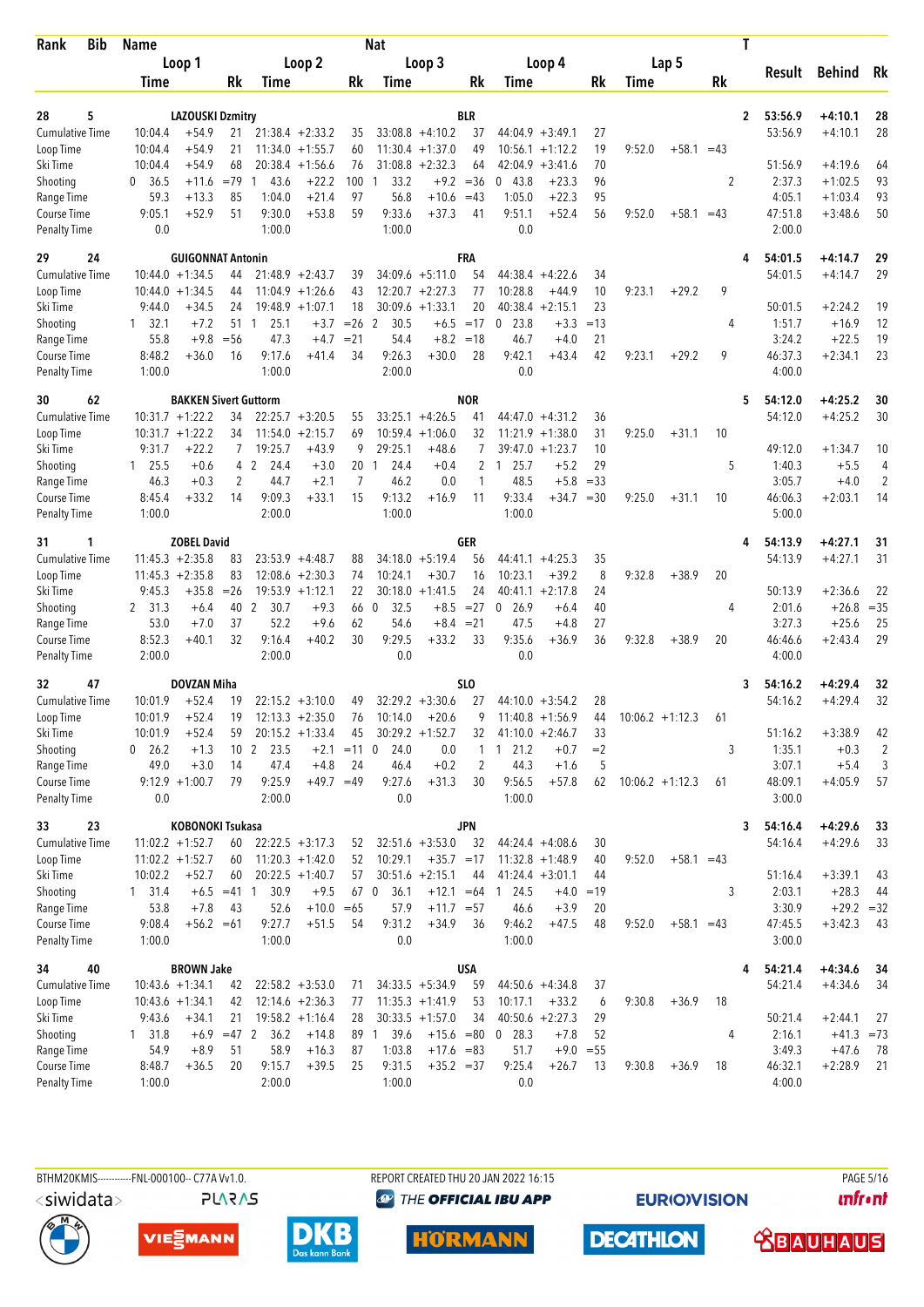| <b>Bib</b><br>Rank                  | <b>Name</b>    |                                          |                 |                      |                                          |                   | <b>Nat</b>           |                              |                 |                              |                    |          |                        |           | T            |                   |                      |          |
|-------------------------------------|----------------|------------------------------------------|-----------------|----------------------|------------------------------------------|-------------------|----------------------|------------------------------|-----------------|------------------------------|--------------------|----------|------------------------|-----------|--------------|-------------------|----------------------|----------|
|                                     |                | Loop 1                                   |                 |                      | Loop 2                                   |                   |                      | Loop 3                       |                 |                              | Loop 4             |          | Lap 5                  |           |              |                   |                      |          |
|                                     | Time           |                                          | Rk              | Time                 |                                          | Rk                | <b>Time</b>          |                              | Rk              | Time                         |                    | Rk       | Time                   | <b>Rk</b> |              | Result            | Behind               | Rk       |
|                                     |                |                                          |                 |                      |                                          |                   |                      |                              |                 |                              |                    |          |                        |           |              |                   |                      |          |
| 63<br>35                            |                | VARABEI Maksim                           |                 |                      |                                          |                   |                      |                              | BLR             |                              |                    |          |                        |           | $\mathbf{2}$ | 54:39.2           | $+4:52.4$            | 35       |
| <b>Cumulative Time</b><br>Loop Time |                | $11:02.6 + 1:53.1$<br>$11:02.6 + 1:53.1$ | 61<br>61        |                      | $22:40.5 + 3:35.3$<br>$11:37.9 + 1:59.6$ | 62<br>62          | 10:52.1              | $33:32.6 +4:34.0$<br>$+58.7$ | 45<br>29        | $44:32.3 +4:16.5$<br>10:59.7 | $+1:15.8$          | 32<br>20 | $10:06.9 + 1:13.0$     | 62        |              | 54:39.2           | $+4:52.4$            | 35       |
| Ski Time                            | 10:02.6        | $+53.1$                                  | 61              |                      | $20:40.5 + 1:58.7$                       | 77                |                      | $31:32.6 +2:56.1$            | 79              | 42:32.3                      | $+4:09.0$          | 78       |                        |           |              | 52:39.2           | $+5:01.9$            | 74       |
| Shooting                            | 36.5<br>1      | +11.6                                    | $=79$           | 30.6<br>-1           | $+9.2$                                   | 65                | 39.5<br>0            | $+15.5$                      | $= 78$          | 0<br>34.8                    | $+14.3$            | 81       |                        | 2         |              | 2:21.6            | $+46.8$              | $= 81$   |
| Range Time                          | 57.6           | $+11.6$                                  | $=70$           | 53.1                 | $+10.5$                                  | $=70$             | 1:01.8               | $+15.6$                      | $= 77$          | 56.7                         | $+14.0$            | 80       |                        |           |              | 3:49.2            | $+47.5$              | 77       |
| Course Time                         | 9:05.0         | $+52.8$                                  | 50              | 9:44.8               | $+1:08.6$                                | 81                | 9:50.3               | $+54.0$                      | 75              | 10:03.0                      | $+1:04.3$          | 71       | $10:06.9 + 1:13.0$     | 62        |              | 48:50.0           | $+4:46.8$            | 73       |
| <b>Penalty Time</b>                 | 1:00.0         |                                          |                 | 1:00.0               |                                          |                   | 0.0                  |                              |                 | 0.0                          |                    |          |                        |           |              | 2:00.0            |                      |          |
| 36<br>90                            |                | <b>DYUSSENOV Asset</b>                   |                 |                      |                                          |                   |                      |                              | KAZ             |                              |                    |          |                        |           | 3            | 54:40.7           | $+4:53.9$            | 36       |
| <b>Cumulative Time</b>              |                | $11:12.5 + 2:03.0$                       | 71              |                      | $21:29.8 + 2:24.6$                       | 30                |                      | $32:12.4 + 3:13.8$           | 21              |                              | $44:56.4 +4:40.6$  | 38       |                        |           |              | 54:40.7           | $+4:53.9$            | 36       |
| Loop Time                           |                | $11:12.5 + 2:03.0$                       | 71              | 10:17.3              | $+39.0$                                  | 13                | 10:42.6              | $+49.2$                      | 25              | 12:44.0                      | $+3:00.1$          | 81       | $+50.4$<br>9:44.3      | 35        |              |                   |                      |          |
| Ski Time                            |                | $10:12.5 + 1:03.0$                       | 83              | 20:29.8              | $+1:48.0$                                | 64                |                      | $31:12.4 +2:35.9$            | 68              | 41:56.4                      | $+3:33.1$          | 63       |                        |           |              | 51:40.7           | $+4:03.4$            | 52       |
| Shooting                            | 38.2<br>1      | $+13.3$                                  | 89              | 32.3<br>$\mathbf 0$  | $+10.9$                                  | $= 77$            | 39.2<br>$\mathbf 0$  | $+15.2$                      | 75              | 2 31.2                       | $+10.7$            | 66       |                        | 3         |              | 2:20.9            | $+46.1$              | 80       |
| Range Time                          | 1:01.4         | $+15.4$                                  | $= 89$          | 54.0                 | $+11.4$                                  | 75                | 1:02.7               | $+16.5$                      | 80              | 56.2                         | $+13.5$            | $=76$    |                        |           |              | 3:54.3            | $+52.6$              | 83       |
| Course Time                         | 9:11.1         | $+58.9$                                  | 71              | 9:23.3               | $+47.1$                                  | 41                | 9:39.9               | $+43.6$                      | 55              | 9:47.8                       | $+49.1$            | 51       | 9:44.3<br>$+50.4$      | 35        |              | 47:46.4           | $+3:43.2 = 44$       |          |
| <b>Penalty Time</b>                 | 1:00.0         |                                          |                 | 0.0                  |                                          |                   | 0.0                  |                              |                 | 2:00.0                       |                    |          |                        |           |              | 3:00.0            |                      |          |
| 37<br>46                            |                | <b>GOW Christian</b>                     |                 |                      |                                          |                   |                      |                              | <b>CAN</b>      |                              |                    |          |                        |           | 3            | 54:46.8           | $+5:00.0$            | 37       |
| <b>Cumulative Time</b>              |                | $10:54.5 + 1:45.0$                       | 52              |                      | $21:09.5 + 2:04.3$                       | 20                |                      | $31:44.4 + 2:45.8$           | 10              | $44:29.8 + 4:14.0$           |                    | 31       |                        |           |              | 54:46.8           | $+5:00.0$            | 37       |
| Loop Time                           |                | $10:54.5 + 1:45.0$                       | 52              | 10:15.0              | $+36.7$                                  | 12                | 10:34.9              | $+41.5$                      | 22              | 12:45.4                      | $+3:01.5$          | 82       | $10:17.0 + 1:23.1$     | 75        |              |                   |                      |          |
| Ski Time                            | 9:54.5         | $+45.0$                                  | 41              |                      | $20:09.5 + 1:27.7$                       | 40                |                      | $30:44.4 + 2:07.9$           | 38              | 41:29.8                      | $+3:06.5$          | 47       |                        |           |              | 51:46.8           | $+4:09.5$            | 55       |
| Shooting                            | $1 \t27.6$     | $+2.7$                                   | 15 <sub>0</sub> | 24.0                 | $+2.6$                                   | 16 <sub>0</sub>   | 26.5                 | $+2.5$                       | 6               | 2 42.3                       | $+21.8$            | 94       |                        | 3         |              | 2:00.6            | $+25.8$              | 32       |
| Range Time                          | 48.8           | $+2.8$                                   | 10              | 46.0                 | $+3.4$                                   | $=14$             | 48.7                 | $+2.5$                       | 5               | 1:03.9                       | $+21.2$            | 94       |                        |           |              | 3:27.4            | $+25.7$              | 26       |
| Course Time                         | 9:05.7         | $+53.5$                                  | $= 53$          | 9:29.0               | $+52.8 = 55$                             |                   | 9:46.2               | $+49.9$                      | 67              | 9:41.5                       | $+42.8$            | 41       | $10:17.0 + 1:23.1$     | 75        |              | 48:19.4           | $+4:16.2$            | 62       |
| <b>Penalty Time</b>                 | 1:00.0         |                                          |                 | 0.0                  |                                          |                   | 0.0                  |                              |                 | 2:00.0                       |                    |          |                        |           |              | 3:00.0            |                      |          |
| 104<br>37                           |                | <b>JAKOB Patrick</b>                     |                 |                      |                                          |                   |                      |                              | AUT             |                              |                    |          |                        |           | 2            | 54:46.8           | $+5:00.0$            | 37       |
| <b>Cumulative Time</b>              | 9:56.0         | $+46.5$                                  | 16              |                      | $21:31.6 + 2:26.4$                       | 32                |                      | $33:32.3 + 4:33.7$           | 44              |                              | $44:37.6 + 4:21.8$ | 33       |                        |           |              | 54:46.8           | $+5:00.0$            | 37       |
| Loop Time                           | 9:56.0         | $+46.5$                                  | 16              |                      | $11:35.6 + 1:57.3$                       | 61                |                      | $12:00.7 + 2:07.3$           | $=68$           | 11:05.3                      | $+1:21.4$          | 23       | $10:09.2 + 1:15.3$     | 66        |              |                   |                      |          |
| Ski Time                            | 9:56.0         | $+46.5$                                  | 42              |                      | $20:31.6 + 1:49.8$                       | 67                | 31:32.3              | $+2:55.8$                    | 78              | 42:37.6                      | $+4:14.3$          | 79       |                        |           |              | 52:46.8           | $+5:09.5$            | 79       |
| Shooting                            | 0<br>31.4      | $+6.5$                                   | $=41$           | 28.7<br>$\mathbf{1}$ | $+7.3$                                   | 54                | 36.7<br>$\mathbf{1}$ | $+12.7$                      | 66              | 0<br>- 35.4                  | $+14.9$            | 83       |                        | 2         |              | 2:12.4            | $+37.6$              | 66       |
| Range Time                          | 54.3           | $+8.3$                                   | 48              | 53.2                 | $+10.6$                                  | 72                | 1:00.9               | $+14.7$                      | 72              | 57.7                         | $+15.0$            | 85       |                        |           |              | 3:46.1            | $+44.4$              | 72       |
| Course Time                         | 9:01.7<br>0.0  | $+49.5$                                  | 46              | 9:42.4<br>1:00.0     | $+1:06.2$                                | 78                | 9:59.8               | $+1:03.5$                    | 84              | 10:07.6<br>0.0               | $+1:08.9$          | 80       | $10:09.2 +1:15.3$      | 66        |              | 49:00.7<br>2:00.0 | $+4:57.5$            | 75       |
| <b>Penalty Time</b>                 |                |                                          |                 |                      |                                          |                   | 1:00.0               |                              |                 |                              |                    |          |                        |           |              |                   |                      |          |
| 41<br>39                            |                | <b>PLANKO Lovro</b>                      |                 |                      |                                          |                   |                      |                              | SL <sub>0</sub> |                              |                    |          |                        |           |              | 54:58.5           | $+5:11.7$            | 39       |
| <b>Cumulative Time</b>              |                | $11:03.7 + 1:54.2$                       | 65              |                      | $21:15.9 + 2:10.7$                       | 25                |                      | $32:54.5 + 3:55.9$           | 34              | $45:15.2 +4:59.4$            |                    | 40       |                        |           |              | 54:58.5           | $+5:11.7$            | 39       |
| Loop Time                           |                | $11:03.7 + 1:54.2$                       | 65              | 10:12.2              | $+33.9$                                  | 10                |                      | $11:38.6 + 1:45.2 = 56$      |                 | $12:20.7 + 2:36.8$           |                    | 72       | 9:43.3<br>$+49.4$      | 32        |              |                   |                      |          |
| Ski Time                            | 10:03.7        | $+54.2$                                  | 66              |                      | $20:15.9 + 1:34.1$                       | 47                |                      | $30:54.5 +2:18.0 = 46$       |                 | $41:15.2 +2:51.9$            |                    | 38       |                        |           |              | 50:58.5           | $+3:21.2$            | 34       |
| Shooting                            | $1 \quad 30.4$ | $+5.5$                                   | 34 0            | 27.3                 | $+5.9$                                   | $=44$             | 39.1<br>1            | $+15.1$                      | 74              | 2 25.9                       | $+5.4$             | 30       |                        | 4         |              | 2:02.9            | $+28.1$              | 43       |
| Range Time<br>Course Time           | 52.4<br>9:11.3 | $+6.4$<br>$+59.1 = 72$                   | 33              | 47.3<br>9:24.9       | $+48.7$                                  | $+4.7 = 21$<br>46 | 1:01.4<br>9:37.2     | $+15.2$<br>$+40.9 = 48$      | 75              | 46.5<br>9:34.2               | $+3.8$<br>$+35.5$  | 19<br>32 | 9:43.3<br>$+49.4$      | 32        |              | 3:27.6<br>47:30.9 | $+25.9$<br>$+3:27.7$ | 27<br>37 |
| <b>Penalty Time</b>                 | 1:00.0         |                                          |                 | 0.0                  |                                          |                   | 1:00.0               |                              |                 | 2:00.0                       |                    |          |                        |           |              | 4:00.0            |                      |          |
| 65<br>40                            |                | <b>HARJULA Tuomas</b>                    |                 |                      |                                          |                   |                      |                              | <b>FIN</b>      |                              |                    |          |                        |           | 3            | 55:12.2           | $+5:25.4$            | 40       |
| Cumulative Time                     |                | $11:01.7 + 1:52.2$                       | 59              |                      | $21:30.6 + 2:25.4$                       | 31                |                      | $33:09.3 +4:10.7$            | 38              | $45:03.9 +4:48.1$            |                    | 39       |                        |           |              | 55:12.2           | $+5:25.4$            | 40       |
| Loop Time                           |                | $11:01.7 + 1:52.2$                       | 59              | 10:28.9              | $+50.6$                                  | 21                |                      | $11:38.7 + 1:45.3$           | 58              | $11:54.6 + 2:10.7$           |                    | 55       | $10:08.3 +1:14.4 = 64$ |           |              |                   |                      |          |
| Ski Time                            | 10:01.7        | $+52.2$                                  | 58              |                      | $20:30.6 +1:48.8$                        | 65                |                      | $31:09.3 + 2:32.8$           | 66              | $42:03.9 + 3:40.6$           |                    | 68       |                        |           |              | 52:12.2           | $+4:34.9$            | 69       |
| Shooting                            | 1 29.9         | $+5.0$                                   | 28 0            | 26.2                 | $+4.8$                                   |                   | 31 1<br>32.9         | $+8.9$                       |                 | 35 1 28.4                    | $+7.9$             | 53       |                        | 3         |              | 1:57.6            | $+22.8$              | 24       |
| Range Time                          | 52.1           |                                          | $+6.1 = 28$     | 50.2                 | $+7.6$                                   | 48                | 56.2                 | $+10.0$                      | 35              | 53.3                         | $+10.6$            | 60       |                        |           |              | 3:31.8            | $+30.1$              | 35       |
| Course Time                         | 9:09.6         | $+57.4 = 65$                             |                 |                      | $9:38.7 +1:02.5$                         | 73                | 9:42.5               | $+46.2$                      | 62              |                              | $10:01.3 +1:02.6$  | 69       | $10:08.3 +1:14.4 = 64$ |           |              | 48:40.4           | $+4:37.2$            | 70       |
| <b>Penalty Time</b>                 | 1:00.0         |                                          |                 | 0.0                  |                                          |                   | 1:00.0               |                              |                 | 1:00.0                       |                    |          |                        |           |              | 3:00.0            |                      |          |
| 31<br>41                            |                | <b>LEITNER Felix</b>                     |                 |                      |                                          |                   |                      |                              | AUT             |                              |                    |          |                        |           | 5            | 55:14.2           | $+5:27.4$            | 41       |
| Cumulative Time                     | 9:49.2         | $+39.7$                                  | 13              |                      | $20:50.7 +1:45.5$                        | 11                |                      | $32:10.2 + 3:11.6$           | 19              | $45:30.7 + 5:14.9$           |                    | 44       |                        |           |              | 55:14.2           | $+5:27.4$            | 41       |
| Loop Time                           | 9:49.2         | $+39.7$                                  | 13              |                      | $11:01.5 +1:23.2$                        | 39                |                      | $11:19.5 + 1:26.1$           | 43              |                              | $13:20.5 + 3:36.6$ | 89       | 9:43.5<br>$+49.6 = 33$ |           |              |                   |                      |          |
| Ski Time                            | 9:49.2         | $+39.7$                                  | 32              |                      | $19:50.7 + 1:08.9$                       | 19                |                      | $30:10.2 + 1:33.7$           | 21              |                              | $40:30.7 + 2:07.4$ | 19       |                        |           |              | 50:14.2           | $+2:36.9$            | 23       |
| Shooting                            | $0$ 37.4       | $+12.5$                                  | 87 1            | 26.9                 |                                          | $+5.5 = 39$ 1     | 34.8                 |                              |                 | $+10.8$ = 52 3 28.1          | $+7.6$             | $=49$    |                        | 5         |              | 2:07.3            | $+32.5 = 55$         |          |
| Range Time                          | 59.1           | $+13.1$                                  | 83              | 47.6                 |                                          | $+5.0 = 26$       | 58.4                 | $+12.2$                      | 62              | 49.3                         | $+6.6 = 37$        |          |                        |           |              | 3:34.4            | $+32.7$              | 49       |
| Course Time                         | 8:50.1         | $+37.9 = 25$                             |                 | 9:13.9               | $+37.7$                                  | 20                | 9:21.1               | $+24.8 = 23$                 |                 | 9:31.2                       | $+32.5$            | 23       | 9:43.5<br>$+49.6 = 33$ |           |              | 46:39.8           | $+2:36.6$            | -25      |
| <b>Penalty Time</b>                 | 0.0            |                                          |                 | 1:00.0               |                                          |                   | 1:00.0               |                              |                 | 3:00.0                       |                    |          |                        |           |              | 5:00.0            |                      |          |





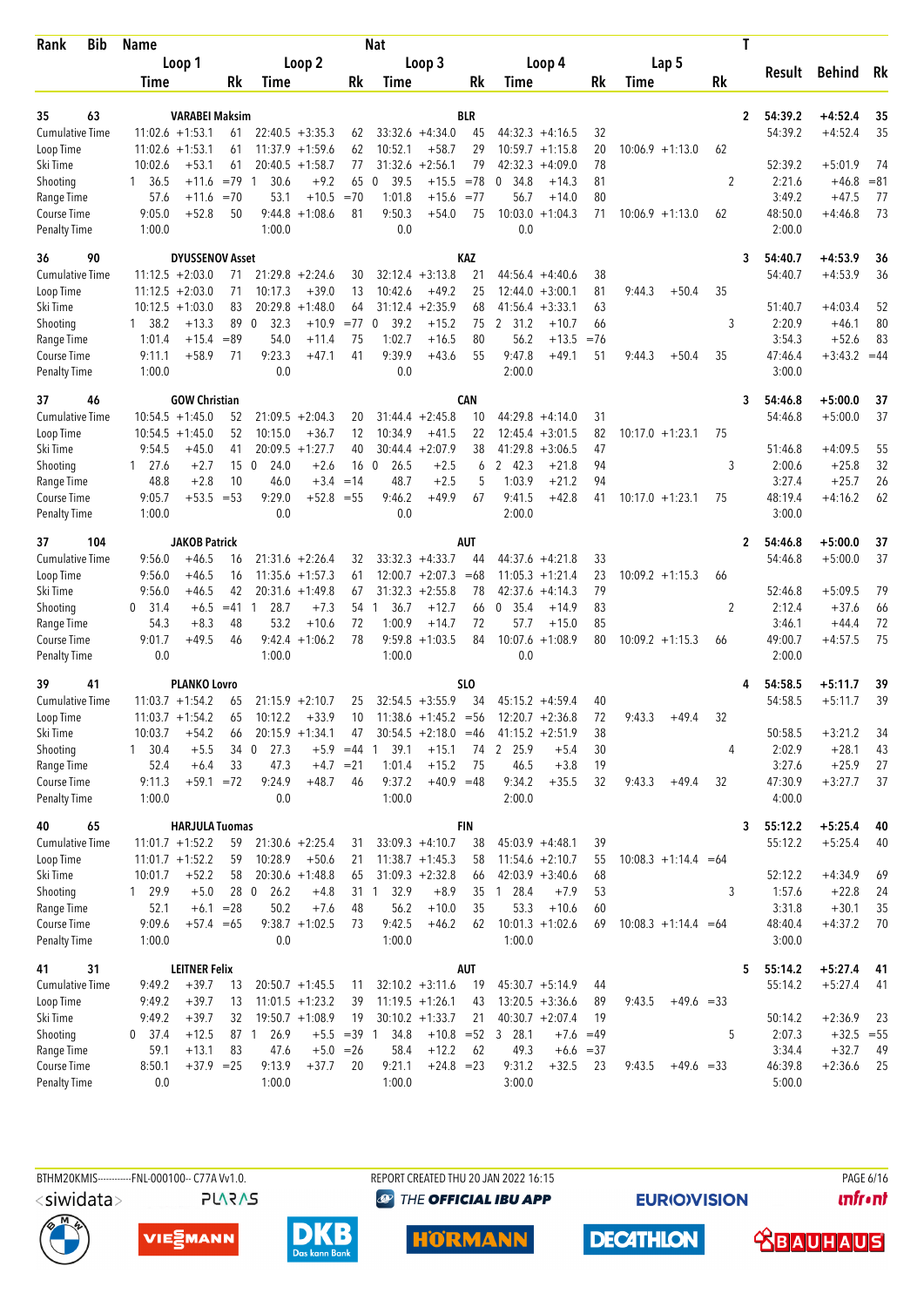| Bib<br>Rank                         | Name             |                                              |               |                         |                                          |                     | Nat                  |                                          |            |                               |             |          |                    |                    |           | T            |                    |                        |                |
|-------------------------------------|------------------|----------------------------------------------|---------------|-------------------------|------------------------------------------|---------------------|----------------------|------------------------------------------|------------|-------------------------------|-------------|----------|--------------------|--------------------|-----------|--------------|--------------------|------------------------|----------------|
|                                     |                  | Loop 1                                       |               |                         | Loop 2                                   |                     |                      | Loop 3                                   |            |                               | Loop 4      |          |                    | Lap 5              |           |              |                    |                        |                |
|                                     | Time             |                                              | Rk            | Time                    |                                          | Rk                  | Time                 |                                          | Rk         | Time                          |             | Rk       | Time               |                    | <b>Rk</b> |              | Result             | Behind                 | Rk             |
|                                     |                  |                                              |               |                         |                                          |                     |                      |                                          |            |                               |             |          |                    |                    |           |              |                    |                        |                |
| 13<br>42                            |                  | <b>JAEGER Martin</b>                         |               |                         |                                          |                     |                      |                                          | SUI        |                               |             |          |                    |                    |           | 5            | 55:19.4            | $+5:32.6$              | 42             |
| <b>Cumulative Time</b><br>Loop Time |                  | $10:34.6 + 1:25.1$<br>$10:34.6 + 1:25.1$     | 37<br>37      |                         | $22:52.2 + 3:47.0$<br>$12:17.6 + 2:39.3$ | 68<br>82            |                      | $34:06.9 + 5:08.3$<br>$11:14.7 + 1:21.3$ | 52<br>41   | $45:37.9 + 5:22.1$<br>11:31.0 | $+1:47.1$   | 45<br>34 | 9:41.5             | $+47.6$            | 29        |              | 55:19.4            | $+5:32.6$              | 42             |
| Ski Time                            | 9:34.6           | $+25.1$                                      | $=11$         | 19:52.2                 | $+1:10.4$                                | 20                  |                      | $30:06.9 +1:30.4$                        | 18         | 40:37.9                       | $+2:14.6$   | 22       |                    |                    |           |              | 50:19.4            | $+2:42.1$              | 26             |
| Shooting                            | $1 \quad 27.5$   | $+2.6$                                       | $=13$ 2       | 41.0                    | $+19.6$                                  | 97                  | 30.5<br>-1           | $+6.5$                                   | $=17$      | 34.2<br>1                     | $+13.7$     | 78       |                    |                    | 5         |              | 2:13.3             | $+38.5$                | 69             |
| Range Time                          | 48.9             | $+2.9$                                       | $=11$         | 1:01.6                  | $+19.0$                                  | 94                  | 53.6                 | $+7.4$                                   | 16         | 55.6                          | $+12.9$     | $=72$    |                    |                    |           |              | 3:39.7             | $+38.0$                | 65             |
| Course Time                         | 8:45.7           | $+33.5$                                      | 15            | 9:16.0                  | $+39.8$                                  | $=26$               | 9:21.1               | $+24.8 = 23$                             |            | 9:35.4                        | $+36.7$     | 35       | 9:41.5             | $+47.6$            | 29        |              | 46:39.7            | $+2:36.5$              | 24             |
| <b>Penalty Time</b>                 | 1:00.0           |                                              |               | 2:00.0                  |                                          |                     | 1:00.0               |                                          |            | 1:00.0                        |             |          |                    |                    |           |              | 5:00.0             |                        |                |
| 43<br>34                            |                  | <b>HOFER Lukas</b>                           |               |                         |                                          |                     |                      |                                          | ITA        |                               |             |          |                    |                    |           | 6            | 55:36.9            | $+5:50.1$              | 43             |
| <b>Cumulative Time</b>              |                  | $10:37.6 + 1:28.1$                           | 38            |                         | $22:26.1 + 3:20.9$                       | 56                  |                      | $34:46.1 + 5:47.5$                       | 63         | $45:57.3 + 5:41.5$            |             | 52       |                    |                    |           |              | 55:36.9            | $+5:50.1$              | 43             |
| Loop Time                           |                  | $10:37.6 + 1:28.1$                           | 38            | 11:48.5                 | $+2:10.2$                                | 68                  |                      | $12:20.0 + 2:26.6$                       | 76         | $11:11.2 + 1:27.3$            |             | $= 25$   | 9:39.6             | $+45.7$            | 26        |              |                    |                        |                |
| Ski Time                            | 9:37.6           | $+28.1$                                      | 13            | 19:26.1                 | $+44.3$                                  | 10                  |                      | $29:46.1 + 1:09.6$                       | 12         | 39:57.3                       | $+1:34.0$   | 12       |                    |                    |           |              | 49:36.9            | $+1:59.6$              | 14             |
| Shooting                            | $1 \quad 33.6$   | $+8.7$                                       | $=64$         | 2<br>24.9               | $+3.5$                                   | $= 24$              | 2<br>39.4            | $+15.4$                                  | $= 76$     | 27.7<br>$\overline{1}$        | $+7.2$      | $=44$    |                    |                    | 6         |              | 2:05.8             | $+31.0$                | 54             |
| Range Time                          | 56.4             | $+10.4$                                      | 62            | 46.7                    | $+4.1$                                   | 17                  | 1:02.0               | $+15.8$                                  | 79         | 49.6                          | $+6.9$      | 42       |                    |                    |           |              | 3:34.7             | $+33.0$                | 51             |
| Course Time                         | 8:41.2           | $+29.0$                                      | 9             | 9:01.8                  | $+25.6$                                  | 8                   | 9:18.0               | $+21.7$                                  | 19         | 9:21.6                        | $+22.9$     | 11       | 9:39.6             | $+45.7$            | 26        |              | 46:02.2            | $+1:59.0$              | 12             |
| <b>Penalty Time</b>                 | 1:00.0           |                                              |               | 2:00.0                  |                                          |                     | 2:00.0               |                                          |            | 1:00.0                        |             |          |                    |                    |           |              | 6:00.0             |                        |                |
| 12<br>44                            |                  | <b>SHAMAEV Dmitrii</b>                       |               |                         |                                          |                     |                      |                                          | <b>ROU</b> |                               |             |          |                    |                    |           | $\mathbf{2}$ | 55:37.2            | $+5:50.4$              | 44             |
| <b>Cumulative Time</b>              |                  | $10:15.3 + 1:05.8$                           | 26            |                         | $21:10.5 + 2:05.3$                       | 23                  |                      | $32:11.1 + 3:12.5$                       | 20         | $45:19.5 + 5:03.7$            |             | 41       |                    |                    |           |              | 55:37.2            | $+5:50.4$              | 44             |
| Loop Time                           |                  | $10:15.3 + 1:05.8$                           | 26            |                         | $10:55.2 + 1:16.9$                       | 36                  |                      | $11:00.6 + 1:07.2$                       | 34         | 13:08.4                       | $+3:24.5$   | 88       |                    | $10:17.7 + 1:23.8$ | 76        |              |                    |                        |                |
| Ski Time                            |                  | $10:15.3 + 1:05.8$                           | 86            |                         | $21:10.5 + 2:28.7$                       | 94                  |                      | $32:11.1 + 3:34.6$                       | 92         | 43:19.5                       | $+4:56.2$   | 88       |                    |                    |           |              | 53:37.2            | $+5:59.9$              | 86             |
| Shooting                            | $0$ 27.9         | $+3.0$                                       |               | 16 <sub>0</sub><br>23.0 | $+1.6$                                   | 8                   | $\mathbf 0$<br>27.4  | $+3.4$                                   | 9          | 2 31.4                        | $+10.9$     | 67       |                    |                    | 2         |              | 1:49.8             | $+15.0$                | 11             |
| Range Time                          | 48.3             | $+2.3$                                       | 9             | 45.5                    | $+2.9$                                   | 11                  | 48.3                 | $+2.1$                                   | 4          | 54.7                          | $+12.0$     | $=65$    |                    |                    |           |              | 3:16.8             | $+15.1$                | $\overline{7}$ |
| Course Time                         |                  | $9:27.0 +1:14.8$                             | 96            |                         | $10:09.7 + 1:33.5$                       | 99                  | 10:12.3              | $+1:16.0$                                | 91         | $10:13.7 + 1:15.0$            |             | 83       | $10:17.7 + 1:23.8$ |                    | 76        |              | 50:20.4            | $+6:17.2$              | 90             |
| <b>Penalty Time</b>                 | 0.0              |                                              |               | 0.0                     |                                          |                     | 0.0                  |                                          |            | 2:00.0                        |             |          |                    |                    |           |              | 2:00.0             |                        |                |
| 29<br>45                            |                  | <b>CLAUDE Florent</b>                        |               |                         |                                          |                     |                      |                                          | BEL        |                               |             |          |                    |                    |           | 4            | 55:39.2            | $+5:52.4$              | 45             |
| <b>Cumulative Time</b>              |                  | $11:15.8 + 2:06.3$                           | 73            |                         | $21:45.3 + 2:40.1$                       | 37                  |                      | $33:29.0 +4:30.4$                        | 43         | $45:56.3 + 5:40.5$            |             | 51       |                    |                    |           |              | 55:39.2            | $+5:52.4$              | 45             |
| Loop Time                           |                  | $11:15.8 + 2:06.3$                           | 73            | 10:29.5                 | $+51.2$                                  | 23                  |                      | $11:43.7 + 1:50.3$                       | 62         | 12:27.3                       | $+2:43.4$   | 75       | 9:42.9             | $+49.0$            | 31        |              |                    |                        |                |
| Ski Time                            |                  | $10:15.8 + 1:06.3$                           | 87            |                         | $20:45.3 + 2:03.5$                       | 82                  |                      | $31:29.0 + 2:52.5$                       | 77         | 41:56.3                       | $+3:33.0$   | 62       |                    |                    |           |              | 51:39.2            | $+4:01.9$              | 50             |
| Shooting                            | 147.2            | $+22.3$                                      | $102 \ 0$     | 29.1                    | $+7.7$                                   | 56                  | 39.4<br>$\mathbf{1}$ | $+15.4$                                  | $= 76$     | $\mathbf{2}$<br>34.1          | $+13.6$     | 77       |                    |                    | 4         |              | 2:29.9             | $+55.1$                | 88             |
| Range Time                          | 1:09.4           | $+23.4$                                      | 102           | 51.4                    | $+8.8$                                   | $= 55$              | 1:01.8               | $+15.6 = 77$                             |            | 57.3                          | $+14.6$     | 81       |                    |                    |           |              | 3:59.9             | $+58.2$                | 87             |
| Course Time<br><b>Penalty Time</b>  | 9:06.4<br>1:00.0 | $+54.2$                                      | 57            | 9:38.1<br>0.0           | $+1:01.9$ =70                            |                     | 9:41.9<br>1:00.0     | $+45.6$                                  | 60         | 9:30.0<br>2:00.0              | $+31.3$     | 20       | 9:42.9             | $+49.0$            | 31        |              | 47:39.3<br>4:00.0  | $+3:36.1 = 41$         |                |
|                                     |                  |                                              |               |                         |                                          |                     |                      |                                          |            |                               |             |          |                    |                    |           |              |                    |                        |                |
| 77<br>46                            |                  | <b>GERDZHIKOV Dimitar</b>                    |               |                         |                                          |                     |                      |                                          | BUL        |                               |             |          |                    |                    |           | 3            | 55:39.6            | $+5:52.8$              | 46             |
| <b>Cumulative Time</b>              |                  | $12:10.8 + 3:01.3$                           | 93            |                         | $22:35.1 + 3:29.9$                       | 59                  |                      | $34:22.9 + 5:24.3$                       | 58         | $45:24.1 + 5:08.3$            |             | 42       |                    |                    |           |              | 55:39.6            | $+5:52.8$              | 46             |
| Loop Time                           |                  | $12:10.8 + 3:01.3$                           | 93            | 10:24.3                 | $+46.0$                                  | 17                  |                      | $11:47.8 + 1:54.4$                       | 65         | $11:01.2 +1:17.3$             |             | 21       | $10:15.5 + 1:21.6$ |                    | 74        |              |                    |                        |                |
| Ski Time                            |                  | $10:10.8 + 1:01.3$                           | 80            |                         | $20:35.1 + 1:53.3$                       | 72                  |                      | $31:22.9 +2:46.4$                        | 73         | $42:24.1 + 4:00.8$            |             | 76       |                    |                    |           |              | 52:39.6            | $+5:02.3$              | 75             |
| Shooting                            | 2 32.6           | $+7.7$                                       | $=$ 56        | 33.7<br>0               | $+12.3$                                  | 82                  | 34.2<br>$\mathbf{1}$ | $+10.2 = 45$                             |            | 36.0<br>0                     | $+15.5$     | 84       |                    |                    | 3         |              | 2:16.7             | $+41.9$                | 75             |
| Range Time<br>Course Time           | 53.9             | $+7.9$<br>$9:16.9 +1:04.7 = 84$              | 44            | 54.4<br>9:29.9          | $+11.8$ =78<br>$+53.7$                   | 58                  | 56.3<br>9:51.5       | $+10.1 = 36$<br>$+55.2$                  | 76         | 55.9<br>$10:05.3 +1:06.6$     | $+13.2$     | 75<br>75 | $10:15.5 + 1:21.6$ |                    | 74        |              | 3:40.5<br>48:59.1  | $+38.8$<br>$+4:55.9$   | 66<br>-74      |
| <b>Penalty Time</b>                 | 2:00.0           |                                              |               | 0.0                     |                                          |                     | 1:00.0               |                                          |            | 0.0                           |             |          |                    |                    |           |              | 3:00.0             |                        |                |
|                                     |                  |                                              |               |                         |                                          |                     |                      |                                          | <b>UKR</b> |                               |             |          |                    |                    |           |              |                    |                        |                |
| 47<br>60<br><b>Cumulative Time</b>  |                  | <b>DUDCHENKO Anton</b><br>$10:51.9 + 1:42.4$ | 50            |                         | $21:20.9 +2:15.7$                        | 27                  |                      | $35:12.9 + 6:14.3$                       | 75         | $45:50.6 + 5:34.8$            |             | 49       |                    |                    |           | 4            | 55:44.3<br>55:44.3 | $+5:57.5$<br>$+5:57.5$ | 47<br>47       |
| Loop Time                           |                  | $10:51.9 + 1:42.4$                           | 50            | 10:29.0                 | $+50.7$                                  | 22                  |                      | $13:52.0 + 3:58.6$                       | 97         | 10:37.7                       | $+53.8$     | 12       | 9:53.7             | $+59.8$            | 47        |              |                    |                        |                |
| Ski Time                            | 9:51.9           | $+42.4$                                      | 37            |                         | $20:20.9 +1:39.1$                        | 55                  |                      | $31:12.9 + 2:36.4$                       | 69         | $41:50.6 + 3:27.3$            |             | 58       |                    |                    |           |              | 51:44.3            | $+4:07.0$              | 53             |
| Shooting                            | 1, 33.1          |                                              | $+8.2 = 61$ 0 | 26.4                    |                                          | $+5.0 = 32 \quad 3$ | 45.4                 | $+21.4$                                  | 99         | $0$ 27.8                      | $+7.3$      | $=46$    |                    |                    | 4         |              | 2:12.9             | $+38.1$                | 68             |
| Range Time                          | 55.8             |                                              | $+9.8 = 56$   | 50.0                    |                                          | $+7.4 = 43$         | 1:07.4               | $+21.2$                                  | 97         | 49.7                          | $+7.0$      | 43       |                    |                    |           |              | 3:42.9             | $+41.2$                | 70             |
| Course Time                         | 8:56.1           | $+43.9 = 37$                                 |               |                         | $9:39.0 +1:02.8$                         | 74                  | 9:44.6               | $+48.3$                                  | 65         | 9:48.0                        | $+49.3$     | 52       | 9:53.7             | $+59.8$            | 47        |              | 48:01.4            | $+3:58.2$              | 53             |
| <b>Penalty Time</b>                 | 1:00.0           |                                              |               | 0.0                     |                                          |                     | 3:00.0               |                                          |            | 0.0                           |             |          |                    |                    |           |              | 4:00.0             |                        |                |
| 35<br>48                            |                  | <b>ERMITS Kalev</b>                          |               |                         |                                          |                     |                      |                                          | <b>EST</b> |                               |             |          |                    |                    |           | 4            | 55:51.1            | $+6:04.3$              | 48             |
| Cumulative Time                     |                  | $11:59.6 + 2:50.1$                           | 87            |                         | $22:24.5 + 3:19.3$                       | 54                  |                      | $34:12.1 + 5:13.5$                       | 55         | $45:53.0 + 5:37.2$            |             | 50       |                    |                    |           |              | 55:51.1            | $+6:04.3$              | 48             |
| Loop Time                           |                  | $11:59.6 + 2:50.1$                           | 87            | 10:24.9                 | $+46.6$                                  | 18                  |                      | $11:47.6 + 1:54.2$                       | 64         | $11:40.9 + 1:57.0$            |             | 45       |                    | $9:58.1 + 1:04.2$  | 49        |              |                    |                        |                |
| Ski Time                            | 9:59.6           | $+50.1 = 51$                                 |               |                         | $20:24.5 +1:42.7$                        | 60                  |                      | $31:12.1 + 2:35.6$                       | 67         | $41:53.0 +3:29.7$             |             | 59       |                    |                    |           |              | 51:51.1            | $+4:13.8$              | 58             |
| Shooting                            | 2, 30.1          |                                              | $+5.2 = 29$ 0 | 26.9                    |                                          | $+5.5 = 39$ 1       | 39.0                 | $+15.0$                                  |            | 73 1 28.5                     | $+8.0 = 54$ |          |                    |                    | 4         |              | 2:04.7             | $+29.9 = 48$           |                |
| Range Time                          | 51.2             | $+5.2$                                       | 26            | 50.4                    |                                          | $+7.8 = 50$         | 1:01.0               | $+14.8$                                  | 73         | 51.7                          | $+9.0 = 55$ |          |                    |                    |           |              | 3:34.3             | $+32.6 = 47$           |                |
| Course Time                         | 9:08.4           | $+56.2 = 61$                                 |               | 9:34.5                  | $+58.3$                                  | 69                  | 9:46.6               | $+50.3$                                  | 68         | 9:49.2                        | $+50.5$     | 55       |                    | $9:58.1 + 1:04.2$  | 49        |              | 48:16.8            | $+4:13.6$              | - 60           |
| <b>Penalty Time</b>                 | 2:00.0           |                                              |               | 0.0                     |                                          |                     | 1:00.0               |                                          |            | 1:00.0                        |             |          |                    |                    |           |              | 4:00.0             |                        |                |



REPORT CREATED THU 20 JAN 2022 16:15 <sup><sup>9</sup> THE OFFICIAL IBU APP</sup>

**EURIOVISION** 

**PAGE 7/16** *<u><u>Infront</u>*</u>







**DECATHLON HORMANN** 

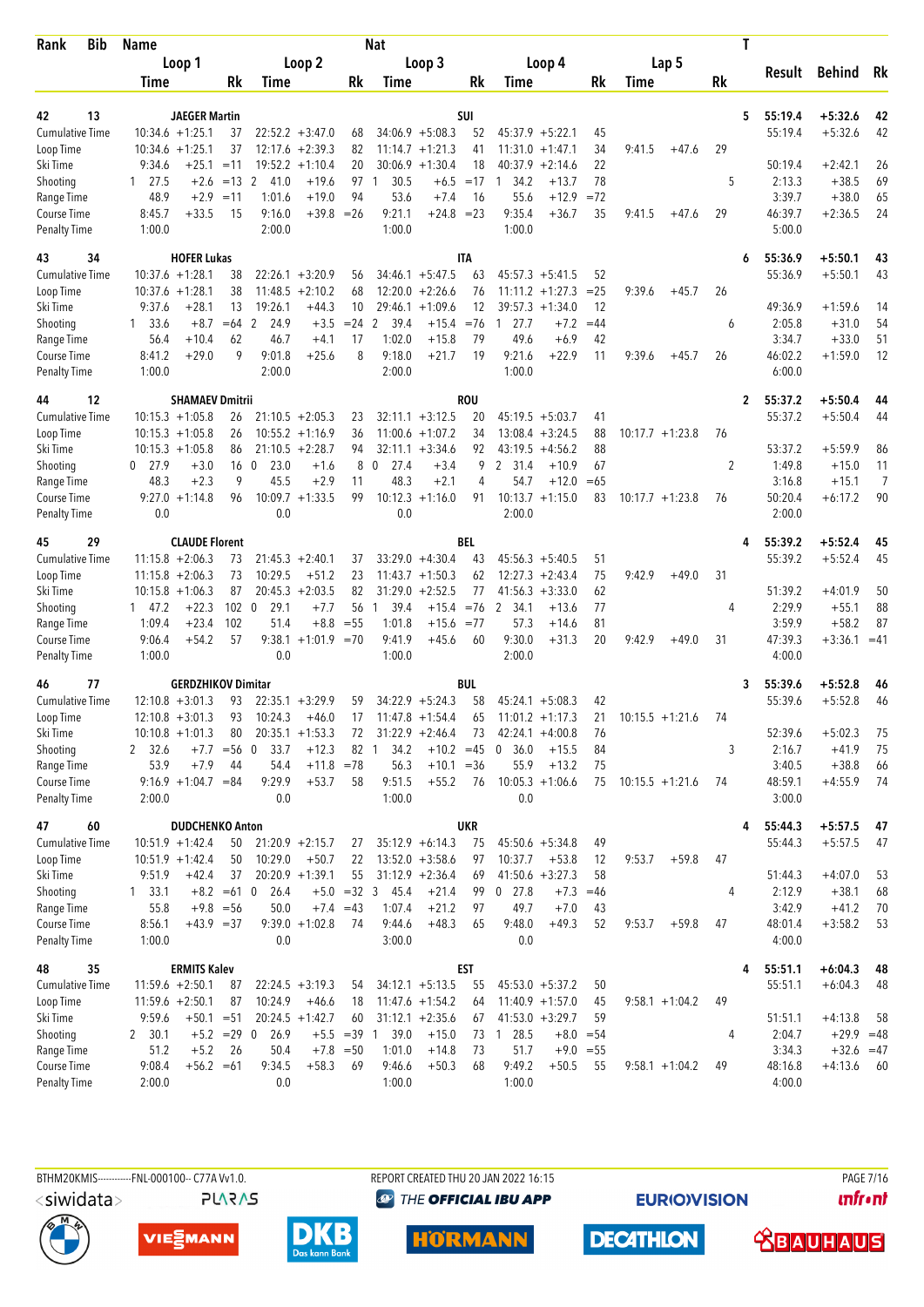| Bib<br>Rank                 | <b>Name</b>            |                               |               |                         |                      |             | Nat                   |                              |              |                                            |             |                         |           | T                 |                        |       |
|-----------------------------|------------------------|-------------------------------|---------------|-------------------------|----------------------|-------------|-----------------------|------------------------------|--------------|--------------------------------------------|-------------|-------------------------|-----------|-------------------|------------------------|-------|
|                             |                        | Loop 1                        |               |                         | Loop 2               |             |                       | Loop 3                       |              | Loop 4                                     |             | Lap 5                   |           |                   |                        |       |
|                             | Time                   |                               | Rk            | Time                    |                      | Rk          | Time                  |                              | Rk           | Time                                       | <b>Rk</b>   | Time                    | <b>Rk</b> | Result            | <b>Behind</b>          | Rk    |
|                             |                        |                               |               |                         |                      |             |                       |                              |              |                                            |             |                         |           |                   |                        |       |
| 103<br>49                   |                        | <b>BIONAZ Didier</b>          |               |                         |                      |             |                       |                              | <b>ITA</b>   |                                            |             |                         |           | 55:51.5<br>4      | $+6:04.7$              | 49    |
| <b>Cumulative Time</b>      |                        | $10:44.6 + 1:35.1$            | 45            |                         | $21:10.4 + 2:05.2$   | 22          |                       | $31:54.5 + 2:55.9$           | 12           | $45:46.2 + 5:30.4$                         | 47          |                         |           | 55:51.5           | $+6:04.7$              | 49    |
| Loop Time                   |                        | $10:44.6 + 1:35.1$<br>$+35.1$ | 45<br>25      | 10:25.8<br>20:10.4      | $+47.5$<br>$+1:28.6$ | 19<br>42    | 10:44.1               | $+50.7$<br>$30:54.5 +2:18.0$ | $=26$        | $13:51.7 + 4:07.8$<br>41:46.2<br>$+3:22.9$ | 94<br>57    | $10:05.3 +1:11.4$       | 60        | 51:51.5           | $+4:14.2$              | 59    |
| Ski Time                    | 9:44.6                 |                               |               |                         |                      |             | 44.3                  |                              | $=46$        | $+34.6$                                    |             |                         |           |                   |                        | 98    |
| Shooting<br>Range Time      | $1 \quad 33.6$<br>56.3 | $+8.7$<br>$+10.3$             | $=64$ 0<br>61 | 37.3<br>59.8            | $+15.9$<br>$+17.2$   | 92<br>91    | $\mathbf 0$<br>1:07.1 | $+20.3$<br>$+20.9$           | 95<br>$= 95$ | 3, 55.1<br>1:16.9<br>$+34.2$               | 98<br>98    |                         | 4         | 2:50.4<br>4:20.1  | $+1:15.6$<br>$+1:18.4$ | 97    |
| Course Time                 | 8:48.3                 | $+36.1 = 17$                  |               | 9:26.0                  | $+49.8$              | 51          | 9:37.0                | $+40.7$                      | 47           | $+36.1$<br>9:34.8                          | 34          | $10:05.3 +1:11.4$       | 60        | 47:31.4           | $+3:28.2$              | 38    |
| Penalty Time                | 1:00.0                 |                               |               | 0.0                     |                      |             | 0.0                   |                              |              | 3:00.0                                     |             |                         |           | 4:00.0            |                        |       |
| 50<br>48                    |                        | <b>GIACOMEL Tommaso</b>       |               |                         |                      |             |                       |                              | <b>ITA</b>   |                                            |             |                         |           | 55:53.5<br>6      | $+6:06.7$              | 50    |
| <b>Cumulative Time</b>      |                        | $10:39.0 + 1:29.5$            | 39            |                         | $22:42.7 + 3:37.5$   | 63          |                       | $34:50.9 + 5:52.3$           | 68           | $46:03.6 + 5:47.8$                         | 55          |                         |           | 55:53.5           | $+6:06.7$              | 50    |
| Loop Time                   |                        | $10:39.0 + 1:29.5$            | 39            |                         | $12:03.7 + 2:25.4$   | 72          |                       | $12:08.2 + 2:14.8$           | 71           | $11:12.7 + 1:28.8$                         | 27          | 9:49.9<br>$+56.0$       | 39        |                   |                        |       |
| Ski Time                    | 9:39.0                 | $+29.5$                       | 15            |                         | $19:42.7 + 1:00.9$   | 15          |                       | $29:50.9 +1:14.4$            | 13           | $40:03.6 +1:40.3$                          | 13          |                         |           | 49:53.5           | $+2:16.2$              | 16    |
| Shooting                    | 1, 34.3                | $+9.4$                        | $=66$         | $\overline{2}$<br>26.8  | $+5.4$               | $= 36$      | 2<br>33.9             | $+9.9$                       | 42           | 24.4<br>$+3.9$<br>$\overline{1}$           | 18          |                         | 6         | 1:59.5            | $+24.7$                | 30    |
| Range Time                  | 56.2                   | $+10.2$                       | 60            | 48.3                    | $+5.7$               | 31          | 55.6                  | $+9.4$                       | 31           | 45.0<br>$+2.3$                             | $=9$        |                         |           | 3:25.1            | $+23.4$                | 21    |
| Course Time                 | 8:42.8                 | $+30.6$                       | 12            | 9:15.4                  | $+39.2$              | 23          | 9:12.6                | $+16.3$                      | 10           | 9:27.7<br>$+29.0$                          | 16          | 9:49.9<br>$+56.0$       | 39        | 46:28.4           | $+2:25.2$              | 18    |
| Penalty Time                | 1:00.0                 |                               |               | 2:00.0                  |                      |             | 2:00.0                |                              |              | 1:00.0                                     |             |                         |           | 6:00.0            |                        |       |
| 93<br>51                    |                        | <b>ZEMLICKA Milan</b>         |               |                         |                      |             |                       |                              | <b>CZE</b>   |                                            |             |                         |           | 55:56.3<br>2      | $+6:09.5$              | 51    |
| <b>Cumulative Time</b>      |                        | $10:18.4 + 1:08.9$            | 28            |                         | $20:58.1 + 1:52.9$   | 17          |                       | $33:09.8 +4:11.2$            | 40           | $45:28.7 + 5:12.9$                         | 43          |                         |           | 55:56.3           | $+6:09.5$              | 51    |
| Loop Time                   |                        | $10:18.4 + 1:08.9$            | 28            |                         | $10:39.7 + 1:01.4$   | 28          |                       | $12:11.7 + 2:18.3 = 72$      |              | $12:18.9 + 2:35.0$                         | 69          | $10:27.6 + 1:33.7$      | 89        |                   |                        |       |
| Ski Time                    |                        | $10:18.4 + 1:08.9$            | 92            |                         | $20:58.1 + 2:16.3$   | 90          |                       | $32:09.8 + 3:33.3$           | 91           | $43:28.7 + 5:05.4$                         | 93          |                         |           | 53:56.3           | $+6:19.0$              | 89    |
| Shooting                    | 0, 32.7                | $+7.8$                        | 59            | $\mathbf{0}$<br>29.8    | $+8.4$               | $=62$ 1     | 33.5                  | $+9.5$                       | 38           | 26.5<br>$\overline{1}$<br>$+6.0$           | $=37$       |                         | 2         | 2:02.7            | $+27.9$                | 42    |
| Range Time                  | 55.5                   | $+9.5$                        | 55            | 52.4                    | $+9.8$               | 64          | 56.5                  | $+10.3$                      | $=39$        | 49.9<br>$+7.2$                             | $=47$       |                         |           | 3:34.3            | $+32.6$                | $=47$ |
| Course Time                 |                        | $9:22.9 +1:10.7$              | 91            | 9:47.3                  | $+1:11.1$            | $=86$       | 10:15.2               | $+1:18.9$                    | 93           | $10:29.0 +1:30.3$                          | 96          | $10:27.6 + 1:33.7$      | 89        | 50:22.0           | $+6:18.8$              | 92    |
| <b>Penalty Time</b>         | 0.0                    |                               |               | 0.0                     |                      |             | 1:00.0                |                              |              | 1:00.0                                     |             |                         |           | 2:00.0            |                        |       |
| 59<br>52                    |                        | <b>STVRTECKY Jakub</b>        |               |                         |                      |             |                       |                              | <b>CZE</b>   |                                            |             |                         |           | 5<br>56:04.8      | $+6:18.0$              | 52    |
| Cumulative Time             | 9:50.3                 | $+40.8$                       | 14            |                         | $22:34.1 + 3:28.9$   | 58          |                       | $34:56.5 + 5:57.9$           | 70           | $46:23.6 + 6:07.8$                         | 60          |                         |           | 56:04.8           | $+6:18.0$              | 52    |
| Loop Time                   | 9:50.3                 | $+40.8$                       | 14            |                         | $12:43.8 + 3:05.5$   | 92          |                       | $12:22.4 + 2:29.0$           | 78           | $11:27.1 + 1:43.2$                         | 32          | 9:41.2<br>$+47.3$       | 28        |                   |                        |       |
| Ski Time                    | 9:50.3                 | $+40.8$                       | 34            |                         | $20:34.1 + 1:52.3$   | $=70$       |                       | $30:56.5 + 2:20.0$           | 50           | 41:23.6<br>$+3:00.3$                       | 43          |                         |           | 51:04.8           | $+3:27.5$              | 36    |
| Shooting                    | $0\quad 40.3$          | $+15.4$                       | $= 95$        | $\overline{2}$<br>1:13. | $+52.2$              | 103         | 2<br>43.5             | $+19.5$                      | 94           | 32.9<br>$\overline{1}$<br>$+12.4$          | 74          |                         | 5         | 3:10.5            | $+1:35.7$              | 99    |
| Range Time                  | 1:01.4                 | $+15.4$                       | $= 89$        | 1:33.4                  | $+50.8$              | 103         | 1:06.0                | $+19.8$                      | 92           | 53.7<br>$+11.0$                            | $=61$       |                         |           | 4:34.5            | $+1:32.8$              | 99    |
| Course Time                 | 8:48.9                 | $+36.7$                       | 22            | 9:10.4                  | $+34.2$              | 16          | 9:16.4                | $+20.1$                      | 16           | 9:33.4<br>$+34.7$                          | $=30$       | 9:41.2<br>$+47.3$       | 28        | 46:30.3           | $+2:27.1$              | 19    |
| <b>Penalty Time</b>         | 0.0                    |                               |               | 2:00.0                  |                      |             | 2:00.0                |                              |              | 1:00.0                                     |             |                         |           | 5:00.0            |                        |       |
| 53<br>76                    |                        | <b>SKLENARIK Tomas</b>        |               |                         |                      |             |                       |                              | <b>SVK</b>   |                                            |             |                         |           | 56:07.1<br>4      | $+6:20.3$              | 53    |
| <b>Cumulative Time</b>      | 9:59.6                 | $+50.1$                       | 18            |                         | $20:10.3 + 1:05.1$   | 8           |                       | $34:04.7 + 5:06.1$           | 51           | $45:59.1 + 5:43.3$                         | 53          |                         |           | 56:07.1           | $+6:20.3$              | 53    |
| Loop Time                   | 9:59.6                 | $+50.1$                       | 18            | 10:10.7                 | $+32.4$              | 9           |                       | $13:54.4 + 4:01.0$           | 98           | $11:54.4 + 2:10.5$                         | 54          | $10:08.0 + 1:14.1$      | 63        |                   |                        |       |
| Ski Time                    | 9:59.6                 | $+50.1 = 51$                  |               |                         | $20:10.3 +1:28.5$    | 41          |                       | $31:04.7 +2:28.2$            | 60           | $41:59.1 + 3:35.8$                         | 66          |                         |           | 52:07.1           | $+4:29.8$              | 67    |
| Shooting                    | $0$ 31.8               |                               | $+6.9 = 47$ 0 | 23.5                    | $+2.1$               | $=11$       | 3<br>41.7             | $+17.7$                      | 88           | 26.4<br>$+5.9$<br>-1                       | $= 35$      |                         | 4         | 2:03.6            | $+28.8$                | 46    |
| Range Time                  | 53.7                   |                               | $+7.7 = 41$   | 46.4                    | $+3.8$               | 16          | 1:04.7                | $+18.5$                      | 89           | 50.2<br>$+7.5$                             | 49          |                         |           | 3:35.0            | $+33.3 = 52$           |       |
| Course Time<br>Penalty Time | 9:05.9<br>0.0          | $+53.7$                       | 55            | 9:24.3<br>0.0           | $+48.1$              | 42          | 9:49.7<br>3:00.0      | $+53.4$                      | 74           | $10:04.2 + 1:05.5$<br>1:00.0               | 73          | $10:08.0 + 1:14.1$      | 63        | 48:32.1<br>4:00.0 | $+4:28.9$              | 67    |
|                             |                        |                               |               |                         |                      |             |                       |                              |              |                                            |             |                         |           |                   |                        |       |
| 54<br>98                    |                        | <b>NORDGREN Leif</b>          |               |                         |                      |             |                       |                              | <b>USA</b>   |                                            |             |                         |           | 56:09.6<br>3      | $+6:22.8$              | 54    |
| Cumulative Time             |                        | $10:16.7 + 1:07.2$            | 27            |                         | $22:01.6 + 2:56.4$   | 44          |                       | $33:54.1 + 4:55.5$           | 48           | $45:45.5 + 5:29.7$                         | 46          |                         |           | 56:09.6           | $+6:22.8$              | 54    |
| Loop Time                   |                        | $10:16.7 + 1:07.2$            | 27            |                         | $11:44.9 + 2:06.6$   | 66          |                       | $11:52.5 + 1:59.1$           | 67           | $11:51.4 +2:07.5$                          | 51          | $10:24.1 + 1:30.2 = 82$ |           |                   |                        |       |
| Ski Time                    |                        | $10:16.7 + 1:07.2$            | 89            |                         | $21:01.6 +2:19.8$    | 93          |                       | $31:54.1 + 3:17.6$           | 87           | $42:45.5 + 4:22.2$                         | 80          |                         |           | 53:09.6           | $+5:32.3$              | 82    |
| Shooting                    | 0 32.6                 |                               | $+7.7 = 56$ 1 | 35.1                    | $+13.7$              |             | 841<br>34.6           | $+10.6 = 49$                 |              | 33.6<br>$+13.1$<br>$\overline{1}$          | 76          |                         | 3         | 2:16.0            | $+41.2$                | 72    |
| Range Time                  | 56.9                   | $+10.9$                       | 65            | 59.5                    | $+16.9 = 89$         |             | 58.3                  | $+12.1$                      | 61           | 57.4<br>$+14.7$                            | 82          |                         |           | 3:52.1            | $+50.4$                | 80    |
| Course Time                 |                        | $9:19.8 + 1:07.6$             | 89            |                         | $9:45.4 +1:09.2$     | 82          | 9:54.2                | $+57.9$                      | 78           | 9:54.0<br>$+55.3$                          | 60          | $10:24.1 + 1:30.2 = 82$ |           | 49:17.5           | $+5:14.3$              | 81    |
| Penalty Time                | 0.0                    |                               |               | 1:00.0                  |                      |             | 1:00.0                |                              |              | 1:00.0                                     |             |                         |           | 3:00.0            |                        |       |
| 94<br>55                    |                        | <b>TYSHCHENKO Artem</b>       |               |                         |                      |             |                       |                              | UKR          |                                            |             |                         |           | 56:11.1<br>3      | $+6:24.3$              | 55    |
| Cumulative Time             | 10:09.1                | $+59.6$                       | 23            |                         | $22:43.9 + 3:38.7$   | 65          |                       | $33:40.0 +4:41.4$            | 46           | $45:47.0 + 5:31.2$                         | 48          |                         |           | 56:11.1           | $+6:24.3$              | 55    |
| Loop Time                   | 10:09.1                | $+59.6$                       | 23            |                         | $12:34.8 + 2:56.5$   | 90          |                       | $10:56.1 + 1:02.7$           | 31           | $12:07.0 + 2:23.1$                         | 62          | $10:24.1 + 1:30.2 = 82$ |           |                   |                        |       |
| Ski Time                    | 10:09.1                | $+59.6$                       | 77            |                         | $20:43.9 + 2:02.1$   | 81          |                       | $31:40.0 + 3:03.5$           | 83           | $42:47.0 +4:23.7$                          | 81          |                         |           | 53:11.1           | $+5:33.8$              | 83    |
| Shooting                    | $0$ 35.6               | $+10.7$                       |               | 75 2<br>27.3            | $+5.9$               | $=44$ 0     | 26.6                  | $+2.6$                       |              | 24.7<br>7 1                                | $+4.2 = 23$ |                         | 3         | 1:54.3            | $+19.5$                | 17    |
| Range Time                  | 58.5                   | $+12.5 = 78$                  |               | 47.8                    |                      | $+5.2 = 28$ | 51.9                  | $+5.7$                       | 12           | 47.9                                       | $+5.2 = 29$ |                         |           | 3:26.1            | $+24.4$                | 22    |
| Course Time                 | 9:10.6                 | $+58.4$                       | 70            |                         | $9:47.0 +1:10.8$     | 85          |                       | $10:04.2 +1:07.9 = 85$       |              | $10:19.1 + 1:20.4$                         | 89          | $10:24.1 + 1:30.2 = 82$ |           | 49:45.0           | $+5:41.8$              | 85    |
| <b>Penalty Time</b>         | 0.0                    |                               |               | 2:00.0                  |                      |             | 0.0                   |                              |              | 1:00.0                                     |             |                         |           | 3:00.0            |                        |       |



REPORT CREATED THU 20 JAN 2022 16:15 <sup><sup>9</sup> THE OFFICIAL IBU APP</sup>

**EURIOVISION** 

**DECATHLON** 

**PAGE 8/16** *<u><u>Infront</u>*</u>





**PLARAS** 





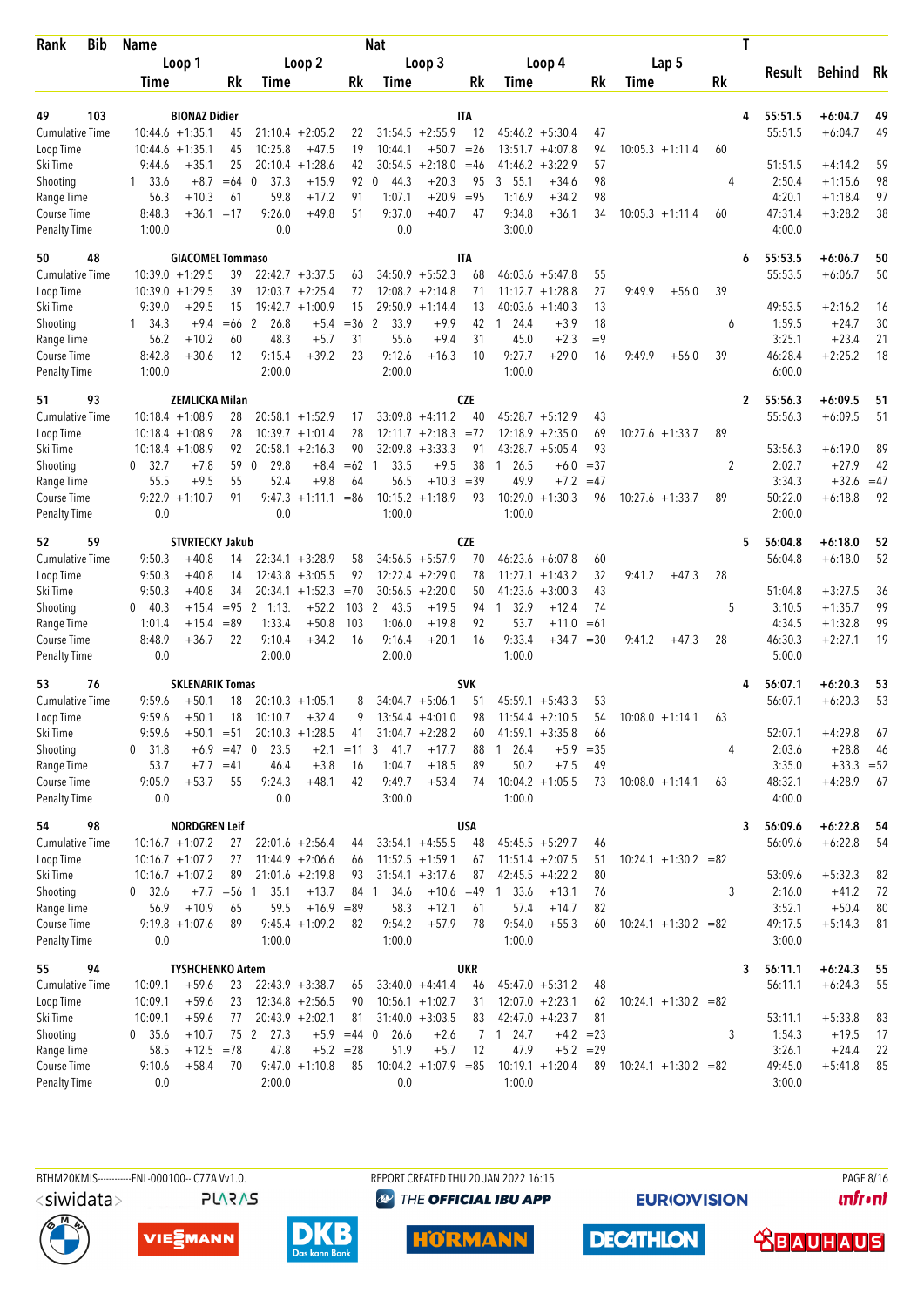| Bib<br>Rank            | <b>Name</b>      |                             |            |                        |                                          |             | Nat                  |                                               |             |                                         |                                     |                         |           | T |                  |                    |              |
|------------------------|------------------|-----------------------------|------------|------------------------|------------------------------------------|-------------|----------------------|-----------------------------------------------|-------------|-----------------------------------------|-------------------------------------|-------------------------|-----------|---|------------------|--------------------|--------------|
|                        |                  | Loop 1                      |            |                        | Loop 2                                   |             |                      | Loop 3                                        |             | Loop 4                                  |                                     | Lap 5                   |           |   |                  |                    |              |
|                        | Time             |                             | Rk         | Time                   |                                          | Rk          | Time                 |                                               | Rk          | Time                                    | Rk                                  | Time                    | <b>Rk</b> |   | Result           | Behind             | Rk           |
|                        |                  |                             |            |                        |                                          |             |                      |                                               |             |                                         |                                     |                         |           |   |                  |                    |              |
| 91<br>56               |                  | <b>ANDERSEN Filip Fjeld</b> |            |                        |                                          |             |                      |                                               | <b>NOR</b>  |                                         |                                     |                         |           | 5 | 56:19.2          | $+6:32.4$          | 56           |
| <b>Cumulative Time</b> | 9:45.4           | $+35.9$                     | 11         |                        | $22:03.6$ +2:58.4                        | 46          |                      | $33:45.5 +4:46.9$                             | 47          | $46:18.2 + 6:02.4$                      | 58                                  |                         |           |   | 56:19.2          | $+6:32.4$          | 56           |
| Loop Time              | 9:45.4<br>9:45.4 | $+35.9$<br>$+35.9$          | 11<br>28   |                        | $12:18.2 + 2:39.9$<br>$20:03.6 + 1:21.8$ | 83<br>34    |                      | $11:41.9 + 1:48.5 = 59$<br>$30:45.5 + 2:09.0$ | 39          | $12:32.7 + 2:48.8$<br>$41:18.2 +2:54.9$ | 77<br>$=40$                         | $10:01.0 + 1:07.1$      | 56        |   | 51:19.2          | $+3:41.9$          | 45           |
| Ski Time               | $\mathbf{0}$     |                             |            |                        |                                          |             |                      |                                               |             | 2 26.5                                  |                                     |                         |           |   |                  |                    |              |
| Shooting<br>Range Time | 30.7<br>54.5     | $+5.8$<br>$+8.5$            | 37 2<br>50 | 36.1<br>58.2           | $+14.7$<br>$+15.6$                       | 88<br>86    | 42.7<br>1:06.3       | $+18.7 = 91$<br>$+20.1$                       | $= 93$      | 47.9                                    | $+6.0$<br>$= 37$<br>$+5.2$<br>$=29$ |                         | 5         |   | 2:16.1<br>3:46.9 | $+41.3$<br>$+45.2$ | $= 73$<br>75 |
| Course Time            | 8:50.9           | $+38.7$                     | 28         | 9:20.0                 | $+43.8$                                  | $=38$       | 9:35.6               | $+39.3$                                       | 45          | 9:44.8<br>$+46.1$                       | 46                                  | $10:01.0 + 1:07.1$      | 56        |   | 47:32.3          | $+3:29.1$          | 39           |
| <b>Penalty Time</b>    | 0.0              |                             |            | 2:00.0                 |                                          |             | 1:00.0               |                                               |             | 2:00.0                                  |                                     |                         |           |   | 5:00.0           |                    |              |
| 73<br>57               |                  | NEDZA-KUBINIEC Andrzej      |            |                        |                                          |             |                      |                                               | <b>POL</b>  |                                         |                                     |                         |           | 3 | 56:21.0          | $+6:34.2$          | 57           |
| <b>Cumulative Time</b> |                  | $11:03.4 +1:53.9$           | 64         |                        | $22:46.9 + 3:41.7$                       | 66          |                      | $34:50.6 + 5:52.0$                            | 67          | $46:01.8 + 5:46.0$                      | 54                                  |                         |           |   | 56:21.0          | $+6:34.2$          | 57           |
| Loop Time              |                  | $11:03.4 +1:53.9$           | 64         |                        | $11:43.5 + 2:05.2$                       | 65          |                      | $12:03.7 + 2:10.3$                            | 70          | $11:11.2 + 1:27.3$                      | $= 25$                              | $10:19.2 + 1:25.3 = 77$ |           |   |                  |                    |              |
| Ski Time               | 10:03.4          | $+53.9$                     | 64         |                        | $20:46.9 + 2:05.1$                       | 84          |                      | $31:50.6 + 3:14.1$                            | 86          | $43:01.8 + 4:38.5$                      | 85                                  |                         |           |   | 53:21.0          | $+5:43.7$          | 84           |
| Shooting               | $1 \quad 27.0$   | $+2.1$                      | 11         | 27.0<br>$\overline{1}$ | $+5.6$                                   | 43          | 35.3<br>1            | $+11.3$                                       | $=$ 56      | 0, 39.5<br>$+19.0$                      | 89                                  |                         | 3         |   | 2:09.0           | $+34.2$            | 60           |
| Range Time             | 50.7             | $+4.7$                      | $= 21$     | 51.6                   | $+9.0$                                   | $= 57$      | 59.5                 | $+13.3$                                       | 65          | 1:02.0<br>$+19.3$                       | 89                                  |                         |           |   | 3:43.8           | $+42.1$            | 71           |
| Course Time            |                  | $9:12.7 +1:00.5$            | 78         |                        | $9:51.9 +1:15.7$                         | 89          |                      | $10:04.2 + 1:07.9 = 85$                       |             | $10:09.2 + 1:10.5$                      | 82                                  | $10:19.2 + 1:25.3 = 77$ |           |   | 49:37.2          | $+5:34.0$          | 84           |
| Penalty Time           | 1:00.0           |                             |            | 1:00.0                 |                                          |             | 1:00.0               |                                               |             | 0.0                                     |                                     |                         |           |   | 3:00.0           |                    |              |
| 8<br>58                |                  | <b>VACLAVIK Adam</b>        |            |                        |                                          |             |                      |                                               | <b>CZE</b>  |                                         |                                     |                         |           | 7 | 56:27.7          | $+6:40.9$          | 58           |
| <b>Cumulative Time</b> |                  | $11:38.6 + 2:29.1$          | 79         |                        | $22:38.1 + 3:32.9$                       | 61          |                      | $34:38.8 + 5:40.2$                            | 62          | $46:52.6 + 6:36.8$                      | 67                                  |                         |           |   | 56:27.7          | $+6:40.9$          | 58           |
| Loop Time              |                  | $11:38.6 + 2:29.1$          | 79         |                        | $10:59.5 + 1:21.2$                       | 38          |                      | $12:00.7 + 2:07.3$                            | $=68$       | $12:13.8 + 2:29.9$                      | 66                                  | 9:35.1<br>$+41.2$       | 22        |   |                  |                    |              |
| Ski Time               | 9:38.6           | $+29.1$                     | 14         | 19:38.1                | $+56.3$                                  | 13          |                      | $29:38.8 + 1:02.3$                            | 10          | $39:52.6 + 1:29.3$                      | 11                                  |                         |           |   | 49:27.7          | $+1:50.4$          | 11           |
| Shooting               | 2 36.7           | $+11.8$                     | 83         | 32.8<br>$\overline{1}$ | $+11.4$                                  | 80 2        | 46.9                 | $+22.9$                                       | 101         | $\mathbf{2}$<br>34.7<br>$+14.2$         | 80                                  |                         | 7         |   | 2:31.2           | $+56.4$            | 91           |
| Range Time             | 58.5             | $+12.5$                     | $= 78$     | 53.9                   | $+11.3$                                  | 74          | 57.6                 | $+11.4$                                       | $= 52$      | 56.2<br>$+13.5$                         | $= 76$                              |                         |           |   | 3:46.2           | $+44.5$            | 73           |
| Course Time            | 8:40.1           | $+27.9$                     | 7          | 9:05.6                 | $+29.4$                                  | 11          | 9:03.1               | $+6.8$                                        | 5           | 9:17.6<br>$+18.9$                       | 7                                   | 9:35.1<br>$+41.2$       | 22        |   | 45:41.5          | $+1:38.3$          | 8            |
| <b>Penalty Time</b>    | 2:00.0           |                             |            | 1:00.0                 |                                          |             | 2:00.0               |                                               |             | 2:00.0                                  |                                     |                         |           |   | 7:00.0           |                    |              |
| 70<br>59               |                  | <b>FRATZSCHER Lucas</b>     |            |                        |                                          |             |                      |                                               | GER         |                                         |                                     |                         |           | 5 | 56:37.2          | $+6:50.4$          | 59           |
| <b>Cumulative Time</b> |                  | $12:10.2 + 3:00.7$          | 92         |                        | $22:18.8 + 3:13.6$                       | 51          |                      | $34:52.9 + 5:54.3$                            | 69          | $46:39.0 + 6:23.2$                      | 62                                  |                         |           |   | 56:37.2          | $+6:50.4$          | 59           |
| Loop Time              |                  | $12:10.2 + 3:00.7$          | 92         | 10:08.6                | $+30.3$                                  | 8           |                      | $12:34.1 + 2:40.7$                            | 79          | $11:46.1 + 2:02.2$                      | 46                                  | $9:58.2 +1:04.3$        | 50        |   |                  |                    |              |
| Ski Time               |                  | $10:10.2 + 1:00.7$          | 79         |                        | $20:18.8 + 1:37.0$                       | 52          |                      | $30:52.9 + 2:16.4$                            | 45          | $41:39.0 + 3:15.7$                      | 51                                  |                         |           |   | 51:37.2          | $+3:59.9$          | 49           |
| Shooting               | 2 36.1           | $+11.2$                     | 76         | $\overline{0}$<br>29.4 | $+8.0$                                   | 59          | $\mathbf{2}$<br>33.2 | $+9.2$                                        | $=36$       | 23.8<br>$\mathbf{1}$                    | $+3.3$<br>$=13$                     |                         | 5         |   | 2:02.6           | $+27.8$            | $=40$        |
| Range Time             | 58.7             | $+12.7$                     | 82         | 51.2                   | $+8.6$                                   | 53          | 56.8                 | $+10.6$                                       | $=43$       | 45.7                                    | $+3.0$<br>15                        |                         |           |   | 3:32.4           | $+30.7$            | $=39$        |
| Course Time            | 9:11.5           | $+59.3$                     | 76         | 9:17.4                 | $+41.2$                                  | 33          | 9:37.3               | $+41.0$                                       | 50          | $10:00.4 + 1:01.7$                      | 68                                  | $9:58.2 + 1:04.3$       | 50        |   | 48:04.8          | $+4:01.6$          | 55           |
| <b>Penalty Time</b>    | 2:00.0           |                             |            | 0.0                    |                                          |             | 2:00.0               |                                               |             | 1:00.0                                  |                                     |                         |           |   | 5:00.0           |                    |              |
| 67<br>60               |                  | <b>PERROT Eric</b>          |            |                        |                                          |             |                      |                                               | FRA         |                                         |                                     |                         |           | 3 | 56:39.8          | $+6:53.0$          | 60           |
| <b>Cumulative Time</b> |                  | $11:17.9 + 2:08.4$          | 75         |                        | $23:00.9 + 3:55.7$                       | 73          |                      | $34:09.1 + 5:10.5$                            | 53          | $46:25.2 + 6:09.4$                      | 61                                  |                         |           |   | 56:39.8          | $+6:53.0$          | 60           |
| Loop Time              |                  | $11:17.9 + 2:08.4$          | 75         |                        | $11:43.0 + 2:04.7$                       | 64          |                      | $11:08.2 +1:14.8$                             | 37          | $12:16.1 + 2:32.2$                      | 68                                  | $10:14.6 + 1:20.7$      | 73        |   |                  |                    |              |
| Ski Time               |                  | $10:17.9 + 1:08.4$          | 91         |                        | $21:00.9 + 2:19.1$                       | 91          |                      | $32:09.1 + 3:32.6$                            | 90          | $43:25.2 + 5:01.9$                      | 92                                  |                         |           |   | 53:39.8          | $+6:02.5$          | 87           |
| Shooting               | 1, 35.5          | $+10.6 = 73$ 1              |            | 31.5                   | $+10.1$                                  | 73 0        | 35.6                 | $+11.6 = 60$                                  |             | 28.1<br>-1                              | $+7.6$<br>$=49$                     |                         | 3         |   | 2:10.9           | $+36.1$            | 63           |
| Range Time             | 58.6             | $+12.6$                     | 81         | 55.7                   | $+13.1$                                  | 81          | 1:00.7               | $+14.5$                                       | 71          | 51.6                                    | $+8.9$<br>54                        |                         |           |   | 3:46.6           | $+44.9$            | 74           |
| Course Time            |                  | $9:19.3 +1:07.1$            | 87         |                        | $9:47.3 +1:11.1 = 86$                    |             |                      | $10:07.5 +1:11.2$                             | 87          | $10:24.5 +1:25.8$                       | 93                                  | $10:14.6 + 1:20.7$      | 73        |   | 49:53.2          | $+5:50.0$          | 86           |
| <b>Penalty Time</b>    | 1:00.0           |                             |            | 1:00.0                 |                                          |             | 0.0                  |                                               |             | 1:00.0                                  |                                     |                         |           |   | 3:00.0           |                    |              |
| 85<br>61               |                  | <b>TRSAN Rok</b>            |            |                        |                                          |             |                      |                                               | <b>SLO</b>  |                                         |                                     |                         |           | 3 | 56:43.7          | $+6:56.9$          | 61           |
| Cumulative Time        |                  | $11:13.5 + 2:04.0$          | 72         |                        | $22:35.2 +3:30.0$                        | 60          |                      | $34:49.7 + 5:51.1$                            | 65          | $46:08.1 + 5:52.3$                      | 57                                  |                         |           |   | 56:43.7          | $+6:56.9$          | 61           |
| Loop Time              |                  | $11:13.5 + 2:04.0$          | 72         |                        | $11:21.7 + 1:43.4$                       | 53          |                      | $12:14.5 + 2:21.1$                            | 74          | $11:18.4 + 1:34.5$                      | 29                                  | $10:35.6 + 1:41.7$      | 94        |   |                  |                    |              |
| Ski Time               |                  | $10:13.5 + 1:04.0$          | 85         |                        | $20:35.2 +1:53.4$                        | 73          |                      | $31:49.7 + 3:13.2$                            | 85          | $43:08.1 + 4:44.8$                      | 87                                  |                         |           |   | 53:43.7          | $+6:06.4$          | 88           |
| Shooting               | 125.4            | $+0.5$                      |            | 3 <sub>1</sub><br>28.2 | $+6.8$                                   |             | 50 1<br>30.5         |                                               |             | $+6.5 = 17$ 0 32.6<br>$+12.1$           | 71                                  |                         | 3         |   | 1:56.8           | $+22.0$            | 22           |
| Range Time             | 48.9             | $+2.9 = 11$                 |            | 51.6                   |                                          | $+9.0 = 57$ | 55.1                 |                                               | $+8.9 = 26$ | 56.5<br>$+13.8$                         | 79                                  |                         |           |   | 3:32.1           | $+30.4$            | 38           |
| Course Time            |                  | $9:24.6 + 1:12.4$           | 93         | 9:30.1                 | $+53.9 = 60$                             |             |                      | $10:19.4 + 1:23.1$                            | 96          | $10:21.9 + 1:23.2$                      | 92                                  | $10:35.6 + 1:41.7$      | 94        |   | 50:11.6          | $+6:08.4$          | 87           |
| <b>Penalty Time</b>    | 1:00.0           |                             |            | 1:00.0                 |                                          |             | 1:00.0               |                                               |             | 0.0                                     |                                     |                         |           |   | 3:00.0           |                    |              |
| 20<br>62               |                  | <b>TSYMBAL Bogdan</b>       |            |                        |                                          |             |                      |                                               | UKR         |                                         |                                     |                         |           | 5 | 56:52.6          | $+7:05.8$          | 62           |
| <b>Cumulative Time</b> |                  | $10:49.6 + 1:40.1$          | 47         |                        | $23:18.6 +4:13.4$                        | 77          |                      | $35:55.8 + 6:57.2$                            | 80          | $46:44.3 + 6:28.5$                      | 64                                  |                         |           |   | 56:52.6          | $+7:05.8$          | 62           |
| Loop Time              |                  | $10:49.6 + 1:40.1$          | 47         |                        | $12:29.0 + 2:50.7$                       | 88          |                      | $12:37.2 +2:43.8$                             | 82          | $10:48.5 + 1:04.6$                      | 15                                  | $10:08.3 +1:14.4 = 64$  |           |   |                  |                    |              |
| Ski Time               | 9:49.6           | $+40.1$                     | 33         |                        | $20:18.6 + 1:36.8$                       | 51          |                      | $30:55.8 + 2:19.3$                            | 48          | $41:44.3 +3:21.0$                       | 54                                  |                         |           |   | 51:52.6          | $+4:15.3$          | 60           |
| Shooting               | 129.1            | $+4.2$                      | 24 2       | 26.7                   | $+5.3$                                   |             | 35 2 27.0            | $+3.0$                                        | 8           | $0$ 20.5                                | 0.0<br>$\mathbf{1}$                 |                         | 5         |   | 1:43.4           | $+8.6$             | 6            |
| Range Time             | 51.0             | $+5.0 = 23$                 |            | 49.7                   | $+7.1$                                   | 41          | 49.8                 | $+3.6$                                        | $=7$        | 42.9                                    | $\overline{2}$<br>$+0.2$            |                         |           |   | 3:13.4           | $+11.7$            | 5            |
| Course Time            | 8:58.6           | $+46.4$                     | 42         |                        | $9:39.3 +1:03.1$                         | 75          | 9:47.4               | $+51.1$                                       | 71          | $10:05.6 + 1:06.9$                      | 76                                  | $10:08.3 +1:14.4 = 64$  |           |   | 48:39.2          | $+4:36.0$          | 69           |
| <b>Penalty Time</b>    | 1:00.0           |                             |            | 2:00.0                 |                                          |             | 2:00.0               |                                               |             | 0.0                                     |                                     |                         |           |   | 5:00.0           |                    |              |

BTHM20KMIS-----------FNL-000100-- C77A Vv1.0. REPORT CREATED THU 20 JAN 2022 16:15 PAGE 9/16 <siwidata>

<sup><sup>9</sup> THE OFFICIAL IBU APP</sup>

**EURIOVISION** 

*<u><u>Infront</u>*</u>





**PLARAS** 



**DECATHLON HORMANN** 

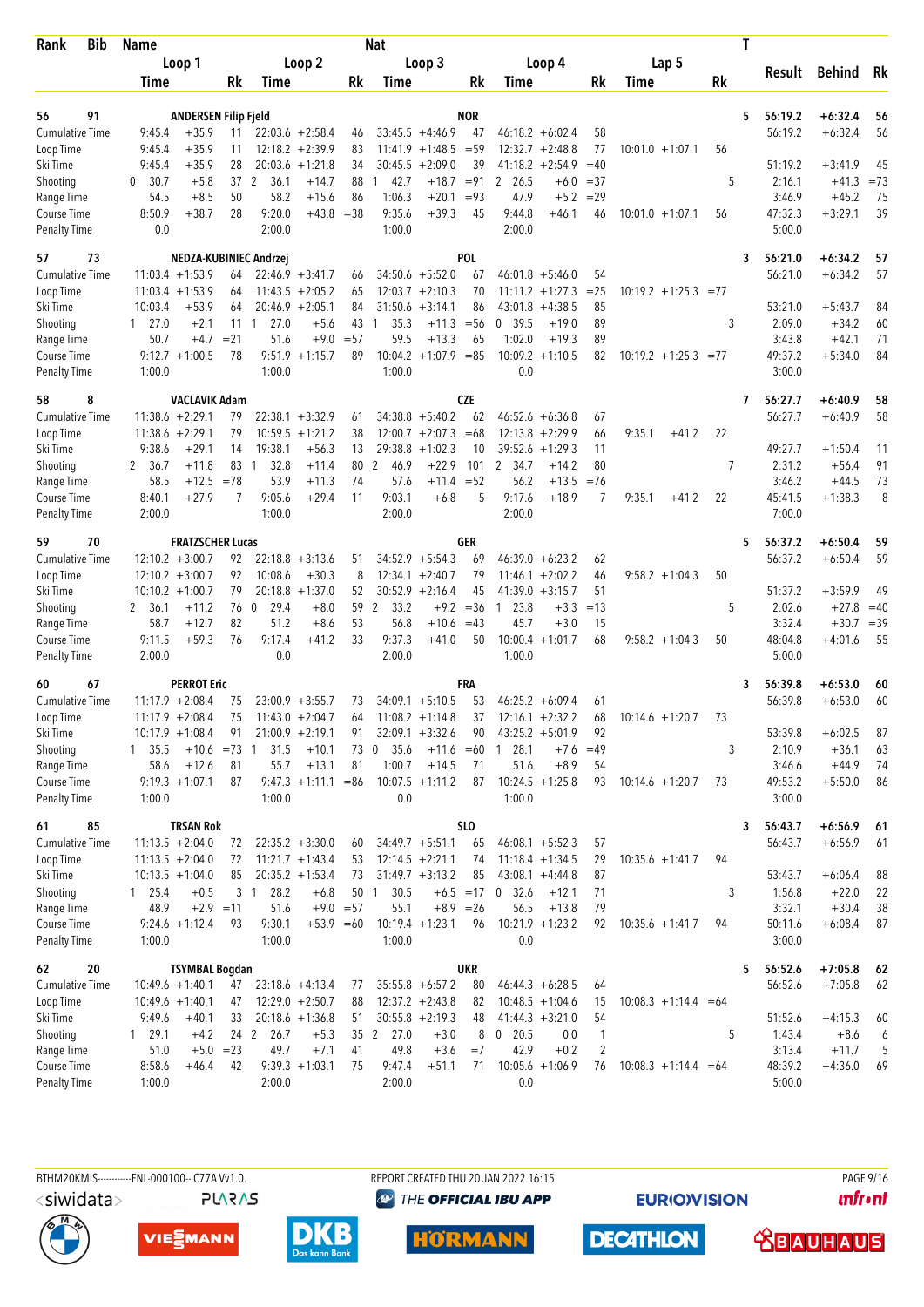| Bib<br>Rank                        | Name               |                                         |             |                         |                                          |                | Nat                  |                                          |            |                                              |              |                    | T            |                   |                |          |
|------------------------------------|--------------------|-----------------------------------------|-------------|-------------------------|------------------------------------------|----------------|----------------------|------------------------------------------|------------|----------------------------------------------|--------------|--------------------|--------------|-------------------|----------------|----------|
|                                    |                    | Loop 1                                  |             |                         | Loop 2                                   |                |                      | Loop 3                                   |            | Loop 4                                       |              | Lap 5              |              |                   |                |          |
|                                    | Time               |                                         | Rk          | Time                    |                                          | Rk             | Time                 |                                          | Rk         | Time                                         | Rk           | Time               | <b>Rk</b>    | Result            | Behind         | Rk       |
|                                    |                    |                                         |             |                         |                                          |                |                      |                                          |            |                                              |              |                    |              |                   |                |          |
| 54<br>63                           |                    | <b>LEMMERER Harald</b>                  |             |                         |                                          |                |                      |                                          | AUT        |                                              |              |                    | 5            | 56:53.1           | $+7:06.3$      | 63       |
| <b>Cumulative Time</b>             | 10:03.6            | $+54.1$                                 | 20          |                         | $21:34.1 + 2:28.9$                       | 33             |                      | $33:03.8 + 4:05.2$                       | 36         | $46:41.7 + 6:25.9$                           | 63           |                    |              | 56:53.1           | $+7:06.3$      | 63       |
| Loop Time<br>Ski Time              | 10:03.6<br>10:03.6 | $+54.1$<br>$+54.1$                      | 20<br>65    |                         | $11:30.5 +1:52.2$<br>$20:34.1 + 1:52.3$  | 57<br>$=70$    |                      | $11:29.7 + 1:36.3$<br>$31:03.8 +2:27.3$  | 48<br>58   | 13:37.9<br>$+3:54.0$<br>41:41.7<br>$+3:18.4$ | 93<br>52     | $10:11.4 + 1:17.5$ | 69           | 51:53.1           | $+4:15.8$      | 61       |
| Shooting                           | 32.4<br>0          | $+7.5$                                  | $= 53$      | 39.3<br>$\mathbf{1}$    | $+17.9$                                  | 94             | 39.5<br>1            | $+15.5$                                  | $= 78$     | 3<br>35.0<br>$+14.5$                         | 82           |                    | 5            | 2:26.3            | $+51.5$        | 86       |
| Range Time                         | 55.2               | $+9.2$                                  | 52          | 1:00.4                  | $+17.8$                                  | 92             | 1:03.2               | $+17.0$                                  | 82         | 55.0<br>$+12.3$                              | 68           |                    |              | 3:53.8            | $+52.1$        | 82       |
| Course Time                        | 9:08.4             | $+56.2 = 61$                            |             | 9:30.1                  | $+53.9$                                  | $=60$          | 9:26.5               | $+30.2$                                  | 29         | 9:42.9<br>$+44.2$                            | 45           | $10:11.4 + 1:17.5$ | 69           | 47:59.3           | $+3:56.1$      | 52       |
| <b>Penalty Time</b>                | 0.0                |                                         |             | 1:00.0                  |                                          |                | 1:00.0               |                                          |            | 3:00.0                                       |              |                    |              | 5:00.0            |                |          |
| 64<br>25                           |                    | <b>PRYMA Artem</b>                      |             |                         |                                          |                |                      |                                          | UKR        |                                              |              |                    | 6            | 56:55.6           | $+7:08.8$      | 64       |
| <b>Cumulative Time</b>             |                    | $10:59.8 + 1:50.3$                      | 57          |                         | $21:06.2 + 2:01.0$                       | 19             |                      | $35:46.0 + 6:47.4$                       | 79         | $47:13.9 + 6:58.1$                           | 70           |                    |              | 56:55.6           | $+7:08.8$      | 64       |
| Loop Time                          |                    | $10:59.8 + 1:50.3$                      | 57          | 10:06.4                 | $+28.1$                                  | 7              |                      | $14:39.8 + 4:46.4$                       | 101        | $11:27.9 + 1:44.0$                           | 33           | $+47.8$<br>9:41.7  | 30           |                   |                |          |
| Ski Time                           | 9:59.8             | $+50.3$                                 | 55          |                         | $20:06.2 + 1:24.4$                       | 37             |                      | $30:46.0 + 2:09.5$                       | 40         | $41:13.9 + 2:50.6$                           | 37           |                    |              | 50:55.6           | $+3:18.3$      | 32       |
| Shooting                           | $1 \quad 28.2$     | $+3.3$                                  | 18          | $\overline{0}$<br>22.0  | $+0.6$                                   | $=$ 5          | 46.5<br>4            | $+22.5$                                  | 100        | 24.7<br>$\overline{1}$<br>$+4.2$             | $= 23$       |                    | 6            | 2:01.6            | $+26.8$        | $= 35$   |
| Range Time                         | 51.0               | $+5.0$                                  | $= 23$      | 43.7                    | $+1.1$                                   | 2              | 1:10.9               | $+24.7$                                  | 101        | 46.8<br>$+4.1$                               | 22           |                    |              | 3:32.4            | $+30.7 = 39$   |          |
| Course Time                        | 9:08.8             | $+56.6$                                 | 64          | 9:22.7                  | +46.5                                    | 40             | 9:28.9               | $+32.6$                                  | 31         | 9:41.1<br>$+42.4$                            | 40           | 9:41.7<br>$+47.8$  | 30           | 47:23.2           | $+3:20.0$      | 36       |
| <b>Penalty Time</b>                | 1:00.0             |                                         |             | 0.0                     |                                          |                | 4:00.0               |                                          |            | 1:00.0                                       |              |                    |              | 6:00.0            |                |          |
| 107<br>65                          |                    | <b>GROSS Marco</b>                      |             |                         |                                          |                |                      |                                          | <b>GER</b> |                                              |              |                    | 3            | 56:57.5           | $+7:10.7$      | 65       |
| <b>Cumulative Time</b>             | 10:05.0            | $+55.5$                                 | 22          |                         | $22:47.3 + 3:42.1$                       | 67             |                      | $33:59.6 + 5:01.0$                       | 50         | $46:05.0 + 5:49.2$                           | 56           |                    |              | 56:57.5           | $+7:10.7$      | 65       |
| Loop Time                          | 10:05.0            | $+55.5$                                 | 22          |                         | $12:42.3 + 3:04.0$                       | 91             |                      | $11:12.3 +1:18.9$                        | 39         | $12:05.4 + 2:21.5$                           | 60           | $10:52.5 + 1:58.6$ | 98           |                   |                |          |
| Ski Time                           | 10:05.0            | $+55.5$                                 | 70          |                         | $20:47.3 + 2:05.5$                       | 85             |                      | $31:59.6 + 3:23.1$                       | 88         | $43:05.0 + 4:41.7$                           | 86           |                    |              | 53:57.5           | $+6:20.2$      | 91       |
| Shooting                           | 30.5<br>0          | $+5.6$                                  | 35          | 2<br>29.5               | $+8.1$                                   | 60             | $\mathbf 0$<br>35.3  | $+11.3$                                  | $= 56$     | 22.4<br>$\mathbf{1}$<br>$+1.9$               | 6            |                    | 3            | 1:57.8            | $+23.0$        | 25       |
| Range Time                         | 51.7               | $+5.7$                                  | 27          | 50.1                    | $+7.5$                                   | $=46$          | 57.6                 | $+11.4$                                  | $= 52$     | 45.0<br>$+2.3$                               | $=9$         |                    |              | 3:24.4            | $+22.7$        | 20       |
| Course Time<br><b>Penalty Time</b> | 0.0                | $9:13.3 +1:01.1$                        | 80          | 2:00.0                  | $9:52.2 +1:16.0 = 90$                    |                | 0.0                  | $10:14.7 + 1:18.4$                       | 92         | $10:20.4 + 1:21.7$<br>1:00.0                 | 91           | $10:52.5 + 1:58.6$ | 98           | 50:33.1<br>3:00.0 | $+6:29.9$      | 94       |
|                                    |                    |                                         |             |                         |                                          |                |                      |                                          |            |                                              |              |                    |              |                   |                |          |
| 82<br>66                           |                    | <b>TACHIZAKI Mikito</b>                 |             |                         |                                          |                |                      |                                          | JPN        |                                              |              |                    | $\mathbf{2}$ | 57:04.2           | $+7:17.4$      | 66       |
| <b>Cumulative Time</b>             |                    | $10:22.7 + 1:13.2$<br>$10:22.7 +1:13.2$ | 30<br>30    |                         | $21:12.6 + 2:07.4$<br>$10:49.9 + 1:11.6$ | 24<br>34       |                      | $32:32.5 + 3:33.9$<br>$11:19.9 + 1:26.5$ | 29<br>44   | $46:50.9 + 6:35.1$<br>$14:18.4 + 4:34.5$     | 66<br>98     | $10:13.3 + 1:19.4$ | 71           | 57:04.2           | $+7:17.4$      | 66       |
| Loop Time<br>Ski Time              |                    | $10:22.7 + 1:13.2$                      | 95          |                         | $21:12.6 + 2:30.8$                       | 95             |                      | $32:32.5 + 3:56.0$                       | 96         | 44:50.9<br>$+6:27.6$                         | 97           |                    |              | 55:04.2           | $+7:26.9$      | 96       |
| Shooting                           | $0\quad 31.4$      | $+6.5$                                  | $=41$       | $\mathbf{0}$<br>23.6    | $+2.2$                                   | 13             | 42.7<br>0            | $+18.7$                                  | $= 91$     | 2<br>$1:3 + 1:17.3$                          | 101          |                    | 2            | 3:15.6            | $+1:40.8$      | 100      |
| Range Time                         | 55.3               | $+9.3$                                  | 53          | 45.9                    | $+3.3$                                   | 13             | 1:04.6               | $+18.4$                                  | 88         | $2:01.6 +1:18.9$                             | 101          |                    |              | 4:47.4            | $+1:45.7$      | 100      |
| Course Time                        |                    | $9:27.4 +1:15.2$                        | 97          | 10:04.0                 | $+1:27.8$                                | 96             |                      | $10:15.3 + 1:19.0$                       | 94         | $10:16.8 + 1:18.1$                           | 86           | $10:13.3 + 1:19.4$ | 71           | 50:16.8           | $+6:13.6$      | 88       |
| <b>Penalty Time</b>                | 0.0                |                                         |             | 0.0                     |                                          |                | 0.0                  |                                          |            | 2:00.0                                       |              |                    |              | 2:00.0            |                |          |
| 79<br>67                           |                    | <b>STEGMAYR Gabriel</b>                 |             |                         |                                          |                |                      |                                          | <b>SWE</b> |                                              |              |                    | 3            | 57:06.1           | $+7:19.3$      | 67       |
| <b>Cumulative Time</b>             |                    | $10:11.7 + 1:02.2$                      | 24          |                         | $20:55.6 + 1:50.4$                       | 13             |                      | $32:04.8 + 3:06.2$                       | 18         | $46:20.7 + 6:04.9$                           | 59           |                    |              | 57:06.1           | $+7:19.3$      | 67       |
| Loop Time                          |                    | $10:11.7 + 1:02.2$                      | 24          |                         | $10:43.9 + 1:05.6$                       | 30             |                      | $11:09.2 +1:15.8$                        | 38         | $14:15.9 + 4:32.0$                           | 97           | $10:45.4 + 1:51.5$ | 96           |                   |                |          |
| Ski Time                           |                    | $10:11.7 + 1:02.2$                      | 82          |                         | $20:55.6 + 2:13.8$                       | 87             |                      | $32:04.8 + 3:28.3$                       | 89         | $43:20.7 + 4:57.4$                           | 90           |                    |              | 54:06.1           | $+6:28.8$      | 93       |
| Shooting                           | $0$ 29.7           | $+4.8$                                  | 26          | $\overline{0}$<br>21.5  | $+0.1$                                   | $\overline{4}$ | 29.2<br>$\mathbf 0$  | $+5.2$                                   | 14         | 322.7<br>$+2.2$                              | 8            |                    | 3            | 1:43.3            | $+8.5$         | 5        |
| Range Time                         | 52.1               | $+6.1$                                  | $= 28$      | 45.8                    | $+3.2$                                   | 12             | 52.2                 | $+6.0$                                   | 13         | 47.4<br>$+4.7$                               | 26           |                    |              | 3:17.5            | $+15.8$        | 9        |
| Course Time                        |                    | $9:19.6 + 1:07.4$                       | 88          |                         | $9:58.1 + 1:21.9$                        | 94             |                      | $10:17.0 + 1:20.7$                       | 95         | $10:28.5 + 1:29.8$                           | 95           | $10:45.4 + 1:51.5$ | 96           | 50:48.6           | $+6:45.4$      | 95       |
| <b>Penalty Time</b>                | 0.0                |                                         |             | 0.0                     |                                          |                | 0.0                  |                                          |            | 3:00.0                                       |              |                    |              | 3:00.0            |                |          |
| 68<br>37                           |                    | DOMBROVSKI Karol                        |             |                         |                                          |                |                      |                                          | LTU        |                                              |              |                    | 6            | 57:10.2           | $+7:23.4$      | 68       |
| <b>Cumulative Time</b>             |                    | $10:53.9 + 1:44.4$                      | 51          |                         | $23:08.6 +4:03.4$                        | 74             |                      | $34:50.5 + 5:51.9$                       | 66         | $47:10.2 + 6:54.4$                           | 69           |                    |              | 57:10.2           | $+7:23.4$      | 68       |
| Loop Time                          |                    | $10:53.9 + 1:44.4$                      | 51          |                         | $12:14.7 + 2:36.4$                       | 78             |                      | $11:41.9 + 1:48.5 = 59$                  |            | $12:19.7 + 2:35.8$                           | 71           | $10:00.0 + 1:06.1$ | 54           |                   |                |          |
| Ski Time                           | 9:53.9             | $+44.4$                                 | 40          |                         | $20:08.6 +1:26.8$                        | 39             |                      | $30:50.5 + 2:14.0$                       | 43         | $41:10.2 +2:46.9$                            | 34           |                    |              | 51:10.2           | $+3:32.9$      | 38       |
| Shooting                           | 1 28.5             | $+3.6$                                  |             | 21 <sub>2</sub><br>26.4 |                                          | $+5.0 = 32 1$  | 35.7                 |                                          |            | $+11.7$ =62 2 30.9                           | $+10.4 = 64$ |                    | 6            | 2:01.6            | $+26.8 = 35$   |          |
| Range Time                         | 49.7               |                                         | $+3.7 = 16$ | 49.9                    | $+7.3$                                   | 42             | 57.6                 | $+11.4 = 52$                             |            | 53.7                                         | $+11.0 = 61$ |                    |              | 3:30.9            | $+29.2 = 32$   |          |
| Course Time<br><b>Penalty Time</b> | 9:04.2<br>1:00.0   | $+52.0$                                 | 49          | 9:24.8<br>2:00.0        | $+48.6 = 43$                             |                | 9:44.3<br>1:00.0     | $+48.0$                                  | 64         | 9:26.0<br>$+27.3$<br>2:00.0                  | 14           | $10:00.0 + 1:06.1$ | 54           | 47:39.3<br>6:00.0 | $+3:36.1 = 41$ |          |
|                                    |                    |                                         |             |                         |                                          |                |                      |                                          |            |                                              |              |                    |              |                   |                |          |
| 101<br>69                          |                    | YALIOTNAU Raman                         |             |                         |                                          |                |                      |                                          | BLR        |                                              |              |                    | 6            | 57:15.8           | $+7:29.0$      | 69       |
| <b>Cumulative Time</b>             |                    | $11:59.1 + 2:49.6$                      | 86          |                         | $23:10.9 +4:05.7$                        | 75             |                      | $34:48.4 + 5:49.8$                       | 64         | $47:25.5 + 7:09.7$                           | 74           |                    |              | 57:15.8           | $+7:29.0$      | 69       |
| Loop Time<br>Ski Time              | 9:59.1             | $11:59.1 + 2:49.6$<br>$+49.6$           | 86          |                         | $11:11.8 + 1:33.5$<br>$20:10.9 + 1:29.1$ | 48<br>44       |                      | $11:37.5 + 1:44.1$<br>$30:48.4 + 2:11.9$ | 54<br>42   | $12:37.1 + 2:53.2$<br>$41:25.5 +3:02.2$      | 79<br>45     | 9:50.3<br>$+56.4$  | 41           | 51:15.8           | $+3:38.5$      | 41       |
| Shooting                           | 2 39.0             | $+14.1$                                 | 49          | 92 1 41.2               | $+19.8$                                  | 98             | 44.7<br>$\mathbf{1}$ | $+20.7$                                  |            | 2 40.1<br>$+19.6$                            |              |                    | 6            | 2:45.3            | $+1:10.5$      |          |
| Range Time                         | 1:01.5             | $+15.5$                                 | 91          | 1:04.2                  | $+21.6$                                  | 98             | 1:07.5               | $+21.3$                                  | 97<br>98   | 1:02.4<br>$+19.7$                            | 90<br>90     |                    |              | 4:15.6            | $+1:13.9$      | 96<br>95 |
| Course Time                        | 8:57.6             | $+45.4$                                 | 41          | 9:07.6                  | $+31.4$                                  | 12             | 9:30.0               | $+33.7$                                  | 34         | 9:34.7<br>$+36.0$                            | 33           | 9:50.3<br>$+56.4$  | 41           | 47:00.2           | $+2:57.0$      | 32       |
| <b>Penalty Time</b>                | 2:00.0             |                                         |             | 1:00.0                  |                                          |                | 1:00.0               |                                          |            | 2:00.0                                       |              |                    |              | 6:00.0            |                |          |







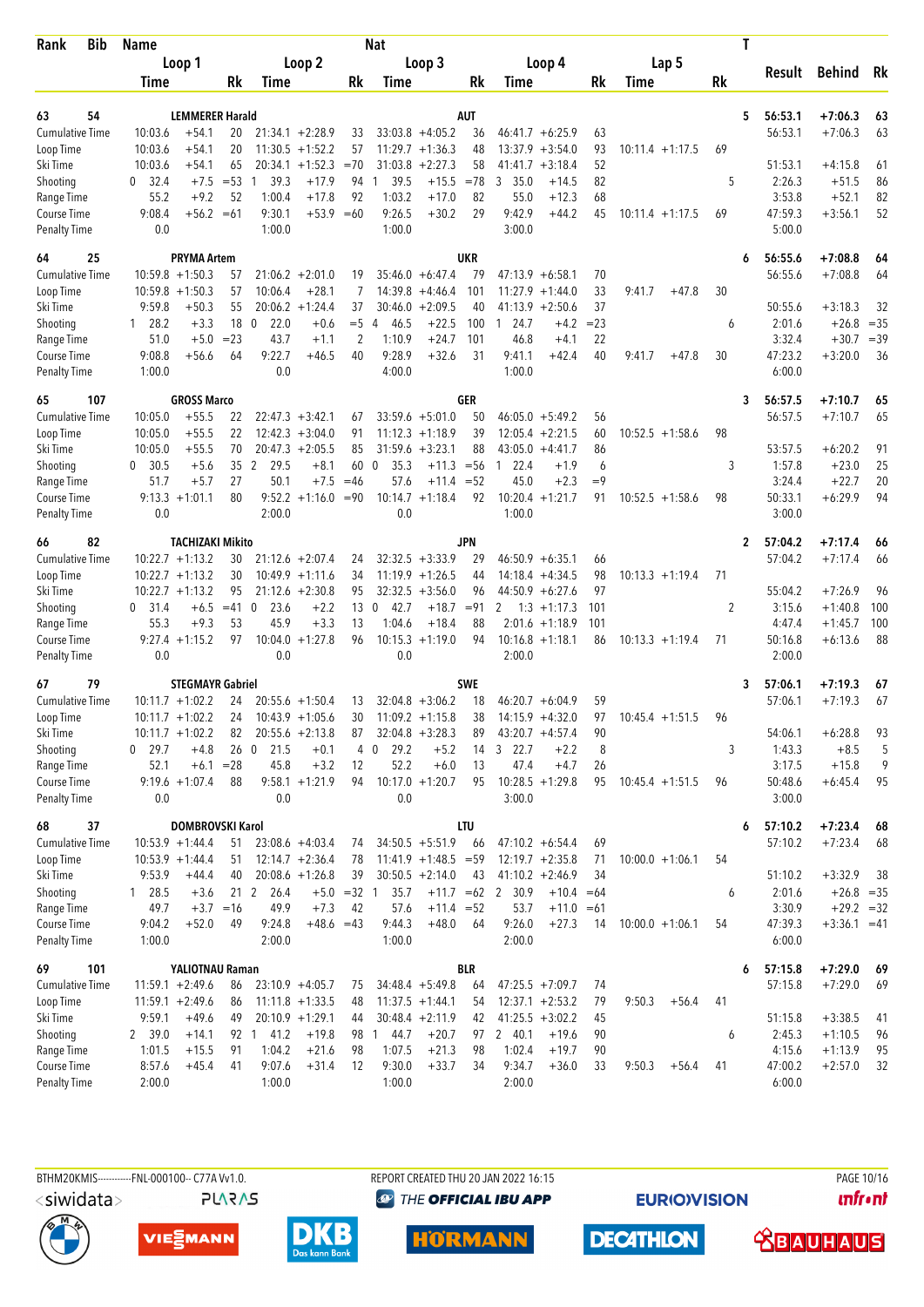| <b>Rank</b><br>Bib     | <b>Name</b>      |                                                    |               |                        |                       |               | <b>Nat</b>           |                                         |             |                |                                         |        |                         |    | T |                   |                        |          |
|------------------------|------------------|----------------------------------------------------|---------------|------------------------|-----------------------|---------------|----------------------|-----------------------------------------|-------------|----------------|-----------------------------------------|--------|-------------------------|----|---|-------------------|------------------------|----------|
|                        |                  | Loop 1                                             |               |                        | Loop 2                |               |                      | Loop 3                                  |             |                | Loop 4                                  |        | Lap 5                   |    |   |                   |                        |          |
|                        | Time             |                                                    | Rk            | Time                   |                       | Rk            | Time                 |                                         | Rk          | Time           |                                         | Rk     | Time                    | Rk |   | Result            | Behind                 | Rk       |
|                        |                  |                                                    |               |                        |                       |               |                      |                                         |             |                |                                         |        |                         |    |   |                   |                        |          |
| 70<br>72               |                  | <b>DOHERTY Sean</b>                                |               |                        |                       |               |                      |                                         | USA         |                |                                         |        |                         |    | 6 | 57:17.3           | $+7:30.5$              | 70       |
| <b>Cumulative Time</b> |                  | $11:08.0 + 1:58.5$                                 | 68            |                        | $24:15.7 + 5:10.5$    | 91            |                      | $35:42.3 + 6:43.7$                      | 78          |                | $47:18.2 + 7:02.4$                      | 73     |                         |    |   | 57:17.3           | $+7:30.5$              | 70       |
| Loop Time              |                  | $11:08.0 + 1:58.5$                                 | 68            |                        | $13:07.7 + 3:29.4$    | 96            |                      | $11:26.6 + 1:33.2$                      | 46          | 11:35.9        | $+1:52.0$                               | 43     | $9:59.1 + 1:05.2$       | 51 |   |                   |                        |          |
| Ski Time               | 10:08.0          | $+58.5$                                            | 76            |                        | $20:15.7 + 1:33.9$    | 46            |                      | $30:42.3 + 2:05.8$                      | 36          |                | $41:18.2 +2:54.9$                       | $=40$  |                         |    |   | 51:17.3           | $+3:40.0$              | 44       |
| Shooting               | 1 36.5           | $+11.6$                                            | $=79$         | $\overline{3}$<br>24.6 | $+3.2$                | $= 21$        | 32.5<br>$\mathbf{1}$ |                                         | $+8.5 = 27$ | 25.2<br>1      | $+4.7$                                  | 26     |                         | 6  |   | 1:58.9            | $+24.1$                | 27       |
| Range Time             | 57.6             | $+11.6$                                            | $=70$         | 48.8                   | $+6.2$                | 35            | 54.4                 | $+8.2$<br>$+35.9$                       | $=18$       | 46.9<br>9:49.0 | $+4.2$                                  | 23     |                         |    |   | 3:27.7<br>47:49.6 | $+26.0$                | 28<br>47 |
| Course Time            | 9:10.4<br>1:00.0 | $+58.2$                                            | 69            | 9:18.9<br>3:00.0       | $+42.7$               | 36            | 9:32.2<br>1:00.0     |                                         | 40          | 1:00.0         | $+50.3$                                 | 54     | $9:59.1 + 1:05.2$       | 51 |   | 6:00.0            | $+3:46.4$              |          |
| <b>Penalty Time</b>    |                  |                                                    |               |                        |                       |               |                      |                                         |             |                |                                         |        |                         |    |   |                   |                        |          |
| 28<br>71               |                  | <b>GOW Scott</b>                                   |               |                        |                       |               |                      |                                         | CAN         |                |                                         |        |                         |    | 5 | 57:19.1           | $+7:32.3$              | -71      |
| <b>Cumulative Time</b> |                  | $10:59.2 + 1:49.7$                                 | 55            |                        | $22:23.9 + 3:18.7$    | 53            |                      | $35:08.0 + 6:09.4$                      | 72          | 46:59.9        | $+6:44.1$                               | 68     |                         |    |   | 57:19.1           | $+7:32.3$              | 71       |
| Loop Time              |                  | $10:59.2 + 1:49.7$                                 | 55            |                        | $11:24.7 + 1:46.4$    | 55            |                      | $12:44.1 + 2:50.7$                      | 83          |                | $11:51.9 + 2:08.0$                      | 52     | $10:19.2 + 1:25.3 = 77$ |    |   |                   |                        |          |
| Ski Time               | 9:59.2           | $+49.7$                                            | 50            |                        | $20:23.9 +1:42.1$     | 58            |                      | $31:08.0 + 2:31.5$                      | 62          |                | $41:59.9 + 3:36.6$                      | 67     |                         |    |   | 52:19.1           | $+4:41.8$              | 70       |
| Shooting               | 125.9            | $+1.0$                                             | $=7.1$        | 22.0                   | $+0.6$                | $= 5$ 2       | 34.7                 | $+10.7$                                 | 51          | 21.5<br>1      | $+1.0$                                  | $=4$   |                         | 5  |   | 1:44.2            | $+9.4$                 | 8        |
| Range Time             | 47.9             | $+1.9$                                             | $=7$          | 45.2                   | $+2.6$                | 10            | 57.1                 | $+10.9$                                 | $=46$       | 44.6           | $+1.9$                                  | 7      |                         |    |   | 3:14.8            | $+13.1$                | 6        |
| Course Time            | 9:11.3           | +59.1                                              | $= 72$        |                        | $9:39.5 +1:03.3 = 76$ |               | 9:47.0               | $+50.7$                                 | 69          |                | $10:07.3 + 1:08.6$                      | 79     | $10:19.2 + 1:25.3 = 77$ |    |   | 49:04.3           | $+5:01.1$              | 78       |
| <b>Penalty Time</b>    | 1:00.0           |                                                    |               | 1:00.0                 |                       |               | 2:00.0               |                                         |             | 1:00.0         |                                         |        |                         |    |   | 5:00.0            |                        |          |
| 38<br>72               |                  | <b>OZAKI Kosuke</b>                                |               |                        |                       |               |                      |                                         | <b>JPN</b>  |                |                                         |        |                         |    | 3 | 57:25.4           | $+7:38.6$              | 72       |
| Cumulative Time        |                  | $11:21.8 + 2:12.3$                                 | 76            |                        | $22:16.2 + 3:11.0$    | 50            |                      | $34:34.7 + 5:36.1$                      | 61          |                | $46:45.5 + 6:29.7$                      | 65     |                         |    |   | 57:25.4           | $+7:38.6$              | 72       |
| Loop Time              |                  | $11:21.8 + 2:12.3$                                 | 76            |                        | $10:54.4 + 1:16.1$    | 35            |                      | $12:18.5 + 2:25.1$                      | 75          | 12:10.8        | $+2:26.9$                               | 64     | $10:39.9 + 1:46.0$      | 95 |   |                   |                        |          |
| Ski Time               |                  | $10:21.8 + 1:12.3$                                 | 94            |                        | $21:16.2 + 2:34.4$    | 96            |                      | $32:34.7 + 3:58.2$                      | 97          |                | $43:45.5 + 5:22.2$                      | 95     |                         |    |   | 54:25.4           | $+6:48.1$              | 95       |
| Shooting               | $1 \quad 35.0$   | $+10.1$                                            |               | 37.0<br>71 0           | $+15.6$               | 91            | 45.2<br>$\mathbf{1}$ | $+21.2$                                 | 98          | 1, 32.7        | $+12.2$                                 | $= 72$ |                         | 3  |   | 2:30.0            | $+55.2$                | 89       |
| Range Time             | 56.8             | $+10.8$                                            | 64            | 1:02.2                 | $+19.6$               | 96            | 1:08.3               | $+22.1$                                 | 100         | 56.3           | $+13.6$                                 | 78     |                         |    |   | 4:03.6            | $+1:01.9$              | 92       |
| Course Time            |                  | $9:25.0 +1:12.8$                                   | 94            | 9:52.2                 | $+1:16.0$             | $= 90$        |                      | $10:10.2 +1:13.9$                       | 90          | 10:14.5        | $+1:15.8$                               | $= 84$ | $10:39.9 + 1:46.0$      | 95 |   | 50:21.8           | $+6:18.6$              | 91       |
| <b>Penalty Time</b>    | 1:00.0           |                                                    |               | 0.0                    |                       |               | 1:00.0               |                                         |             | 1:00.0         |                                         |        |                         |    |   | 3:00.0            |                        |          |
| 73<br>43               |                  | <b>BUTA George</b>                                 |               |                        |                       |               |                      |                                         | <b>ROU</b>  |                |                                         |        |                         |    | 5 | 57:34.3           | $+7:47.5$              | 73       |
| <b>Cumulative Time</b> |                  | $12:07.0 + 2:57.5$                                 | 91            |                        | $22:42.8 + 3:37.6$    | 64            |                      | $36:23.5 +7:24.9$                       | 86          |                | $47:14.1 + 6:58.3$                      | 71     |                         |    |   | 57:34.3           | $+7:47.5$              | 73       |
| Loop Time              |                  | $12:07.0 + 2:57.5$                                 | 91            | 10:35.8                | $+57.5$               | 24            |                      | $13:40.7 + 3:47.3$                      | $= 93$      |                | $10:50.6 + 1:06.7$                      | 16     | $10:20.2 + 1:26.3$      | 80 |   |                   |                        |          |
| Ski Time               | 10:07.0          | $+57.5$                                            | 75            |                        | $20:42.8 + 2:01.0$    | 79            |                      | $31:23.5 +2:47.0$                       | 75          |                | $42:14.1 + 3:50.8$                      | 72     |                         |    |   | 52:34.3           | $+4:57.0$              | 72       |
| Shooting               | 2 31.6           | $+6.7$                                             | $=44$ 0       | 24.9                   | $+3.5$                | $= 24$        | 30.4<br>3            | $+6.4$                                  | 16          | $0$ 27.3       | $+6.8$                                  | $=42$  |                         | 5  |   | 1:54.4            | $+19.6$                | 18       |
| Range Time             | 55.4             | $+9.4$                                             | 54            | 49.6                   | $+7.0$                | 40            | 55.5                 | $+9.3$                                  | $= 28$      | 52.5           | $+9.8$                                  | 57     |                         |    |   | 3:33.0            | $+31.3$                | 43       |
| Course Time            | 9:11.6           | $+59.4$                                            | 77            | 9:46.2                 | $+1:10.0$             | 83            | 9:45.2               | $+48.9$                                 | 66          | 9:58.1         | $+59.4$                                 | 64     | $10:20.2 + 1:26.3$      | 80 |   | 49:01.3           | $+4:58.1$              | 76       |
| <b>Penalty Time</b>    | 2:00.0           |                                                    |               | 0.0                    |                       |               | 3:00.0               |                                         |             | 0.0            |                                         |        |                         |    |   | 5:00.0            |                        |          |
| 49<br>74               |                  | <b>MAGAZEEV Pavel</b>                              |               |                        |                       |               |                      |                                         | <b>MDA</b>  |                |                                         |        |                         |    |   | 57:41.9           |                        |          |
| <b>Cumulative Time</b> |                  |                                                    |               |                        | $23:31.7 +4:26.5$     |               |                      |                                         | 88          |                |                                         | 72     |                         |    | 5 | 57:41.9           | $+7:55.1$<br>$+7:55.1$ | 74<br>74 |
| Loop Time              |                  | $12:06.5 + 2:57.0 = 89$<br>$12:06.5 + 2:57.0 = 89$ |               |                        | $11:25.2 +1:46.9$     | 81<br>56      |                      | $36:26.3 +7:27.7$<br>$12:54.6 + 3:01.2$ | 88          |                | $47:17.8$ +7:02.0<br>$10:51.5 + 1:07.6$ | 17     | $10:24.1 + 1:30.2 = 82$ |    |   |                   |                        |          |
| Ski Time               | 10:06.5          | $+57.0 = 73$                                       |               |                        | $20:31.7 +1:49.9$     | 68            |                      | $31:26.3 +2:49.8$                       | 76          |                | $42:17.8 + 3:54.5$                      | 74     |                         |    |   | 52:41.9           | $+5:04.6$              | 76       |
| Shooting               | 2 33.0           | $+8.1$                                             | 60            | 31.3<br>$\mathbf{1}$   | $+9.9$                | 72 2          | 35.3                 | $+11.3 = 56$                            |             | 25.5<br>0      | $+5.0$                                  | 27     |                         | 5  |   | 2:05.2            | $+30.4$                | 51       |
| Range Time             | 56.6             | $+10.6$                                            | 63            | 54.2                   | $+11.6$               | 76            | 58.9                 | $+12.7$                                 | 64          | 49.3           | $+6.6$                                  | $= 37$ |                         |    |   | 3:39.0            | $+37.3$                | 62       |
| Course Time            | 9:09.9           | $+57.7$                                            | 67            | 9:31.0                 | $+54.8$               | 63            | 9:55.7               | $+59.4$                                 | 80          |                | $10:02.2 +1:03.5$                       | 70     | $10:24.1 + 1:30.2 = 82$ |    |   | 49:02.9           | $+4:59.7$              | 77       |
| <b>Penalty Time</b>    | 2:00.0           |                                                    |               | 1:00.0                 |                       |               | 2:00.0               |                                         |             | 0.0            |                                         |        |                         |    |   | 5:00.0            |                        |          |
|                        |                  |                                                    |               |                        |                       |               |                      |                                         |             |                |                                         |        |                         |    |   |                   |                        |          |
| 75<br>32               |                  | <b>SINAPOV Anton</b>                               |               |                        |                       |               |                      |                                         | <b>BUL</b>  |                |                                         |        |                         |    | 6 | 58:01.5           | $+8:14.7$              | 75       |
| <b>Cumulative Time</b> |                  | $12:16.1 + 3:06.6$                                 | 94            |                        | $23:57.3 +4:52.1$     | 89            |                      | $34:34.4 + 5:35.8$                      | 60          |                | $47:58.3 +7:42.5$                       | 75     |                         |    |   | 58:01.5           | $+8:14.7$              | -75      |
| Loop Time              |                  | $12:16.1 + 3:06.6$                                 | 94            |                        | $11:41.2 +2:02.9$     | 63            | 10:37.1              | $+43.7$                                 | 23          |                | $13:23.9 + 3:40.0$                      | 90     | $10:03.2 +1:09.3$       | 59 |   |                   |                        |          |
| Ski Time               |                  | $10:16.1 + 1:06.6$                                 | 88            |                        | $20:57.3 +2:15.5$     | 88            |                      | $31:34.4 + 2:57.9$                      | 80          |                | $41:58.3 + 3:35.0$                      | 64     |                         |    |   | 52:01.5           | $+4:24.2$              | 65       |
| Shooting               | 2, 37.0          | $+12.1$                                            |               | 25.6<br>84 1           | $+4.2$                |               | 34.3<br>29 0         | $+10.3$                                 | 47          | 3 32.0         | $+11.5$                                 | 68     |                         | 6  |   | 2:08.9            | $+34.1$                | 59       |
| Range Time             | 59.2             | $+13.2$                                            | 84            | 49.0                   | $+6.4$                | 38            | 57.1                 | $+10.9 = 46$                            |             | 55.8           | $+13.1$                                 | 74     |                         |    |   | 3:41.1            | $+39.4$                | 67       |
| Course Time            |                  | $9:16.9 +1:04.7 = 84$                              |               |                        | $9:52.2 +1:16.0 = 90$ |               | 9:40.0               | $+43.7$                                 | 56          | 9:28.1         | $+29.4$                                 | 17     | $10:03.2 +1:09.3$       | 59 |   | 48:20.4           | $+4:17.2$              | 63       |
| <b>Penalty Time</b>    | 2:00.0           |                                                    |               | 1:00.0                 |                       |               | 0.0                  |                                         |             | 3:00.0         |                                         |        |                         |    |   | 6:00.0            |                        |          |
| 76<br>10               |                  | <b>FAK Jakov</b>                                   |               |                        |                       |               |                      |                                         | <b>SLO</b>  |                |                                         |        |                         |    | 7 | 58:12.3           | $+8:25.5$              | 76       |
| Cumulative Time        |                  | $11:43.9 +2:34.4$                                  | 82            |                        | $22:59.8 + 3:54.6$    | 72            |                      | $36:43.6 +7:45.0$                       | 90          |                | $48:16.6 + 8:00.8$                      | 76     |                         |    |   | 58:12.3           | $+8:25.5$              | 76       |
| Loop Time              |                  | $11:43.9 + 2:34.4$                                 | 82            |                        | $11:15.9 + 1:37.6$    | 51            |                      | $13:43.8 + 3:50.4$                      | 96          |                | $11:33.0 + 1:49.1$                      | 41     | $9:55.7 +1:01.8$        | 48 |   |                   |                        |          |
| Ski Time               | 9:43.9           | $+34.4 = 22$                                       |               |                        | $19:59.8 +1:18.0$     | 30            |                      | $30:43.6 + 2:07.1$                      | 37          |                | $41:16.6 + 2:53.3$                      | 39     |                         |    |   | 51:12.3           | $+3:35.0$              | 39       |
| Shooting               | 2, 25.7          | $+0.8$                                             | $= 5 \quad 1$ | 26.8                   |                       | $+5.4 = 36$ 3 | 38.1                 | $+14.1$                                 |             | 69 1 23.0      | $+2.5$                                  | $=9$   |                         | 7  |   | 1:53.8            | $+19.0 = 15$           |          |
| Range Time             | 47.3             | $+1.3$                                             | 5             | 49.5                   | $+6.9$                | 39            | 1:00.2               | $+14.0$                                 | 68          | 45.3           | $+2.6 = 13$                             |        |                         |    |   | 3:22.3            | $+20.6$                | -17      |
| Course Time            | 8:56.6           | $+44.4$                                            | 39            | 9:26.4                 | $+50.2$               | 52            | 9:43.6               | $+47.3$                                 | 63          | 9:47.7         | $+49.0$                                 | 50     | $9:55.7 +1:01.8$        | 48 |   | 47:50.0           | $+3:46.8$              | 48       |
| <b>Penalty Time</b>    | 2:00.0           |                                                    |               | 1:00.0                 |                       |               | 3:00.0               |                                         |             | 1:00.0         |                                         |        |                         |    |   | 7:00.0            |                        |          |







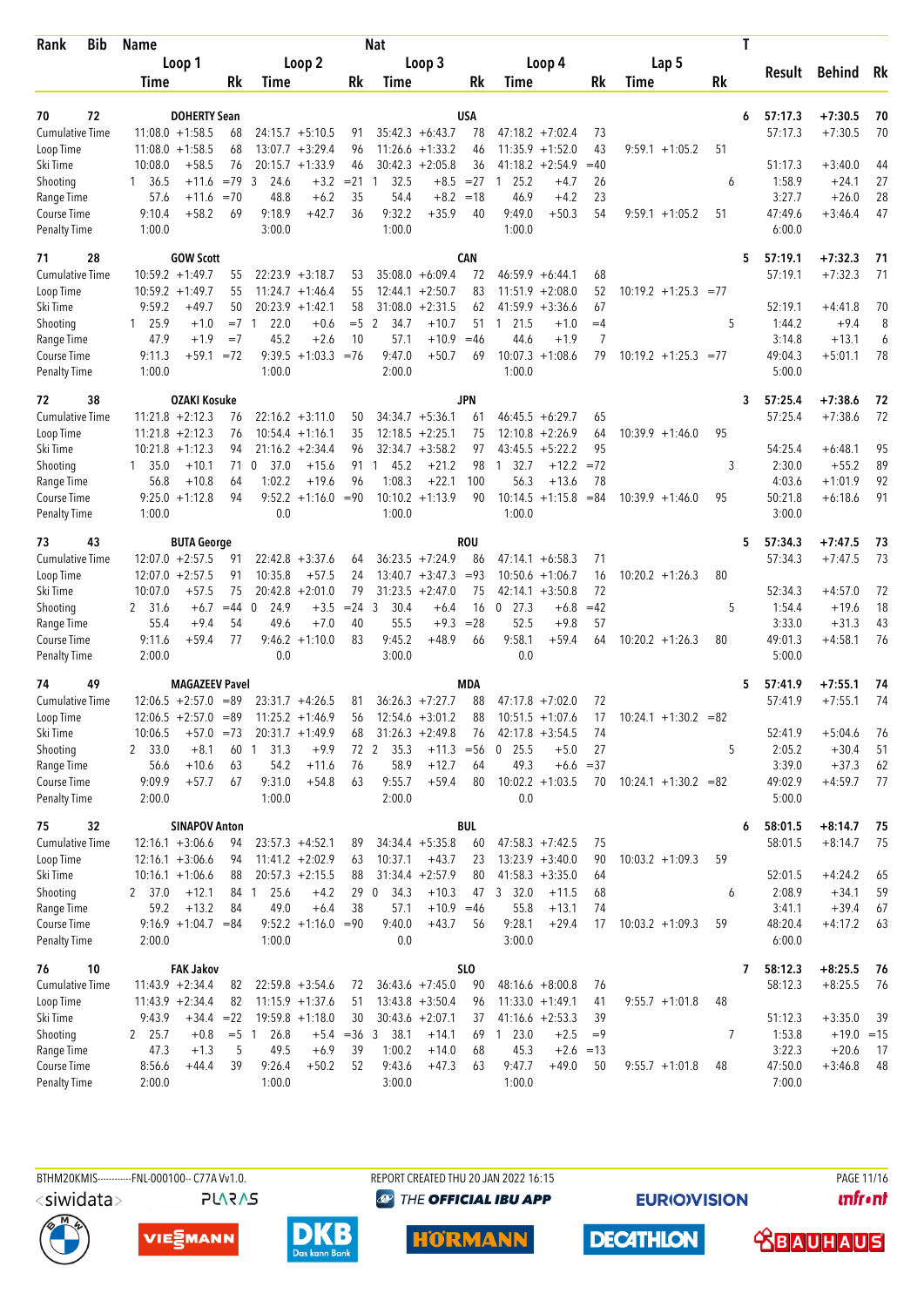| Bib<br>Rank                        | <b>Name</b>      |                                          |              |                        |                                         |                  | <b>Nat</b>           |                                          |             |                                          |              |             |                    |                   |           | T |                   |                           |          |
|------------------------------------|------------------|------------------------------------------|--------------|------------------------|-----------------------------------------|------------------|----------------------|------------------------------------------|-------------|------------------------------------------|--------------|-------------|--------------------|-------------------|-----------|---|-------------------|---------------------------|----------|
|                                    |                  | Loop 1                                   |              |                        | Loop 2                                  |                  |                      | Loop 3                                   |             |                                          | Loop 4       |             |                    | Lap 5             |           |   | Result            | Behind                    | Rk       |
|                                    | Time             |                                          | Rk           | Time                   |                                         | Rk               | Time                 |                                          | Rk          | Time                                     |              | <b>Rk</b>   | Time               |                   | <b>Rk</b> |   |                   |                           |          |
| 83<br>77                           |                  | <b>WINDISCH Dominik</b>                  |              |                        |                                         |                  |                      |                                          | ITA         |                                          |              |             |                    |                   |           | 8 | 58:23.2           | $+8:36.4$                 |          |
| <b>Cumulative Time</b>             |                  | $12:57.2 + 3:47.7$                       | 98           |                        | $26:01.7 + 6:56.5$                      | 99               |                      | $37:23.6 + 8:25.0$                       | 95          | $48:42.4 + 8:26.6$                       |              | 81          |                    |                   |           |   | 58:23.2           | $+8:36.4$                 | 77<br>77 |
| Loop Time                          |                  | $12:57.2 + 3:47.7$                       | 98           |                        | $13:04.5 + 3:26.2$                      | 95               |                      | $11:21.9 + 1:28.5$                       | 45          | $11:18.8 + 1:34.9$                       |              | 30          | 9:40.8             | $+46.9$           | 27        |   |                   |                           |          |
| Ski Time                           | 9:57.2           | $+47.7$                                  | 44           |                        | $20:01.7 +1:19.9$                       | 32               |                      | $30:23.6 +1:47.1$                        | 29          | $40:42.4 + 2:19.1$                       |              | 25          |                    |                   |           |   | 50:23.2           | $+2:45.9$                 | 28       |
| Shooting                           | 340.3            | $+15.4$                                  | $= 95.3$     | 29.7                   | $+8.3$                                  | 61               | 39.6<br>1            | $+15.6$                                  | $= 80$      | $1 \t27.1$                               | $+6.6$       | 41          |                    |                   | 8         |   | 2:17.0            | $+42.2$                   | 78       |
| Range Time                         | 1:01.6           | $+15.6$                                  | $= 92$       | 48.9                   | $+6.3$                                  | $= 36$           | 1:00.3               | $+14.1$                                  | 69          | 46.4                                     | $+3.7$       | 18          |                    |                   |           |   | 3:37.2            | $+35.5$                   | 59       |
| Course Time                        | 8:55.6           | $+43.4$                                  | 36           | 9:15.6                 | $+39.4$                                 | 24               | 9:21.6               | $+25.3$                                  | 26          | 9:32.4                                   | $+33.7$      | 25          | 9:40.8             | $+46.9$           | 27        |   | 46:46.0           | $+2:42.8$                 | $=27$    |
| <b>Penalty Time</b>                | 3:00.0           |                                          |              | 3:00.0                 |                                         |                  | 1:00.0               |                                          |             | 1:00.0                                   |              |             |                    |                   |           |   | 8:00.0            |                           |          |
| 52<br>78                           |                  | <b>ILIEV Vladimir</b>                    |              |                        |                                         |                  |                      |                                          | <b>BUL</b>  |                                          |              |             |                    |                   |           | 8 | 58:34.6           | $+8:47.8$                 | 78       |
| <b>Cumulative Time</b>             |                  | $12:53.3 + 3:43.8$                       | 97           |                        | $26:10.6 + 7:05.4$                      | 100              |                      | $36:24.0 +7:25.4$                        | 87          | $48:43.6 + 8:27.8$                       |              | 82          |                    |                   |           |   | 58:34.6           | $+8:47.8$                 | 78       |
| Loop Time                          |                  | $12:53.3 + 3:43.8$                       | 97           |                        | $13:17.3 + 3:39.0$                      | 97               | 10:13.4              | $+20.0$                                  | 7           | $12:19.6 + 2:35.7$                       |              | 70          | 9:51.0             | $+57.1$           | 42        |   |                   |                           |          |
| Ski Time                           | 9:53.3           | $+43.8$                                  | 38           |                        | $20:10.6 + 1:28.8$                      | 43               |                      | $30:24.0 +1:47.5$                        | 30          | 40:43.6                                  | $+2:20.3$    | 26          |                    |                   |           |   | 50:34.6           | $+2:57.3$                 | 30       |
| Shooting                           | 3 43.0           | $+18.1$                                  | 99           | 3<br>36.4              | $+15.0$                                 | 90 0             | 31.1                 | $+7.1$                                   | 23          | 2, 26.1                                  | $+5.6$       | $=31$       |                    |                   | 8         |   | 2:16.9            | $+42.1$                   | 77       |
| Range Time                         | 1:05.0<br>8:48.3 | $+19.0$                                  | 99           | 57.6<br>9:19.7         | $+15.0$<br>$+43.5$                      | 85<br>37         | 56.5<br>9:16.9       | $+10.3$<br>$+20.6$                       | $=39$<br>18 | 49.5<br>9:30.1                           | $+6.8$       | $=40$<br>21 |                    |                   | 42        |   | 3:48.6<br>46:46.0 | $+46.9$<br>$+2:42.8 = 27$ | 76       |
| Course Time<br><b>Penalty Time</b> | 3:00.0           |                                          | $+36.1 = 17$ | 3:00.0                 |                                         |                  | 0.0                  |                                          |             | 2:00.0                                   | +31.4        |             | 9:51.0             | $+57.1$           |           |   | 8:00.0            |                           |          |
|                                    |                  |                                          |              |                        |                                         |                  |                      |                                          |             |                                          |              |             |                    |                   |           |   |                   |                           |          |
| 55<br>79                           |                  | <b>SIMA Michal</b>                       |              |                        |                                         |                  |                      |                                          | <b>SVK</b>  |                                          |              |             |                    |                   |           | 6 | 58:43.0           | $+8:56.2$                 | 79       |
| <b>Cumulative Time</b>             |                  | $12:58.2 + 3:48.7$                       | 99           |                        | $24:31.9 + 5:26.7$                      | 94               |                      | $35:16.0 + 6:17.4$                       | 76          | $48:16.9 + 8:01.1$                       |              | 77          |                    |                   |           |   | 58:43.0           | $+8:56.2$                 | 79       |
| Loop Time<br>Ski Time              | 9:58.2           | $12:58.2 + 3:48.7$<br>$+48.7$            | 99<br>48     |                        | $11:33.7 + 1:55.4$<br>$20:31.9 +1:50.1$ | 59<br>69         | 10:44.1              | $+50.7$<br>$31:16.0 + 2:39.5$            | $=26$<br>70 | $13:00.9 + 3:17.0$<br>$42:16.9 + 3:53.6$ |              | 85<br>73    | $10:26.1 + 1:32.2$ |                   | 87        |   | 52:43.0           | $+5:05.7$                 | 77       |
| Shooting                           | 30.1<br>3        | $+5.2$                                   | $=29$        | 26.9<br>$\mathbf{1}$   | $+5.5$                                  | $=39$            | $\mathbf{0}$<br>29.6 | $+5.6$                                   | 15          | 2<br>32.7                                | $+12.2$      | $= 72$      |                    |                   | 6         |   | 1:59.4            | $+24.6$                   | 29       |
| Range Time                         |                  | 52.2<br>$+6.2$                           | $= 31$       | 50.7                   | $+8.1$                                  | 52               | 54.6                 |                                          | $+8.4 = 21$ | 57.5                                     | $+14.8$      | $= 83$      |                    |                   |           |   | 3:35.0            | $+33.3$                   | $= 52$   |
| Course Time                        | 9:06.0           | $+53.8$                                  | 56           | 9:43.0                 | $+1:06.8$                               | 79               | 9:49.5               | $+53.2$                                  | 73          | 10:03.4                                  | $+1:04.7$    | 72          | $10:26.1 + 1:32.2$ |                   | 87        |   | 49:08.0           | $+5:04.8$                 | 79       |
| <b>Penalty Time</b>                | 3:00.0           |                                          |              | 1:00.0                 |                                         |                  | 0.0                  |                                          |             | 2:00.0                                   |              |             |                    |                   |           |   | 6:00.0            |                           |          |
| 80<br>61                           |                  | <b>LAITINEN Heikki</b>                   |              |                        |                                         |                  |                      |                                          | FIN         |                                          |              |             |                    |                   |           | 7 | 58:55.9           | +9:09.1                   | 80       |
| <b>Cumulative Time</b>             |                  | $11:03.1 + 1:53.6$                       | 63           |                        | $23:18.5 + 4:13.3$                      | 76               |                      | $34:57.1 + 5:58.5$                       | 71          | $48:28.7 + 8:12.9$                       |              | 78          |                    |                   |           |   | 58:55.9           | $+9:09.1$                 | 80       |
| Loop Time                          |                  | $11:03.1 + 1:53.6$                       | 63           |                        | $12:15.4 + 2:37.1$                      | 79               |                      | $11:38.6 + 1:45.2 = 56$                  |             | 13:31.6                                  | $+3:47.7$    | 91          | $10:27.2 + 1:33.3$ |                   | 88        |   |                   |                           |          |
| Ski Time                           | 10:03.1          | $+53.6$                                  | 63           |                        | $20:18.5 + 1:36.7$                      | 50               |                      | $30:57.1 + 2:20.6$                       | 53          | $41:28.7 + 3:05.4$                       |              | 46          |                    |                   |           |   | 51:55.9           | $+4:18.6$                 | 62       |
| Shooting                           | 1 29.4           | $+4.5$                                   | 25           | $\overline{2}$<br>27.8 | $+6.4$                                  | 48               | 37.9<br>$\mathbf{1}$ | $+13.9$                                  | 68          | 3, 26.3                                  | $+5.8$       | 34          |                    |                   | 7         |   | 2:01.6            | $+26.8$                   | $= 35$   |
| Range Time                         |                  | 49.7<br>$+3.7$                           | $=16$        | 50.3                   | $+7.7$                                  | 49               | 59.9                 | $+13.7 = 66$                             |             | 49.3                                     | $+6.6$       | $=37$       |                    |                   |           |   | 3:29.2            | $+27.5$                   | 29       |
| Course Time                        |                  | $9:13.4 +1:01.2$                         | 81           | 9:25.1                 | $+48.9$                                 | 47               | 9:38.7               | $+42.4$                                  | 52          | 9:42.3                                   | $+43.6$      | 43          | $10:27.2 + 1:33.3$ |                   | 88        |   | 48:26.7           | $+4:23.5$                 | 65       |
| <b>Penalty Time</b>                | 1:00.0           |                                          |              | 2:00.0                 |                                         |                  | 1:00.0               |                                          |             | 3:00.0                                   |              |             |                    |                   |           |   | 7:00.0            |                           |          |
| 81<br>66                           |                  | <b>PATRIJUKS Aleksandrs</b>              |              |                        |                                         |                  |                      |                                          | LAT         |                                          |              |             |                    |                   |           |   | 59:00.6           | $+9:13.8$                 | 81       |
| <b>Cumulative Time</b>             |                  | $11:17.0 + 2:07.5$                       | 74           |                        | $23:46.5 +4:41.3$                       | 86               |                      | $36:37.7 +7:39.1$                        | 89          | 48:49.3                                  | $+8:33.5$    | 84          |                    |                   |           |   | 59:00.6           | $+9:13.8$                 | 81       |
| Loop Time                          |                  | $11:17.0 + 2:07.5$                       | 74           |                        | $12:29.5 + 2:51.2$                      | 89               |                      | $12:51.2 + 2:57.8$                       | 87          | $12:11.6 + 2:27.7$                       |              | 65          | $10:11.3 + 1:17.4$ |                   | 68        |   |                   |                           |          |
| Ski Time                           |                  | $10:17.0 + 1:07.5$                       | 90           |                        | $20:46.5 + 2:04.7$                      | 83               |                      | $31:37.7 + 3:01.2$                       | 82          | $42:49.3 +4:26.0$                        |              | 84          |                    |                   |           |   | 53:00.6           | $+5:23.3$                 | 81       |
| Shooting                           | 1 32.0           | $+7.1$                                   |              | 26.8<br>50 2           |                                         | $+5.4 = 36$ 2    | 40.1                 | $+16.1$                                  | 82          | 29.5<br>1                                | $+9.0$       | $= 58$      |                    |                   | 6         |   | 2:08.6            | $+33.8$                   | 58       |
| Range Time                         |                  | $+8.4$<br>54.4                           | 49           | 50.0                   |                                         | $+7.4 = 43$      | 1:03.0               | $+16.8$                                  | 81          | 54.7                                     | $+12.0 = 65$ |             |                    |                   |           |   | 3:42.1            | $+40.4$                   | 68       |
| Course Time<br>Penalty Time        | 1:00.0           | $9:22.6 +1:10.4$                         | 90           | 2:00.0                 | $9:39.5 +1:03.3 = 76$                   |                  | 9:48.2<br>2:00.0     | $+51.9$                                  | 72          | $10:16.9 + 1:18.2$<br>1:00.0             |              | 87          | $10:11.3 + 1:17.4$ |                   | 68        |   | 49:18.5<br>6:00.0 | $+5:15.3$                 | 82       |
|                                    |                  |                                          |              |                        |                                         |                  |                      |                                          |             |                                          |              |             |                    |                   |           |   |                   |                           |          |
| 82<br>88                           |                  | <b>SZCZUREK Lukasz</b>                   |              |                        |                                         |                  |                      |                                          | <b>POL</b>  |                                          |              |             |                    |                   |           | 5 | 59:02.3           | $+9:15.5$                 | 82       |
| <b>Cumulative Time</b>             |                  | $12:33.1 + 3:23.6$                       | 95           |                        | $23:22.5 +4:17.3$                       | 78               |                      | $34:22.0 + 5:23.4$                       | 57          | $48:32.7 + 8:16.9$                       |              | 79          |                    |                   |           |   | 59:02.3           | $+9:15.5$                 | 82       |
| Loop Time<br>Ski Time              |                  | $12:33.1 + 3:23.6$<br>$10:33.1 + 1:23.6$ | 95<br>100    |                        | $10:49.4 + 1:11.1$<br>$21:22.5 +2:40.7$ | 33<br>97         |                      | $10:59.5 + 1:06.1$<br>$32:22.0 + 3:45.5$ | 33<br>95    | $14:10.7 + 4:26.8$<br>$43:32.7 + 5:09.4$ |              | 96<br>94    | $10:29.6 + 1:35.7$ |                   | 91        |   | 54:02.3           | $+6:25.0$                 | 92       |
| Shooting                           | 2 39.3           | $+14.4$                                  |              | 93 0<br>28.5           |                                         | $+7.1 = 51$ 0    | 28.7                 | $+4.7$                                   | 11          | 3 28.7                                   | $+8.2$       | 57          |                    |                   | 5         |   | 2:05.4            | $+30.6$                   | 52       |
| Range Time                         | 1:02.9           | $+16.9$                                  | 97           | 50.4                   |                                         | $+7.8 = 50$      | 51.5                 | $+5.3$                                   | 11          | 50.5                                     | $+7.8$       | 50          |                    |                   |           |   | 3:35.3            | $+33.6$                   | 56       |
| Course Time                        |                  | $9:30.2 +1:18.0$                         | 100          |                        | $9:59.0 +1:22.8$                        | 95               |                      | $10:08.0 + 1:11.7$                       | 88          | $10:20.2 + 1:21.5$                       |              | 90          | $10:29.6 +1:35.7$  |                   | 91        |   | 50:27.0           | $+6:23.8$                 | 93       |
| <b>Penalty Time</b>                | 2:00.0           |                                          |              | 0.0                    |                                         |                  | 0.0                  |                                          |             | 3:00.0                                   |              |             |                    |                   |           |   | 5:00.0            |                           |          |
| 97<br>83                           |                  | <b>HALLSTROEM Simon</b>                  |              |                        |                                         |                  |                      |                                          | <b>SWE</b>  |                                          |              |             |                    |                   |           | 7 | 59:04.1           | $+9:17.3$                 | 83       |
| <b>Cumulative Time</b>             |                  | $12:01.3 + 2:51.8$                       | 88           |                        | $22:27.4$ +3:22.2                       | 57               |                      | $36:08.1 + 7:09.5$                       | 82          | $49:04.5 + 8:48.7$                       |              | 85          |                    |                   |           |   | 59:04.1           | $+9:17.3$                 | 83       |
| Loop Time                          |                  | $12:01.3 + 2:51.8$                       | 88           | 10:26.1                | $+47.8$                                 | 20               |                      | $13:40.7 + 3:47.3 = 93$                  |             | $12:56.4 + 3:12.5$                       |              | 84          |                    | $9:59.6 +1:05.7$  | 53        |   |                   |                           |          |
| Ski Time                           | 10:01.3          | $+51.8$                                  | 57           |                        | $20:27.4 +1:45.6$                       | 62               |                      | $31:08.1 + 2:31.6$                       | 63          | $42:04.5 +3:41.2$                        |              | 69          |                    |                   |           |   | 52:04.1           | $+4:26.8$                 | 66       |
| Shooting                           | 2 34.7           | $+9.8$                                   |              | 70 0 45.2              | $+23.8$                                 | 102 <sub>3</sub> | 42.8                 | $+18.8$                                  | 93          | 2 38.5                                   | $+18.0$      | 86          |                    |                   | 7         |   | 2:41.4            | $+1:06.6$                 | 95       |
| Range Time                         |                  | 58.1<br>$+12.1$                          | 77           | 1:08.9                 | $+26.3$                                 | 102              | 1:06.3               | $+20.1 = 93$                             |             | 1:02.7                                   | $+20.0$      | 91          |                    |                   |           |   | 4:16.0            | $+1:14.3$                 | 96       |
| Course Time                        | 9:03.2           | $+51.0$                                  | 47           | 9:17.2                 | $+41.0 = 31$                            |                  | 9:34.4               | $+38.1$                                  | 44          | 9:53.7                                   | $+55.0$      | 59          |                    | $9:59.6 + 1:05.7$ | 53        |   | 47:48.1           | $+3:44.9$                 | 46       |
| <b>Penalty Time</b>                | 2:00.0           |                                          |              | 0.0                    |                                         |                  | 3:00.0               |                                          |             | 2:00.0                                   |              |             |                    |                   |           |   | 7:00.0            |                           |          |





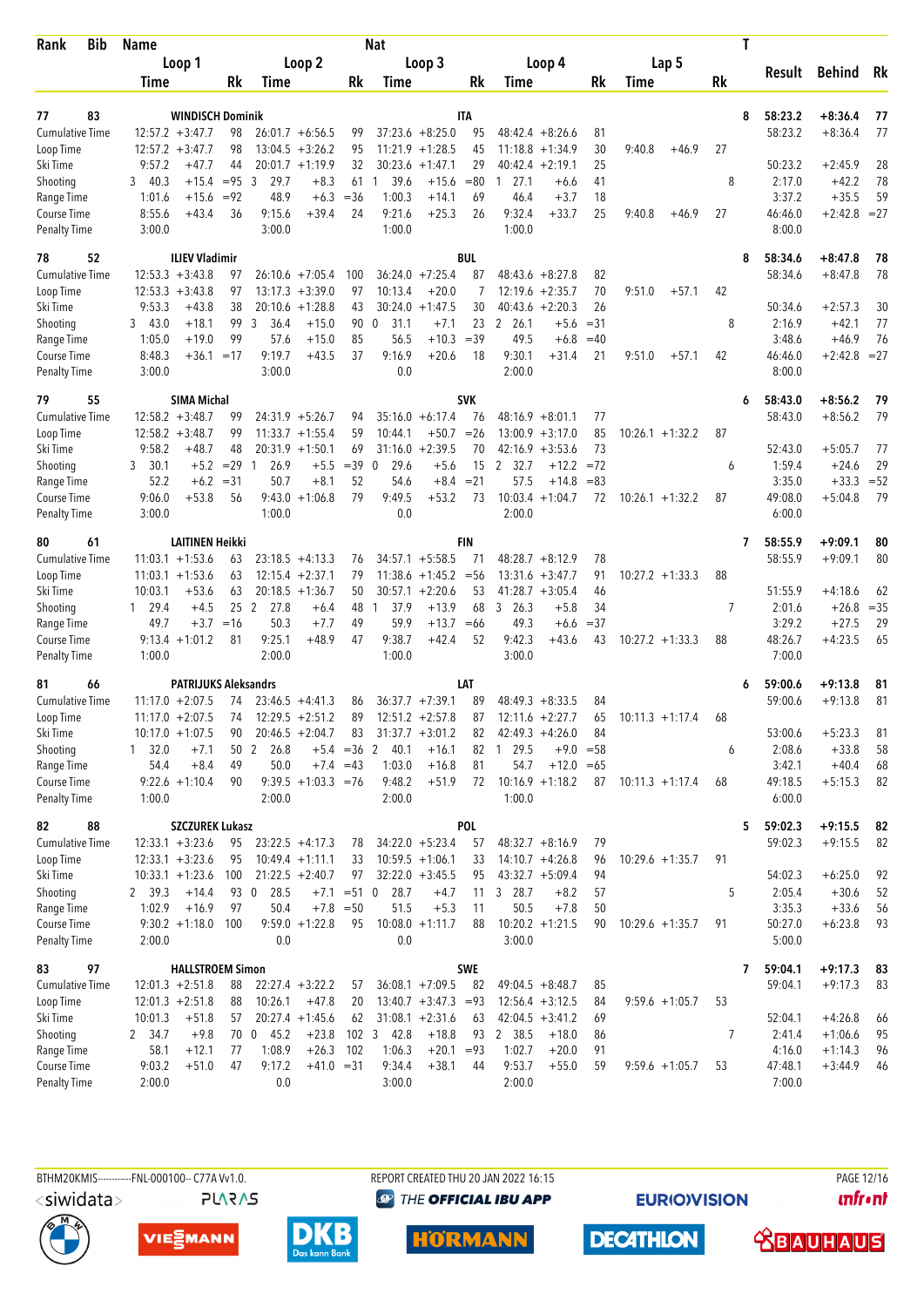| <b>Bib</b><br>Rank                 | <b>Name</b>         |                         |             |                  |                                          |               | <b>Nat</b>           |                                         |            |                      |                      |          |                         |         |           | T |                   |           |          |
|------------------------------------|---------------------|-------------------------|-------------|------------------|------------------------------------------|---------------|----------------------|-----------------------------------------|------------|----------------------|----------------------|----------|-------------------------|---------|-----------|---|-------------------|-----------|----------|
|                                    |                     | Loop 1                  |             |                  | Loop 2                                   |               |                      | Loop 3                                  |            |                      | Loop 4               |          | Lap 5                   |         |           |   |                   |           |          |
|                                    | Time                |                         | Rk          | Time             |                                          | Rk            | <b>Time</b>          |                                         | Rk         | Time                 |                      | Rk       | Time                    |         | <b>Rk</b> |   | Result            | Behind    | Rk       |
|                                    |                     |                         |             |                  |                                          |               |                      |                                         |            |                      |                      |          |                         |         |           |   |                   |           |          |
| 86<br>84                           |                     | KARLIK Mikulas          |             |                  |                                          |               |                      |                                         | <b>CZE</b> |                      |                      |          |                         |         |           | 8 | 59:06.6           | $+9:19.8$ | 84       |
| <b>Cumulative Time</b>             |                     | $10:58.1 + 1:48.6 = 53$ |             |                  | $24:18.3 + 5:13.1$                       | 92            |                      | $37:59.3 +9:00.7$                       | 97         |                      | $49:31.6 + 9:15.8$   | 92       |                         |         |           |   | 59:06.6           | $+9:19.8$ | 84       |
| Loop Time                          |                     | $10:58.1 + 1:48.6$      | $=$ 53      |                  | $13:20.2 + 3:41.9$<br>$20:18.3 + 1:36.5$ | 99<br>48      |                      | $13:41.0 + 3:47.6$<br>$30:59.3 +2:22.8$ | 95<br>55   | 11:32.3              | $+1:48.4$            | $= 38$   | 9:35.0                  | $+41.1$ | 21        |   |                   | $+3:29.3$ | 37       |
| Ski Time<br>Shooting               | 9:58.1<br>33.4<br>1 | +48.6<br>$+8.5$         | $=46$<br>63 | 3<br>40.3        | $+18.9$                                  | 96            | 3<br>47.9            | $+23.9$                                 | 102        | 41:31.6<br>32.5<br>1 | $+3:08.3$<br>$+12.0$ | 48<br>70 |                         |         | 8         |   | 51:06.6<br>2:34.3 | $+59.5$   | 92       |
| Range Time                         | 54.1                | $+8.1$                  | $=45$       | 1:02.0           | $+19.4$                                  | 95            | 1:11.6               | $+25.4$                                 | 102        | 54.9                 | $+12.2$              | 67       |                         |         |           |   | 4:02.6            | $+1:00.9$ | 90       |
| Course Time                        | 9:04.0              | $+51.8$                 | 48          | 9:18.2           | $+42.0$                                  | 35            | 9:29.4               | $+33.1$                                 | 32         | 9:37.4               | $+38.7$              | 37       | 9:35.0                  | $+41.1$ | 21        |   | 47:04.0           | $+3:00.8$ | 33       |
| <b>Penalty Time</b>                | 1:00.0              |                         |             | 3:00.0           |                                          |               | 3:00.0               |                                         |            | 1:00.0               |                      |          |                         |         |           |   | 8:00.0            |           |          |
| 85<br>100                          |                     | <b>BELETSKIY Danil</b>  |             |                  |                                          |               |                      |                                         | KAZ        |                      |                      |          |                         |         |           | 3 | 59:06.9           | $+9:20.1$ | 85       |
| <b>Cumulative Time</b>             |                     | $10:29.5 + 1:20.0$      | 33          |                  | $23:48.9 + 4:43.7$                       | 87            |                      | $36:00.6 +7:02.0$                       | 81         |                      | $48:38.7 + 8:22.9$   | 80       |                         |         |           |   | 59:06.9           | $+9:20.1$ | 85       |
| Loop Time                          |                     | $10:29.5 + 1:20.0$      | 33          |                  | $13:19.4 + 3:41.1$                       | 98            |                      | $12:11.7 + 2:18.3$                      | $= 72$     |                      | $12:38.1 + 2:54.2$   | 80       | $10:28.2 + 1:34.3$      |         | 90        |   |                   |           |          |
| Ski Time                           |                     | $10:29.5 + 1:20.0$      | 98          |                  | $21:48.9 + 3:07.1$                       | 102           | 34:00.6              | $+5:24.1$                               | 103        |                      | $45:38.7 +7:15.4$    | 101      |                         |         |           |   | 56:06.9           | $+8:29.6$ | 100      |
| Shooting                           | 36.4<br>0           | $+11.5$                 |             | 78 2<br>39.5     | $+18.1$                                  | 95            | 41.8<br>0            | $+17.8$                                 | 89         | 27.7<br>$\mathbf{1}$ | $+7.2$               | $=44$    |                         |         | 3         |   | 2:25.6            | $+50.8$   | 85       |
| Range Time                         | 1:00.1              | $+14.1$                 | 87          | 1:04.8           | $+22.2$                                  | 99            | 1:04.9               | $+18.7$                                 | $= 90$     | 51.4                 | $+8.7$               | $= 52$   |                         |         |           |   | 4:01.2            | $+59.5$   | 88       |
| Course Time                        |                     | $9:29.4 +1:17.2$        | 98          |                  | $10:14.6 + 1:38.4$                       | 101           | 11:06.8              | $+2:10.5$                               | 103        |                      | $10:46.7 + 1:48.0$   | 101      | $10:28.2 + 1:34.3$      |         | 90        |   | 52:05.7           | $+8:02.5$ | 100      |
| <b>Penalty Time</b>                | 0.0                 |                         |             | 2:00.0           |                                          |               | 0.0                  |                                         |            | 1:00.0               |                      |          |                         |         |           |   | 3:00.0            |           |          |
| 75<br>86                           |                     | <b>RAENKEL Raido</b>    |             |                  |                                          |               |                      |                                         | <b>EST</b> |                      |                      |          |                         |         |           | 8 | 59:12.4           | $+9:25.6$ | 86       |
| <b>Cumulative Time</b>             |                     | $11:02.8 + 1:53.3$      | 62          |                  | $23:24.8 +4:19.6$                        | 79            |                      | $36:47.7 +7:49.1$                       | 91         |                      | $49:13.2 + 8:57.4$   | 86       |                         |         |           |   | 59:12.4           | $+9:25.6$ | 86       |
| Loop Time                          |                     | $11:02.8 + 1:53.3$      | 62          |                  | $12:22.0 + 2:43.7$                       | 84            |                      | $13:22.9 + 3:29.5$                      | 91         | 12:25.5              | $+2:41.6$            | 73       | $9:59.2 + 1:05.3$       |         | 52        |   |                   |           |          |
| Ski Time                           | 10:02.8             | $+53.3$                 | 62          |                  | $20:24.8 + 1:43.0$                       | 61            |                      | $30:47.7 + 2:11.2$                      | 41         |                      | $41:13.2 +2:49.9$    | 35       |                         |         |           |   | 51:12.4           | $+3:35.1$ | 40       |
| Shooting                           | 140.9               | $+16.0$                 |             | 97 2 42.6        | $+21.2$                                  | 99            | 3<br>44.4            | $+20.4$                                 | 96         | 2 29.5               | $+9.0$               | $= 58$   |                         |         | 8         |   | 2:37.6            | $+1:02.8$ | 94       |
| Range Time                         | 1:02.3              | $+16.3$                 | 95          | 1:05.7           | $+23.1$                                  | 100           | 1:07.1               | $+20.9$                                 | $= 95$     | 52.8                 | $+10.1$              | 58       |                         |         |           |   | 4:07.9            | $+1:06.2$ | 94       |
| Course Time                        | 9:00.5              | $+48.3$                 | $=44$       | 9:16.3           | $+40.1$                                  | 29            | 9:15.8               | $+19.5$                                 | 13         | 9:32.7               | $+34.0$              | 27       | $9:59.2 + 1:05.3$       |         | 52        |   | 47:04.5           | $+3:01.3$ | 34       |
| <b>Penalty Time</b>                | 1:00.0              |                         |             | 2:00.0           |                                          |               | 3:00.0               |                                         |            | 2:00.0               |                      |          |                         |         |           |   | 8:00.0            |           |          |
| 105<br>87                          |                     | <b>RUNNALLS Adam</b>    |             |                  |                                          |               |                      |                                         | <b>CAN</b> |                      |                      |          |                         |         |           | 8 | 59:32.6           | $+9:45.8$ | 87       |
| <b>Cumulative Time</b>             |                     | $10:43.9 + 1:34.4$      | 43          |                  | $21:54.7 + 2:49.5$                       | 40            |                      | $33:26.6 + 4:28.0$                      | 42         |                      | $49:19.1 + 9:03.3$   | 88       |                         |         |           |   | 59:32.6           | $+9:45.8$ | 87       |
| Loop Time                          |                     | $10:43.9 + 1:34.4$      | 43          |                  | $11:10.8 + 1:32.5$                       | 46            |                      | $11:31.9 + 1:38.5$                      | 51         | 15:52.5              | $+6:08.6$            | 100      | $10:13.5 + 1:19.6$      |         | 72        |   |                   |           |          |
| Ski Time                           | 9:43.9              | $+34.4$                 | $= 22$      |                  | $19:54.7 +1:12.9$                        | 23            | 30:26.6              | $+1:50.1$                               | 31         | 41:19.1              | $+2:55.8$            | 42       |                         |         |           |   | 51:32.6           | $+3:55.3$ | 46       |
| Shooting                           | 1 24.9              | 0.0                     |             | 23.7<br>1 1      | $+2.3$                                   | 14            | 28.9<br>$\mathbf{1}$ | $+4.9$                                  | 13         | 5 58.0               | $+37.5$              | 99       |                         |         | 8         |   | 2:15.7            | $+40.9$   | 71       |
| Range Time                         | 46.5                | $+0.5$<br>$+45.2$       | 3<br>40     | 44.9<br>9:25.9   | $+2.3$<br>$+49.7 = 49$                   | 9             | 51.2<br>9:40.7       | $+5.0$                                  | 9<br>57    | 1:19.7<br>9:32.8     | $+37.0$<br>$+34.1$   | 99<br>28 |                         |         |           |   | 3:42.3<br>47:50.3 | $+40.6$   | 69<br>49 |
| Course Time<br><b>Penalty Time</b> | 8:57.4<br>1:00.0    |                         |             | 1:00.0           |                                          |               | 1:00.0               | $+44.4$                                 |            | 5:00.0               |                      |          | $10:13.5 + 1:19.6$      |         | 72        |   | 8:00.0            | $+3:47.1$ |          |
| 71<br>88                           |                     | <b>RASTIC Damir</b>     |             |                  |                                          |               |                      |                                         | <b>SRB</b> |                      |                      |          |                         |         |           | 6 | 59:33.0           | $+9:46.2$ | 88       |
| <b>Cumulative Time</b>             |                     | $11:23.0 +2:13.5$       | 77          |                  | $22:01.5 + 2:56.3$                       | 43            |                      | $36:12.6$ +7:14.0                       | 83         |                      | $49:20.6 + 9:04.8$   | 89       |                         |         |           |   | 59:33.0           | $+9:46.2$ | 88       |
| Loop Time                          |                     | $11:23.0 + 2:13.5$      | 77          |                  | $10:38.5 + 1:00.2$                       | 26            |                      | $14:11.1 + 4:17.7$                      | 100        |                      | $13:08.0 + 3:24.1$   | 87       | $10:12.4 + 1:18.5$      |         | 70        |   |                   |           |          |
| Ski Time                           |                     | $10:23.0 +1:13.5$       | 96          |                  | $21:01.5 +2:19.7$                        | 92            |                      | $32:12.6 + 3:36.1$                      | 93         |                      | $43:20.6 + 4:57.3$   | 89       |                         |         |           |   | 53:33.0           | $+5:55.7$ | 85       |
| Shooting                           | 146.3               | $+21.4$                 | 101         | 44.9<br>0        | $+23.5$                                  | 101           | $3 - 1:06$ .         | $+42.5$                                 | 103        | 241.0                | $+20.5$              | 93       |                         |         | 6         |   | 3:18.8            | $+1:44.0$ | 101      |
| Range Time                         | 1:09.3              | $+23.3$                 | 101         | 1:06.3           | $+23.7$                                  | 101           | 1:29.8               | $+43.6$                                 | 103        | 1:03.5               | $+20.8$              | 93       |                         |         |           |   | 4:48.9            | $+1:47.2$ | 101      |
| Course Time                        |                     | $9:13.7 +1:01.5$        | 82          | 9:32.2           | $+56.0$                                  | 65            | 9:41.3               | $+45.0$                                 | 58         |                      | $10:04.5 + 1:05.8$   | 74       | $10:12.4 +1:18.5$       |         | 70        |   | 48:44.1           | $+4:40.9$ | 72       |
| <b>Penalty Time</b>                | 1:00.0              |                         |             | 0.0              |                                          |               | 3:00.0               |                                         |            | 2:00.0               |                      |          |                         |         |           |   | 6:00.0            |           |          |
| 89<br>33                           |                     | <b>STEFANSSON Malte</b> |             |                  |                                          |               |                      |                                         | <b>SWE</b> |                      |                      |          |                         |         |           | 8 | 59:36.9           | $+9:50.1$ | 89       |
| <b>Cumulative Time</b>             |                     | $11:46.1 + 2:36.6$      | 84          |                  | $23:59.1 + 4:53.9$                       | 90            |                      | $38:05.3 +9:06.7$                       | 99         |                      | $49:36.8 + 9:21.0$   | 93       |                         |         |           |   | 59:36.9           | $+9:50.1$ | 89       |
| Loop Time                          |                     | $11:46.1 + 2:36.6$      | 84          |                  | $12:13.0 + 2:34.7$                       | 75            |                      | $14:06.2 + 4:12.8$                      | 99         |                      | $11:31.5 + 1:47.6$   | 36       | $10:00.1 + 1:06.2$      |         | 55        |   |                   |           |          |
| Ski Time                           | 9:46.1              | $+36.6$                 | 30          |                  | $19:59.1 + 1:17.3$                       | 29            |                      | $31:05.3 + 2:28.8$                      | 61         |                      | $41:36.8 + 3:13.5$   | 50       |                         |         |           |   | 51:36.9           | $+3:59.6$ | 48       |
| Shooting                           | 2, 35.1             | $+10.2$                 |             | 72 2<br>31.2     | $+9.8$                                   | $=69$ 3       | 34.0                 | $+10.0$                                 | 43         | 1 21.5               | $+1.0$               | $=4$     |                         |         | 8         |   | 2:01.8            | $+27.0$   | 39       |
| Range Time                         | 57.3                | $+11.3$                 | $=67$       | 53.0             | $+10.4 = 68$                             |               | 58.1                 | $+11.9$                                 | 60         | 44.8                 | $+2.1$               | 8        |                         |         |           |   | 3:33.2            | $+31.5$   | 44       |
| Course Time                        | 8:48.8              | $+36.6$                 | 21          | 9:20.0           | $+43.8 = 38$                             |               |                      | $10:08.1 + 1:11.8$                      | 89         | 9:46.7               | $+48.0$              | 49       | $10:00.1 + 1:06.2$      |         | 55        |   | 48:03.7           | $+4:00.5$ | 54       |
| Penalty Time                       | 2:00.0              |                         |             | 2:00.0           |                                          |               | 3:00.0               |                                         |            | 1:00.0               |                      |          |                         |         |           |   | 8:00.0            |           |          |
| 90<br>3                            |                     | <b>BARTKO Simon</b>     |             |                  |                                          |               |                      |                                         | <b>SVK</b> |                      |                      |          |                         |         |           | 7 | 59:37.8           | $+9:51.0$ | 90       |
| <b>Cumulative Time</b>             |                     | $11:09.8 + 2:00.3$      | 69          |                  | $23:36.6 + 4:31.4$                       | 83            |                      | $35:20.1 + 6:21.5$                      | 77         |                      | $49:13.7 + 8:57.9$   | 87       |                         |         |           |   | 59:37.8           | $+9:51.0$ | 90       |
| Loop Time                          |                     | $11:09.8 + 2:00.3$      | 69          |                  | $12:26.8 + 2:48.5$                       | 87            |                      | $11:43.5 + 1:50.1$                      | 61         |                      | $13:53.6 + 4:09.7$   | 95       | $10:24.1 + 1:30.2 = 82$ |         |           |   |                   |           |          |
| Ski Time                           |                     | $10:09.8 + 1:00.3$      | 78          |                  | $20:36.6 + 1:54.8$                       | 75            |                      | $31:20.1 + 2:43.6$                      | 72         |                      | $42:13.7 + 3:50.4$   | 71       |                         |         |           |   | 52:37.8           | $+5:00.5$ | 73       |
| Shooting                           | 1 39.5              | $+14.6$                 | 94          | 29.8<br>2        |                                          | $+8.4 = 62$ 1 | 40.3                 | $+16.3$                                 |            | 83 3 30.9            | $+10.4$              | $=64$    |                         |         | 7         |   | 2:20.6            | $+45.8$   | 79       |
| Range Time                         | 1:02.6              | $+16.6$                 | 96          | 54.4             | $+11.8$ =78                              |               | 1:03.8               | $+17.6 = 83$                            |            | 55.6                 | $+12.9 = 72$         |          |                         |         |           |   | 3:56.4            | $+54.7$   | 84       |
| Course Time<br><b>Penalty Time</b> | 9:07.2<br>1:00.0    | $+55.0$                 | 60          | 9:32.4<br>2:00.0 | $+56.2$                                  | 66            | 9:39.7<br>1:00.0     | $+43.4$                                 | 54         | 9:58.0<br>3:00.0     | $+59.3$              | 63       | $10:24.1 + 1:30.2 = 82$ |         |           |   | 48:41.4<br>7:00.0 | $+4:38.2$ | 71       |
|                                    |                     |                         |             |                  |                                          |               |                      |                                         |            |                      |                      |          |                         |         |           |   |                   |           |          |



PAGE 13/16 **unfront** 





**HORMANN** 

**DECATHLON** 

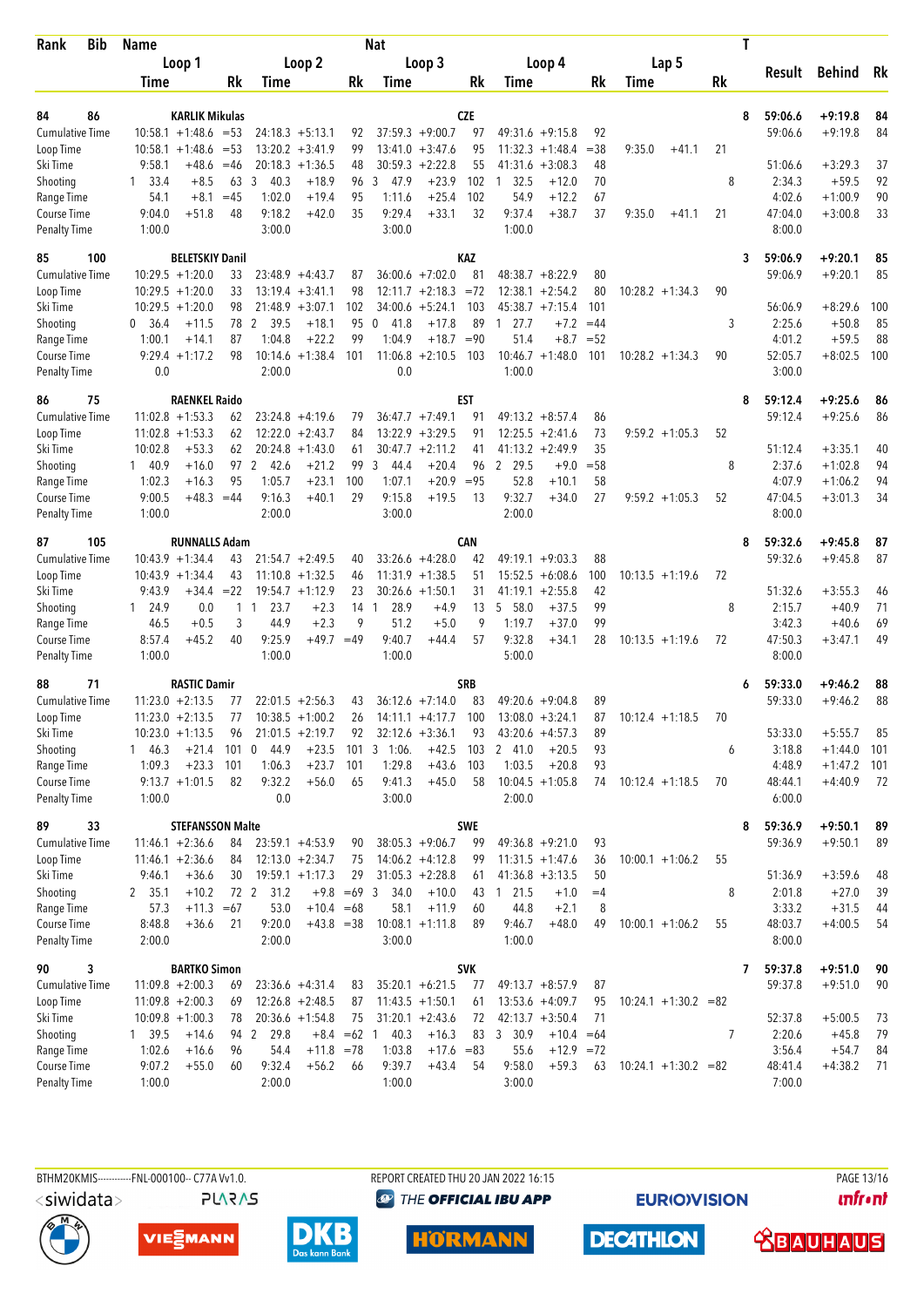| <b>Bib</b><br>Rank                  | <b>Name</b>    |                                                  |               |                      |                                          |                | <b>Nat</b>             |                                             |                  |                                          |                |                    |           | T                       |                          |          |
|-------------------------------------|----------------|--------------------------------------------------|---------------|----------------------|------------------------------------------|----------------|------------------------|---------------------------------------------|------------------|------------------------------------------|----------------|--------------------|-----------|-------------------------|--------------------------|----------|
|                                     |                | Loop 1                                           |               |                      | Loop 2                                   |                |                        | Loop 3                                      |                  | Loop 4                                   |                | Lap 5              |           | Result                  | Behind                   | Rk       |
|                                     | Time           |                                                  | Rk            | Time                 |                                          | Rk             | Time                   |                                             | Rk               | Time                                     | <b>Rk</b>      | Time               | <b>Rk</b> |                         |                          |          |
|                                     |                |                                                  |               |                      |                                          |                |                        |                                             |                  |                                          |                |                    |           |                         |                          |          |
| 74<br>91<br><b>Cumulative Time</b>  |                | <b>LESIUK Taras</b><br>$11:57.7 + 2:48.2$        |               |                      |                                          |                |                        | $37:16.1 + 8:17.5$                          | <b>UKR</b><br>94 |                                          | 91             |                    |           | 59:46.7<br>7<br>59:46.7 | $+9:59.9$<br>$+9:59.9$   | 91<br>91 |
| Loop Time                           |                | $11:57.7 + 2:48.2$                               | 85<br>85      |                      | $24:21.0 + 5:15.8$<br>$12:23.3 + 2:45.0$ | 93<br>85       |                        | $12:55.1 + 3:01.7$                          | 89               | $49:21.8 + 9:06.0$<br>$12:05.7 + 2:21.8$ | 61             | $10:24.9 + 1:31.0$ | 86        |                         |                          |          |
| Ski Time                            | 9:57.7         | $+48.2$                                          | 45            |                      | $20:21.0 + 1:39.2$                       | 56             |                        | $31:16.1 + 2:39.6$                          | 71               | 42:21.8<br>$+3:58.5$                     | 75             |                    |           | 52:46.7                 | $+5:09.4$                | 78       |
| Shooting                            | 2, 30.2        | $+5.3$                                           |               | 29.9<br>33 2         | $+8.5$                                   | 64             | 2<br>35.6              | $+11.6 = 60$                                |                  | 25.6<br>$+5.1$<br>1                      | 28             |                    | 7         | 2:01.4                  | $+26.6$                  | 34       |
| Range Time                          | 52.2           | $+6.2$                                           | $= 31$        | 52.1                 | $+9.5$                                   | 61             | 57.9                   | $+11.7$                                     | $= 57$           | 51.2<br>$+8.5$                           | 51             |                    |           | 3:33.4                  | $+31.7$                  | 45       |
| Course Time                         | 9:05.5         | $+53.3$                                          | 52            | 9:31.2               | $+55.0$                                  | 64             | 9:57.2                 | $+1:00.9$                                   | 82               | $10:14.5 + 1:15.8$                       | $= 84$         | $10:24.9 + 1:31.0$ | 86        | 49:13.3                 | $+5:10.1$                | 80       |
| <b>Penalty Time</b>                 | 2:00.0         |                                                  |               | 2:00.0               |                                          |                | 2:00.0                 |                                             |                  | 1:00.0                                   |                |                    |           | 7:00.0                  |                          |          |
| 92<br>106                           |                | <b>SLOTINS Roberts</b>                           |               |                      |                                          |                |                        |                                             | LAT              |                                          |                |                    |           | 59:56.8<br>6            | $+10:10.0$               | 92       |
| <b>Cumulative Time</b>              |                | $12:06.5 + 2:57.0 = 89$                          |               |                      | $22:55.3 + 3:50.1$                       | 69             |                        | $36:13.7 +7:15.1$                           | 84               | $49:21.5 +9:05.7$                        | 90             |                    |           | 59:56.8                 | $+10:10.0$               | 92       |
| Loop Time                           |                | $12:06.5 + 2:57.0$                               | $=89$         |                      | $10:48.8 + 1:10.5$                       | 32             |                        | $13:18.4 + 3:25.0$                          | 90               | 13:07.8<br>$+3:23.9$                     | 86             | $10:35.3 + 1:41.4$ | 92        |                         |                          |          |
| Ski Time                            | 10:06.5        | $+57.0 = 73$                                     |               |                      | $20:55.3 + 2:13.5$                       | 86             |                        | $32:13.7 + 3:37.2$                          | 94               | 43:21.5<br>$+4:58.2$                     | 91             |                    |           | 53:56.8                 | $+6:19.5$                | 90       |
| Shooting                            | 2 37.1         | $+12.2$                                          | 85            | $\mathbf{0}$<br>28.9 | $+7.5$                                   | 55 2           | 35.0                   | $+11.0$                                     | 54               | 2 28.1<br>$+7.6$                         | $=49$          |                    | 6         | 2:09.3                  | $+34.5$                  | 61       |
| Range Time                          | 1:00.8         | $+14.8$                                          | 88            | 51.4                 | $+8.8$                                   | $=55$          | 57.4                   | $+11.2$                                     | $=49$            | 49.8<br>$+7.1$                           | $=44$          |                    |           | 3:39.4                  | $+37.7$                  | 64       |
| Course Time                         | 9:05.7         | $+53.5 = 53$                                     |               | 9:57.4               | $+1:21.2$                                | 93             | 10:21.0                | $+1:24.7$                                   | 97               | $10:18.0 + 1:19.3$                       | 88             | $10:35.3 +1:41.4$  | 92        | 50:17.4                 | $+6:14.2$                | 89       |
| <b>Penalty Time</b>                 | 2:00.0         |                                                  |               | 0.0                  |                                          |                | 2:00.0                 |                                             |                  | 2:00.0                                   |                |                    |           | 6:00.0                  |                          |          |
| 95<br>93                            |                | <b>CISAR Alex</b>                                |               |                      |                                          |                |                        |                                             | SL <sub>0</sub>  |                                          |                |                    |           | $6$ 1:00:12.6           | $+10:25.8$               | 93       |
| <b>Cumulative Time</b>              |                | $10:13.1 + 1:03.6$                               | 25            |                      | $21:35.7 + 2:30.5$                       | 34             |                        | $36:23.3 +7:24.7$                           | 85               | $48:49.2 + 8:33.4$                       | 83             |                    |           | 1:00:12.6               | $+10:25.8$               | 93       |
| Loop Time                           |                | $10:13.1 + 1:03.6$                               | 25            |                      | $11:22.6 + 1:44.3$                       | 54             |                        | $14:47.6 + 4:54.2$                          | 102              | $12:25.9 + 2:42.0$                       | 74             | $11:23.4 +2:29.5$  | 101       |                         |                          |          |
| Ski Time                            |                | $10:13.1 + 1:03.6$                               | 84            |                      | $20:35.7 + 1:53.9$                       | 74             |                        | $31:23.3 +2:46.8$                           | 74               | $42:49.2 +4:25.9$                        | 83             |                    |           | 54:12.6                 | $+6:35.3$                | 94       |
| Shooting                            | $0$ 25.9       | $+1.0$                                           | $= 7 \quad 1$ | 22.1                 | $+0.7$                                   | $\overline{7}$ | 25.5<br>$\overline{4}$ | $+1.5$                                      | 4                | 21.2<br>$+0.7$<br>$\mathbf{1}$           | $=2$           |                    | 6         | 1:34.8                  | 0.0                      | 1        |
| Range Time                          | 49.2           | $+3.2$                                           | 15            | 44.5                 | $+1.9$                                   | 5              | 49.8                   | $+3.6$                                      | $=7$             | $+1.4$<br>44.1                           | $\overline{4}$ |                    |           | 3:07.6                  | $+5.9$                   | 4        |
| Course Time                         |                | $9:23.9 +1:11.7$                                 | 92            |                      | $9:38.1 +1:01.9 = 70$                    |                | 9:57.8                 | $+1:01.5$                                   | 83               | $10:41.8 + 1:43.1$                       | 100            | $11:23.4 +2:29.5$  | 101       | 51:05.0                 | $+7:01.8$                | 96       |
| <b>Penalty Time</b>                 | 0.0            |                                                  |               | 1:00.0               |                                          |                | 4:00.0                 |                                             |                  | 1:00.0                                   |                |                    |           | 6:00.0                  |                          |          |
| 81<br>94                            |                | <b>CHOI Dujin</b>                                |               |                      |                                          |                |                        |                                             | KOR              |                                          |                |                    |           | 5 1:00:19.7             | $+10:32.9$               | 94       |
| <b>Cumulative Time</b>              |                | $12:36.0 + 3:26.5$                               | 96            |                      | $23:34.5 +4:29.3$                        | 82             |                        | $37:08.3 + 8:09.7$                          | 93               | $49:44.3 + 9:28.5$                       | 94             |                    |           | 1:00:19.7               | $+10:32.9$               | 94       |
| Loop Time                           |                | $12:36.0 + 3:26.5$                               | 96            |                      | $10:58.5 + 1:20.2$                       | 37             |                        | $13:33.8 + 3:40.4$                          | 92               | 12:36.0<br>$+2:52.1$                     | 78             | $10:35.4 + 1:41.5$ | 93        |                         |                          |          |
| Ski Time                            |                | $10:36.0 + 1:26.5$                               | 101           |                      | $21:34.5 + 2:52.7$                       | 99             |                        | $33:08.3 +4:31.8$                           | 98               | $44:44.3 + 6:21.0$                       | 96             |                    |           | 55:19.7                 | $+7:42.4$                | 97       |
| Shooting                            | 2 31.8         | $+6.9$                                           | $=47$         | $\Omega$<br>24.7     | $+3.3$                                   | 23             | 2<br>42.0              | $+18.0$                                     | 90               | $+22.6$<br>1 43.1                        | 95             |                    | 5         | 2:21.6                  | $+46.8$                  | $= 81$   |
| Range Time                          | 57.2           | $+11.2$                                          | 66            | 46.9                 | $+4.3$                                   | $=18$          | 1:08.1                 | $+21.9$                                     | 99               | 1:07.6<br>$+24.9$                        | 96             |                    |           | 3:59.8                  | $+58.1$                  | 86       |
| Course Time                         |                | $9:38.8 +1:26.6$                                 | 101           | 10:11.6              | $+1:35.4$                                | 100            |                        | $10:25.7 + 1:29.4$                          | 98               | $10:28.4 + 1:29.7$                       | 94             | $10:35.4 +1:41.5$  | 93        | 51:19.9                 | $+7:16.7$                | 97       |
| <b>Penalty Time</b>                 | 2:00.0         |                                                  |               | 0.0                  |                                          |                | 2:00.0                 |                                             |                  | 1:00.0                                   |                |                    |           | 5:00.0                  |                          |          |
| 17<br>95                            |                | <b>GUZIK Grzegorz</b>                            |               |                      |                                          |                |                        |                                             | <b>POL</b>       |                                          |                |                    |           | 9 1:00:47.8             | $+11:01.0$               | 95       |
| <b>Cumulative Time</b>              |                | $14:04.8 + 4:55.3$                               | 101           |                      | $26:20.4$ +7:15.2                        | 101            |                        | $38:56.8 + 9:58.2$                          | 101              | $50:46.1 + 10:30$                        | 98             |                    |           | 1:00:47.8               | $+11:01.0$               | 95       |
| Loop Time                           |                | $14:04.8 + 4:55.3$                               | 101           |                      | $12:15.6 + 2:37.3$                       | 80             |                        | $12:36.4 + 2:43.0$                          | 81               | $11:49.3 + 2:05.4$                       | 49             | $10:01.7 +1:07.8$  | 57        |                         |                          |          |
| Ski Time                            | 10:04.8        | $+55.3$                                          | 69            |                      | $20:20.4 +1:38.6$                        | 54             |                        | $30:56.8 + 2:20.3$                          | 51               | $41:46.1 + 3:22.8$                       | 56             |                    |           | 51:47.8                 | $+4:10.5$                | 56       |
| Shooting                            | 34.4<br>4      | $+9.5$                                           |               | 68 2<br>27.6         | $+6.2$                                   | 47 2           | 30.6                   | $+6.6$                                      | 20               | 26.4<br>$+5.9$                           | $= 35$         |                    | 9         | 1:59.2                  | $+24.4$                  | 28       |
| Range Time                          | 57.9<br>9:06.9 | $+11.9$<br>$+54.7$                               | $= 74$<br>58  | 50.1<br>9:25.5       | $+7.5$<br>$+49.3$                        | $=46$          | 54.9<br>9:41.5         | $+8.7$<br>$+45.2$                           | 25<br>59         | 49.1<br>$+6.4$<br>$10:00.2 + 1:01.5$     | 36             | $10:01.7 +1:07.8$  |           | 3:32.0<br>48:15.8       | $+30.3$<br>$+4:12.6$     | 37<br>59 |
| Course Time<br><b>Penalty Time</b>  | 4:00.0         |                                                  |               | 2:00.0               |                                          | 48             | 2:00.0                 |                                             |                  | 1:00.0                                   | 67             |                    | 57        | 9:00.0                  |                          |          |
|                                     |                |                                                  |               |                      |                                          |                |                        |                                             |                  |                                          |                |                    |           |                         |                          |          |
| 84<br>96                            |                | <b>MISE Edgars</b>                               |               |                      |                                          |                |                        |                                             | LAT              |                                          |                |                    |           | 5 1:00:53.8             | $+11:07.0$<br>$+11:07.0$ | 96       |
| <b>Cumulative Time</b><br>Loop Time |                | $14:40.4 + 5:30.9$ 102<br>$14:40.4 + 5:30.9$ 102 |               |                      | $25:46.7 + 6:41.5$<br>$11:06.3 +1:28.0$  | 98             |                        | $38:21.3 +9:22.7$ 100<br>$12:34.6 + 2:41.2$ | 80               | $49:53.4 + 9:37.6$<br>$11:32.1 + 1:48.2$ | 95<br>37       | $11:00.4 +2:06.5$  | 99        | 1:00:53.8               |                          | 96       |
| Ski Time                            |                | $10:40.4 + 1:30.9$ 103                           |               |                      | $21:46.7 + 3:04.9$                       | 44<br>101      |                        | $33:21.3 +4:44.8$                           | 101              | $44:53.4 + 6:30.1$                       | 99             |                    |           | 55:53.8                 | $+8:16.5$                | 99       |
| Shooting                            | 4 34.3         |                                                  | $+9.4 = 66$ 0 | 24.6                 |                                          | $+3.2 = 21$ 1  | 35.3                   | $+11.3 = 56$                                |                  | $0$ 26.1                                 | $+5.6 = 31$    |                    | 5         | 2:00.4                  | $+25.6$                  | 31       |
| Range Time                          | 57.7           | $+11.7 = 72$                                     |               | 48.5                 |                                          | $+5.9 = 32$    | 58.6                   | $+12.4$                                     | 63               | 51.4                                     | $+8.7 = 52$    |                    |           | 3:36.2                  | $+34.5$                  | 58       |
| Course Time                         |                | $9:42.7 +1:30.5$ 103                             |               |                      | $10:17.8 + 1:41.6$ 102                   |                |                        | $10:36.0 + 1:39.7$ 100                      |                  | $10:40.7 + 1:42.0$                       | 99             | $11:00.4 +2:06.5$  | 99        | 52:17.6                 | $+8:14.4$ 101            |          |
| <b>Penalty Time</b>                 | 4:00.0         |                                                  |               | 0.0                  |                                          |                | 1:00.0                 |                                             |                  | 0.0                                      |                |                    |           | 5:00.0                  |                          |          |
| 45<br>97                            |                | <b>BRANDT Oskar</b>                              |               |                      |                                          |                |                        |                                             | <b>SWE</b>       |                                          |                |                    |           | 9 1:00:56.4             | $+11:09.6$               | 97       |
| <b>Cumulative Time</b>              |                | $12:59.6 + 3:50.1$ 100                           |               |                      | $26:28.1 + 7:22.9$ 102                   |                |                        | $37:02.4 + 8:03.8$                          | 92               | $50:36.3 + 10:20$ .                      | 97             |                    |           | 1:00:56.4               | $+11:09.6$               | 97       |
| Loop Time                           |                | $12:59.6 + 3:50.1$                               | 100           |                      | $13:28.5 + 3:50.2$                       | 100            | 10:34.3                | $+40.9$                                     | 21               | $13:33.9 + 3:50.0$                       | 92             | $10:20.1 + 1:26.2$ | 79        |                         |                          |          |
| Ski Time                            | 9:59.6         | $+50.1 = 51$                                     |               |                      | $20:28.1 + 1:46.3$                       | 63             |                        | $31:02.4 +2:25.9$                           | 56               | $41:36.3 +3:13.0$                        | 49             |                    |           | 51:56.4                 | $+4:19.1$                | 63       |
| Shooting                            | 3 44.7         | $+19.8$ 100 3                                    |               | 35.2                 | $+13.8$ =85 0                            |                | 33.6                   |                                             | $+9.6 = 39$      | 3 29.8<br>$+9.3$                         | $=60$          |                    | 9         | 2:23.4                  | $+48.6$                  | 83       |
| Range Time                          | 1:07.5         | $+21.5$                                          | 100           | 59.5                 | $+16.9 = 89$                             |                | 56.5                   | $+10.3 = 39$                                |                  | 55.5<br>$+12.8$                          | 71             |                    |           | 3:59.0                  | $+57.3$                  | 85       |
| Course Time                         | 8:52.1         | $+39.9$                                          | 31            | 9:29.0               | $+52.8 = 55$                             |                | 9:37.8                 | $+41.5$                                     | 51               | 9:38.4<br>$+39.7$                        | 39             | $10:20.1 + 1:26.2$ | 79        | 47:57.4                 | $+3:54.2$                | 51       |
| <b>Penalty Time</b>                 | 3:00.0         |                                                  |               | 3:00.0               |                                          |                | 0.0                    |                                             |                  | 3:00.0                                   |                |                    |           | 9:00.0                  |                          |          |

BTHM20KMIS-----------FNL-000100-- C77A Vv1.0. REPORT CREATED THU 20 JAN 2022 16:15 PAGE 14/16 <siwidata> **PLARAS** 

<sup><sup>9</sup> THE OFFICIAL IBU APP</sup>

**EURIOVISION** 



VIESMANN



**DECATHLON HORMANN** 



**unfront**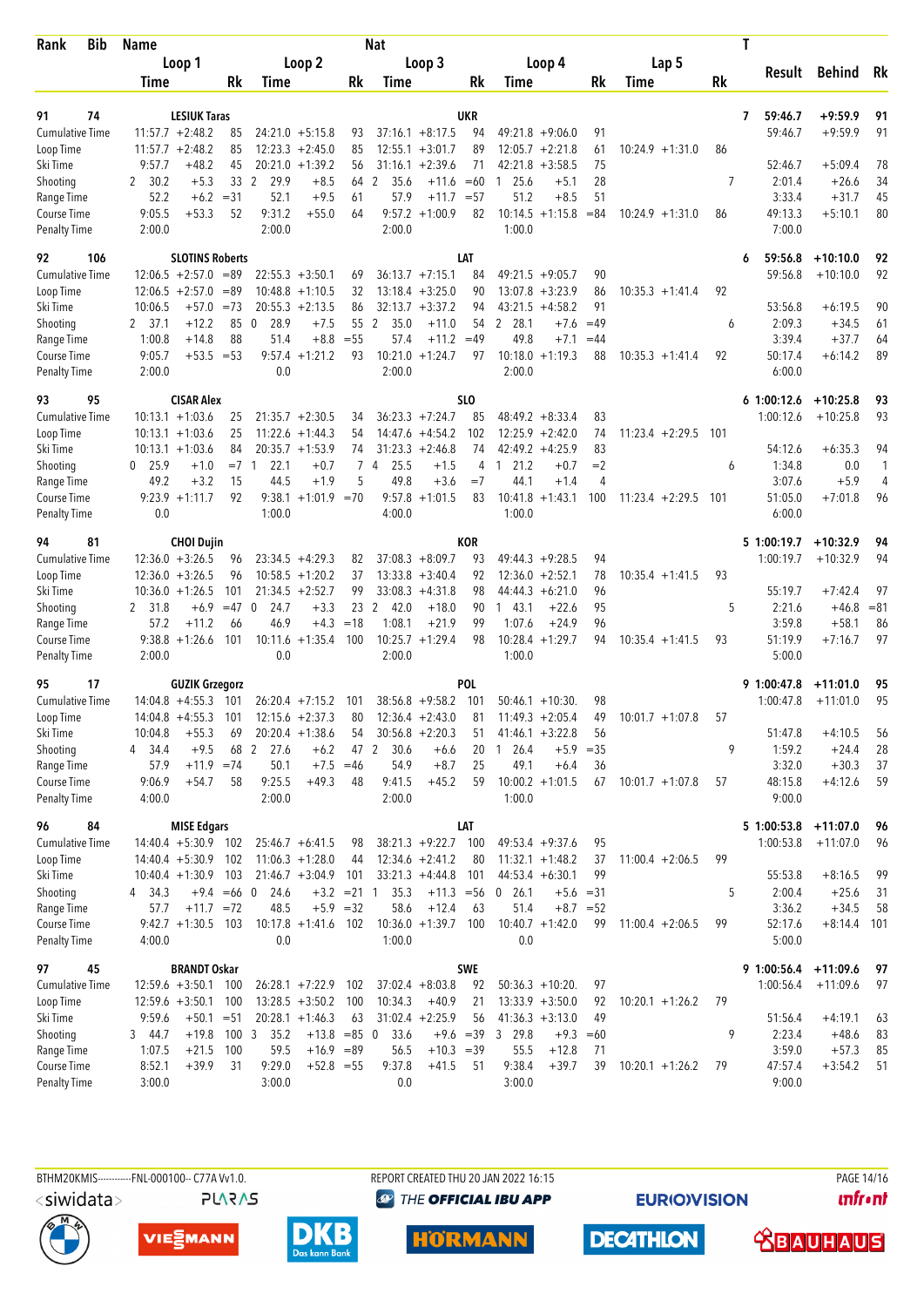| Rank                         | <b>Bib</b> | <b>Name</b> |                           |          |                        |                                          |           | <b>Nat</b>       |                    |            |                                           |          |                    |     | Τ                    |            |          |
|------------------------------|------------|-------------|---------------------------|----------|------------------------|------------------------------------------|-----------|------------------|--------------------|------------|-------------------------------------------|----------|--------------------|-----|----------------------|------------|----------|
|                              |            |             | Loop 1                    |          |                        | Loop 2                                   |           |                  | Loop 3             |            | Loop 4                                    |          | Lap 5              |     |                      |            |          |
|                              |            | Time        |                           | Rk       | Time                   |                                          | Rk        | Time             |                    | Rk         | Time                                      | Rk       | Time               | Rk  | Result               | Behind     | Rk       |
|                              | 87         |             | <b>BURNOTTE Jules</b>     |          |                        |                                          |           |                  |                    | <b>CAN</b> |                                           |          |                    |     | 9 1:01:07.2 +11:20.4 |            |          |
| 98<br><b>Cumulative Time</b> |            |             | $10:59.7 + 1:50.2$        |          |                        |                                          |           |                  | $38:04.4 +9:05.8$  |            |                                           |          |                    |     | 1:01:07.2            | $+11:20.4$ | 98<br>98 |
| Loop Time                    |            |             | $10:59.7 + 1:50.2$        | 56<br>56 |                        | $25:18.4 + 6:13.2$<br>$14:18.7 + 4:40.4$ | 97<br>103 |                  | $12:46.0 + 2:52.6$ | 98<br>84   | $50:56.1 + 10:40$<br>12:51.7<br>$+3:07.8$ | 99<br>83 | $10:11.1 + 1:17.2$ | 67  |                      |            |          |
| Ski Time                     |            | 9:59.7      | $+50.2$                   | 54       |                        | $20:18.4 + 1:36.6$                       | 49        |                  | $31:04.4 +2:27.9$  | 59         | $+3:32.8$<br>41:56.1                      | 61       |                    |     | 52:07.2              | $+4:29.9$  | 68       |
| Shooting                     |            | 30.6<br>1   | $+5.7$                    | 36       | 21.4<br>$\overline{4}$ | 0.0                                      | $=1$      | 2<br>27.6        | $+3.6$             | 10         | 2 40.9<br>$+20.4$                         | 92       |                    | 9   | 2:00.7               | $+25.9$    | 33       |
| Range Time                   |            | 52.6        | $+6.6$                    | 35       | 44.8                   | $+2.2$                                   | 8         | 51.3             | $+5.1$             | 10         | 1:03.2<br>$+20.5$                         | 92       |                    |     | 3:31.9               | $+30.2$    | 36       |
| Course Time                  |            | 9:07.1      | $+54.9$                   | 59       | 9:33.9                 | $+57.7$                                  | 68        | 9:54.7           | $+58.4$            | 79         | 9:48.5<br>$+49.8$                         | 53       | $10:11.1 + 1:17.2$ | 67  | 48:35.3              | $+4:32.1$  | 68       |
| <b>Penalty Time</b>          |            | 1:00.0      |                           |          | 4:00.0                 |                                          |           | 2:00.0           |                    |            | 2:00.0                                    |          |                    |     | 9:00.0               |            |          |
|                              |            |             |                           |          |                        |                                          |           |                  |                    |            |                                           |          |                    |     |                      |            |          |
| 99                           | 92         |             | <b>LAHAYE-GOFFART Tom</b> |          |                        |                                          |           |                  |                    | <b>BEL</b> |                                           |          |                    |     | 5 1:01:22.6          | $+11:35.8$ | 99       |
| <b>Cumulative Time</b>       |            |             | $10:23.1 + 1:13.6$        | 31       |                        | $23:26.4 +4:21.2$                        | 80        |                  | $35:11.5 + 6:12.9$ | 74         | $50:12.1 + 9:56.3$                        | 96       |                    |     | 1:01:22.6            | $+11:35.8$ | 99       |
| Loop Time                    |            |             | $10:23.1 + 1:13.6$        | 31       |                        | $13:03.3 + 3:25.0$                       | 94        |                  | $11:45.1 + 1:51.7$ | 63         | 15:00.6<br>$+5:16.7$                      | 99       | $11:10.5 + 2:16.6$ | 100 |                      |            |          |
| Ski Time                     |            |             | $10:23.1 + 1:13.6$        | 97       |                        | $21:26.4 +2:44.6$                        | 98        |                  | $33:11.5 +4:35.0$  | 100        | $+6:48.8$<br>45:12.1                      | 100      |                    |     | 56:22.6              | $+8:45.3$  | 101      |
| Shooting                     |            | 32.6<br>0   | $+7.7$                    | $= 56$   | $\overline{2}$<br>31.1 | $+9.7$                                   | 68        | 40.7<br>0        | $+16.7$            | 85         | 3<br>1:0<br>$+43.5$                       | 100      |                    | 5   | 2:48.5               | $+1:13.7$  | 97       |
| Range Time                   |            | 57.7        | $+11.7$                   | $= 72$   | 54.4                   | $+11.8$                                  | $=78$     | 1:04.4           | $+18.2$            | 87         | 1:30.0<br>$+47.3$                         | 100      |                    |     | 4:26.5               | $+1:24.8$  | 98       |
| Course Time                  |            |             | $9:25.4 +1:13.2$          | 95       | 10:08.9                | $+1:32.7$                                | 98        |                  | $10:40.7 + 1:44.4$ | 101        | $10:30.6 + 1:31.9$                        | 97       | $11:10.5 + 2:16.6$ | 100 | 51:56.1              | $+7:52.9$  | 99       |
| <b>Penalty Time</b>          |            | 0.0         |                           |          | 2:00.0                 |                                          |           | 0.0              |                    |            | 3:00.0                                    |          |                    |     | 5:00.0               |            |          |
| 100                          | 68         |             | <b>BEAUVAIS Cesar</b>     |          |                        |                                          |           |                  |                    | BEL        |                                           |          |                    |     | 7 1:02:39.8          | $+12:53.0$ | 100      |
| <b>Cumulative Time</b>       |            |             | $11:39.8 + 2:30.3$        | 80       |                        | $23:39.6 +4:34.4$                        | 84        |                  | $35:10.7 + 6:12.1$ | 73         | $51:51.8 + 11:36$                         | 100      |                    |     | 1:02:39.8            | $+12:53.0$ | 100      |
| Loop Time                    |            |             | $11:39.8 + 2:30.3$        | 80       |                        | $11:59.8 + 2:21.5$                       | 70        |                  | $11:31.1 + 1:37.7$ | 50         | $+6:57.2$<br>16:41.1                      | 101      | $10:48.0 + 1:54.1$ | 97  |                      |            |          |
| Ski Time                     |            |             | $10:39.8 + 1:30.3$        | 102      |                        | $21:39.6 + 2:57.8$                       | 100       |                  | $33:10.7 + 4:34.2$ | 99         | $+6:28.5$<br>44:51.8                      | 98       |                    |     | 55:39.8              | $+8:02.5$  | 98       |
| Shooting                     |            | 1 34.6      | $+9.7$                    | 69       | 28.6<br>$\overline{1}$ | $+7.2$                                   | 53        | 40.5<br>$\Omega$ | $+16.5$            | 84         | $+25.1$<br>5 45.6                         | 97       |                    | 7   | 2:29.4               | $+54.6$    | 87       |
| Range Time                   |            | 57.9        | $+11.9$                   | $= 74$   | 51.6                   | $+9.0$                                   | $= 57$    | 1:04.1           | $+17.9$            | $= 85$     | 1:09.4<br>$+26.7$                         | 97       |                    |     | 4:03.0               | $+1:01.3$  | 91       |
| Course Time                  |            |             | $9:41.9 +1:29.7$          | 102      | 10:08.2                | $+1:32.0$                                | 97        | 10:27.0          | $+1:30.7$          | 99         | 10:31.7<br>$+1:33.0$                      | 98       | $10:48.0 + 1:54.1$ | 97  | 51:36.8              | $+7:33.6$  | 98       |
| <b>Penalty Time</b>          |            | 1:00.0      |                           |          | 1:00.0                 |                                          |           | 0.0              |                    |            | 5:00.0                                    |          |                    |     | 7:00.0               |            |          |
| 101                          | 22         |             | <b>MAKAROV Maksim</b>     |          |                        |                                          |           |                  |                    | <b>MDA</b> |                                           |          |                    |     | 10 1:02:52.3         | $+13:05.5$ | - 101    |
| <b>Cumulative Time</b>       |            |             | $11:11.0 + 2:01.5$        | 70       |                        | $24:42.6 + 5:37.4$                       | 95        |                  | $40:36.5 +11:37$ . | 103        | $52:31.3 + 12:15.$                        | 101      |                    |     | 1:02:52.3            | $+13:05.5$ | 101      |
| Loop Time                    |            |             | $11:11.0 + 2:01.5$        | 70       |                        | $13:31.6 + 3:53.3$                       | 101       |                  | $15:53.9 + 6:00.5$ | 103        | $11:54.8 + 2:10.9$                        | 56       | $10:21.0 + 1:27.1$ | 81  |                      |            |          |
| Ski Time                     |            |             | $10:11.0 + 1:01.5$        | 81       |                        | $20:42.6 + 2:00.8$                       | 78        |                  | $31:36.5 + 3:00.0$ | 81         | $42:31.3 +4:08.0$                         | 77       |                    |     | 52:52.3              | $+5:15.0$  | 80       |
| Shooting                     |            | 1, 30.1     | $+5.2$                    | $= 29$   | 3<br>24.2              | $+2.8$                                   | $=18$     | -5<br>38.3       | $+14.3$            | 70         | 22.5<br>$+2.0$<br>$\mathbf{1}$            | 7        |                    | 10  | 1:55.2               | $+20.4$    | 20       |
| Range Time                   |            | 52.1        | $+6.1$                    | $= 28$   | 47.6                   | $+5.0$                                   | $=26$     | 1:01.2           | $+15.0$            | 74         | 46.0<br>$+3.3$                            | $=16$    |                    |     | 3:26.9               | $+25.2$    | 24       |
| Course Time                  |            | 9:18.9      | $+1:06.7$                 | 86       | 9:44.0                 | $+1:07.8$                                | 80        | 9:52.7           | $+56.4$            | 77         | 10:08.8<br>$+1:10.1$                      | 81       | $10:21.0 + 1:27.1$ | 81  | 49:25.4              | $+5:22.2$  | 83       |
| Penalty Time                 |            | 1:00.0      |                           |          | 3:00.0                 |                                          |           | 5:00.0           |                    |            | 1:00.0                                    |          |                    |     | 10:00.0              |            |          |

## Did not finish

| 53                     |           | <b>POVARNITSYN Alexander</b> |        |                        |           |        |         |                     | <b>RUS</b> |
|------------------------|-----------|------------------------------|--------|------------------------|-----------|--------|---------|---------------------|------------|
| <b>Cumulative Time</b> | 15:06.2   | $+5:56.7$                    | 103    | 27:31.4                | $+8:26.2$ | 103    |         | $39:09.2 + 10:10.6$ | 102        |
| Loop Time              | 15:06.2   | $+5:56.7$                    | 103    | 12:25.2                | $+2:46.9$ | 86     | 11:37.8 | $+1:44.4$           | 55         |
| Ski Time               | 10:06.2   | $+56.7$                      |        | 72 20:31.4             | $+1:49.6$ | 66     | 31:09.2 | $+2:32.7$           | 65         |
| Shooting               | 50.0<br>5 | $+25.1$                      | 103    | 33.2<br>$\mathfrak{p}$ | $+11.8$   | 81     | 38.4    | $+14.4$             | 71         |
| Range Time             | 1:12.1    | $+26.1$                      | 103    | 56.2                   | $+13.6$   | 83     | 1:00.6  | $+14.4$             | 70         |
| Course Time            | 8:54.1    | $+41.9$                      | 35     | 9:29.0                 | $+52.8$   | $= 55$ | 9:37.2  | $+40.9$             | $=48$      |
| <b>Penalty Time</b>    | 5:00.0    |                              |        | 2:00.0                 |           |        | 1:00.0  |                     |            |
| 102                    |           |                              |        | <b>POL</b>             |           |        |         |                     |            |
| <b>Cumulative Time</b> | 11:31.4   | $+2:21.9$                    |        | 78 25:08.9             | $+6:03.7$ | 96     | 37:58.0 | $+8:59.4$           | 96         |
| Loop Time              | 11:31.4   | $+2:21.9$                    | 78     | 13:37.5                | $+3:59.2$ | 102    | 12:49.1 | $+2:55.7$           | 85         |
| Ski Time               | 10:31.4   | $+1:21.9$                    | 99     | 22:08.9                | $+3:27.1$ | 103    | 33:58.0 | $+5:21.5$           | 102        |
| Shooting               | 38.9      | $+14.0$                      | $= 90$ | 29.3<br>$\mathcal{P}$  | $+7.9$    | 58.    | 32.3    | $+8.3$              | 26         |
| Range Time             | 1:01.6    | $+15.6$                      | $= 92$ | 53.1                   | $+10.5$   | $=70$  | 57.6    | $+11.4$             | $= 52$     |
| 9:29.8<br>Course Time  |           | $+1:17.6$                    | 99     | 10:44.4                | $+2:08.2$ | 103    | 10:51.5 | $+1:55.2$           | 102        |

## Did not start

| 64 | <b>HORN Philipp</b>        | GFR        |
|----|----------------------------|------------|
| 78 | <b>SEROKHVOSTOV Daniil</b> | <b>RUS</b> |
| 89 | <b>EBERHARD Julian</b>     | AUT        |
| 99 | <b>TSVETKOV Maksim</b>     | <b>RUS</b> |

Penalty Time 1:00.0 2:00.0 2:00.0 1:00.0





VIESMANN

DI

BTHM20KMIS-----------FNL-000100-- C77A W1.0. REPORT CREATED THU 20 JAN 2022 16:15 PAGE 15/16 **@** THE OFFICIAL IBU APP